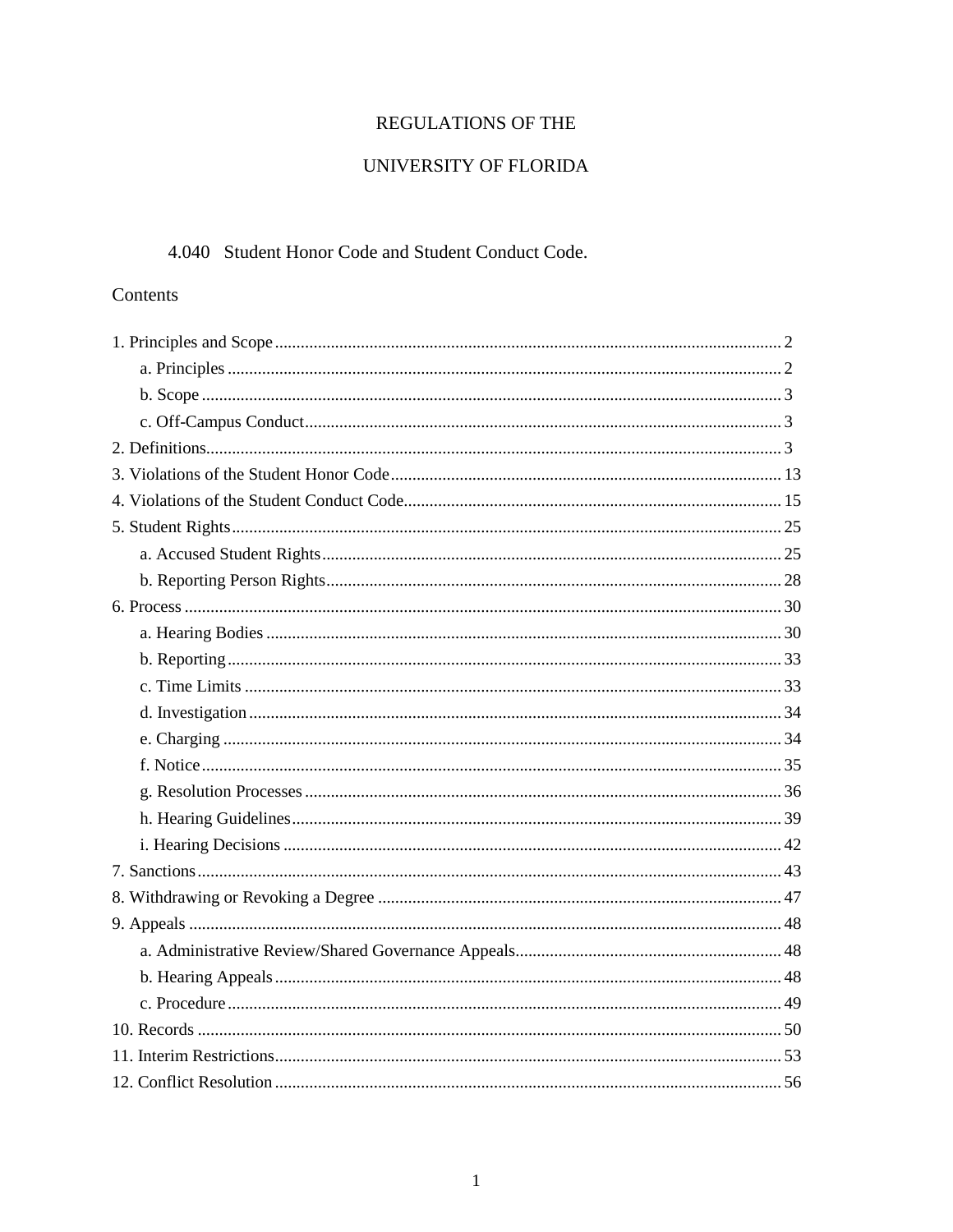(1) Principles and Scope. Our educational mission is to enable our Students to lead and to influence the next generation and beyond for economic, cultural, and societal benefit. The University strives to protect and to guide the educational community by establishing a Student Honor Code, a Student Conduct Code, and a Student conduct system. These codes and systems promote individual and social responsibility and are enforced through University Regulations. By becoming a member of the University of Florida community, a Student agrees to adhere to its Student Honor Code and its Student Conduct Code. Students acting as individuals or as members of Student Organizations are expected to follow all applicable Laws and Regulations. University Regulations have been designed to promote the safety of people and the campus community, to create an environment conducive to learning, and to achieve the mission of the Institution.

(a) Principles. The University principles address our respect for people and property, for fairness, for Laws and Regulations, and for academic integrity. Nothing in this Regulation shall be interpreted to limit the constitutional or statutory rights of any Student, including but not limited to expressive rights protected by the First Amendment.

1. Respect for people and property. Students are encouraged both to conduct themselves in a manner that exemplifies respect for all people and property and to adhere to their personal values without imposing those on others.

2. Respect for fairness. Rules and established procedures are intended to ensure both fundamental fairness and an educational experience for Students and Student Organizations.

3. Respect for Laws and Regulations. Students and Student Organizations are expected to follow all applicable Laws and Regulations.

4. Respect for academic integrity. Academic honesty and integrity are fundamental values of the University. Students commit to holding themselves and their peers to the high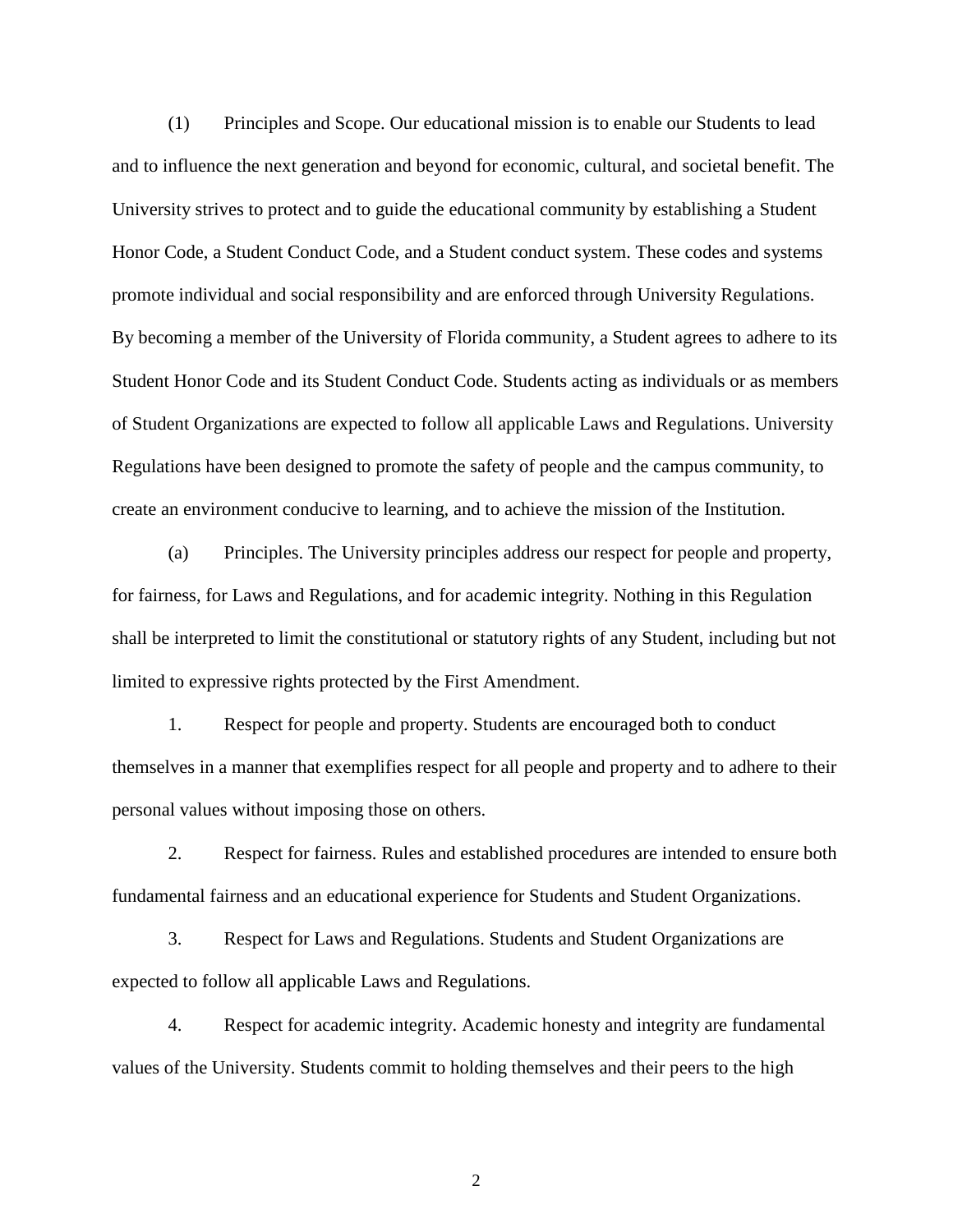standard of honor required by the Student Honor Code. Any Student who becomes aware of a violation of the Student Honor Code is encouraged to report the violation to the appropriate University Official.

(b) Scope. Each Student and every Student Organization is required to abide by the Student Honor Code and the Student Conduct Code when on University-controlled property, at University sponsored events, or off campus in accordance with sections 3 and 4 of this Regulation.

The University disciplinary process is educational and designed to address Student behavior; therefore, the University will address any alleged violations of its Student Honor Code or its Student Conduct Code independently of any criminal or civil court process.

Unless otherwise noted, use of the term "Student" in this document applies both to the Student as an individual and to a Student Organization as a single entity, as applicable. The officers or the leaders of a particular Student Organization usually will be expected to represent the organization during the Student Conduct Process. A Student may be held responsible for their actions as an individual and as a member of a Student Organization.

Any question about how to interpret or apply the Student Conduct Code or Student Honor Code should be directed to the Dean of Students or designee.

(c) Off-Campus Conduct. The University may apply the Student Conduct Code and Student Honor Code to Students whose conduct may have an adverse impact on the health, safety, or welfare of people, property, the University Community, or the pursuit of its objectives, regardless of where such conduct occurs, even if off campus.

(2) Definitions. The following definitions are used solely for the purpose of this Regulation.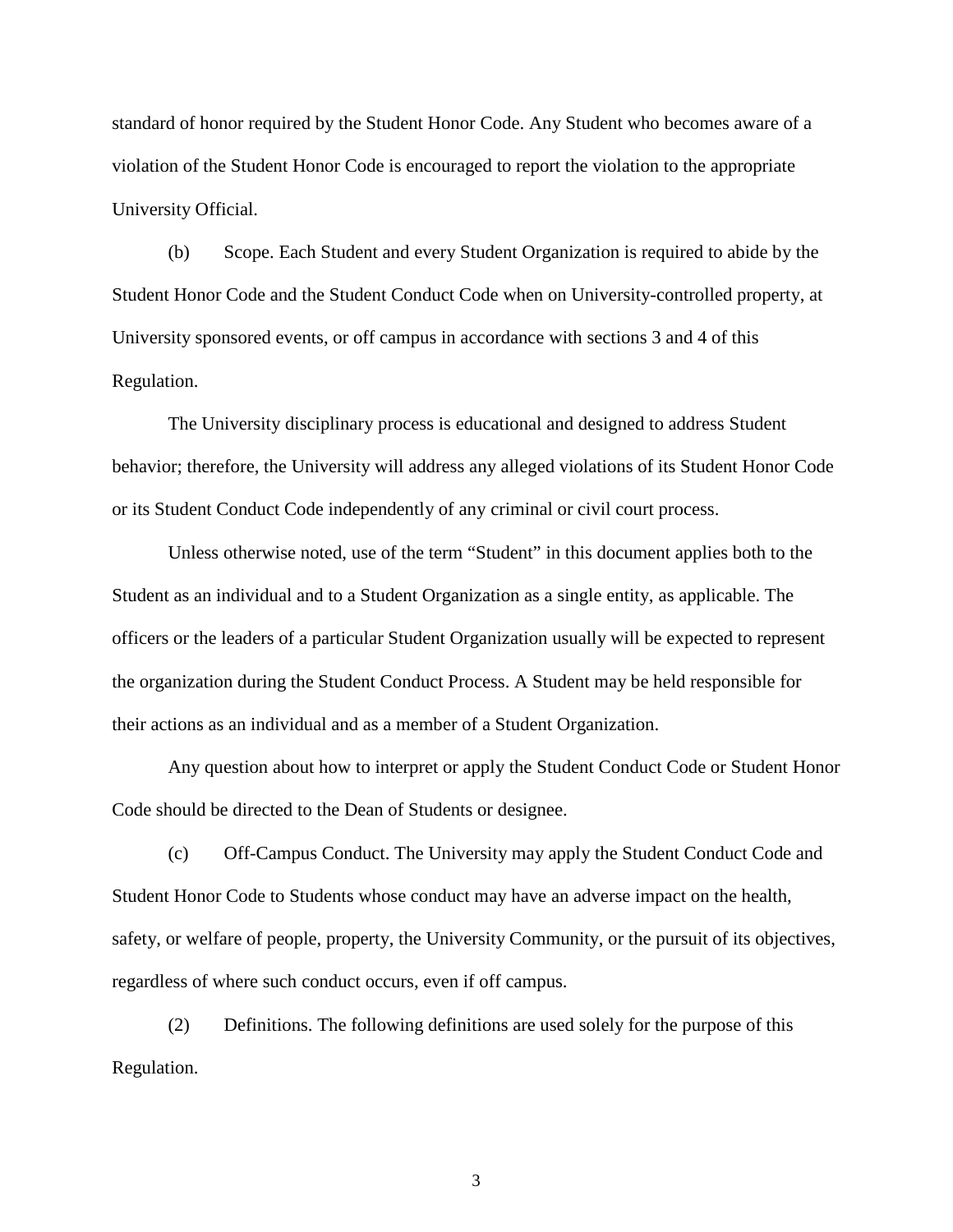| <b>Accused Student</b>  | A Student who has been accused of a violation of the Student   |
|-------------------------|----------------------------------------------------------------|
|                         | Conduct Code or the Student Honor Code.                        |
| Advisor                 | Any one person chosen by an Accused Student or a               |
|                         | Reporting Person to assist them throughout the Student         |
|                         | Conduct Process. Any Advisor serves at the Student's own       |
|                         | expense and initiative. A person may not serve in this         |
|                         | capacity if their service would unreasonably conflict with the |
|                         | fair administration of the Student Conduct Process, as         |
|                         | determined by the Director of Student Conduct and Conflict     |
|                         | Resolution or designee. The University is not responsible for  |
|                         | selecting an Advisor for any Student navigating the Student    |
|                         | Conduct Process. It is the Student's responsibility to make    |
|                         | appropriate arrangements for their Advisor to attend           |
|                         | meetings, which will not be delayed due to scheduling          |
|                         | conflicts of the chosen Advisor. The Advisor may be present    |
|                         | to advise the Accused Student or the Reporting Person but      |
|                         | cannot speak for the Student, present the Student's case,      |
|                         | serve as a Witness, or otherwise participate directly in any   |
|                         | meeting or Hearing.                                            |
| <b>Appeal Authority</b> | Any person or people authorized by the Student Conduct         |
|                         | Code or Student Honor Code to determine the outcome of an      |
|                         | appeal. No person may hear or decide an appeal if they         |
|                         | conducted or participated in the disciplinary proceeding       |
|                         | being reviewed on appeal.                                      |
| <b>Business Days</b>    | Any weekday Monday through Friday during which                 |
|                         | University of Florida is in operation. Business Days do not    |
|                         | include University holidays and closures.                      |
| Chair                   | The member of the Conduct Committee who acts as the            |
|                         | chairperson of the Hearing and leads Hearing deliberations.    |
|                         | The Conduct Committee Advisor selects the Chair from the       |
|                         | Hearing Body.                                                  |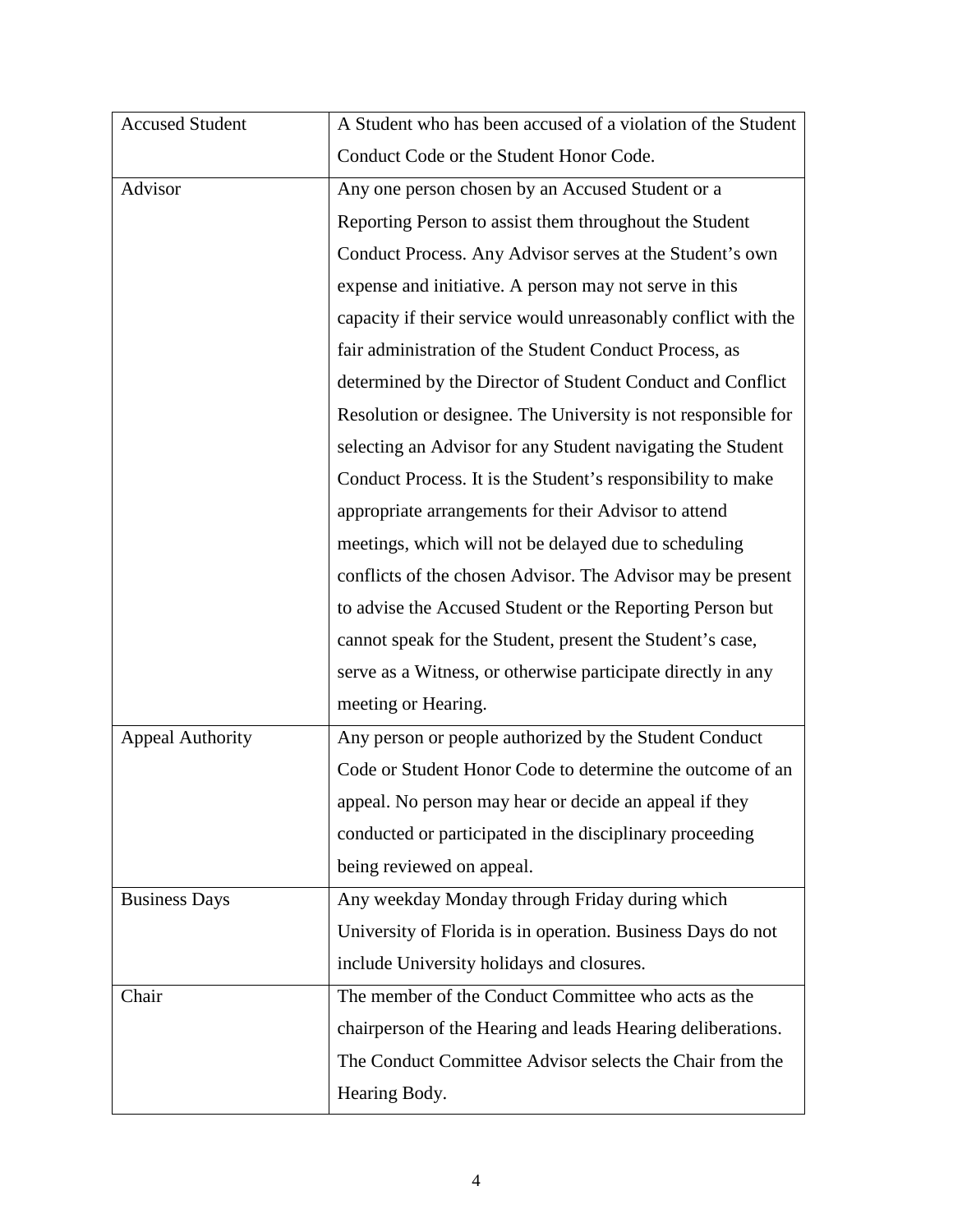| $\text{Change}(s)$       | A potential violation of the Student Conduct Code or the     |
|--------------------------|--------------------------------------------------------------|
|                          | <b>Student Honor Code.</b>                                   |
| Coercion                 | Measured by a reasonable person standard, an attempt to      |
|                          | cause another person to act or to think in a certain way by  |
|                          | use of force, threats, or intimidation. Examples of Coercion |
|                          | include but are not limited to:                              |
|                          | Causing the deliberate Incapacitation of another             |
|                          | person;                                                      |
|                          | Requiring a person to submit to sexual acts to receive       |
|                          | an academic benefit or an employment advantage;              |
|                          | Threatening to harm oneself if the other person does         |
|                          | not engage in a sexual act; and                              |
|                          | Threatening to disclose a person's sexual orientation,       |
|                          | gender identity, or other sensitive, personal                |
|                          | information if the person does not engage in a sexual        |
|                          | act.                                                         |
| <b>Conduct Committee</b> | The Director of Student Conduct and Conflict Resolution or   |
| Advisor                  | designee may convene a Conduct Committee and advise the      |
|                          | Conduct Committee throughout the Hearing process on          |
|                          | procedure, questioning, relevant information, policy, and    |
|                          | Regulation. The Conduct Committee Advisor will review all    |
|                          | information, Witnesses, and questions to advise the Conduct  |
|                          | Committee on relevancy determinations. The Conduct           |
|                          | Committee Advisor will make relevancy determinations,        |
|                          | prior to the Hearing, on documents, exhibits, and Witnesses  |
|                          | allowable in a Hearing. The Conduct Committee Advisor is     |
|                          | not a member of the Conduct Committee. The Conduct           |
|                          | Committee Advisor is present during committee                |
|                          | deliberations but does not vote.                             |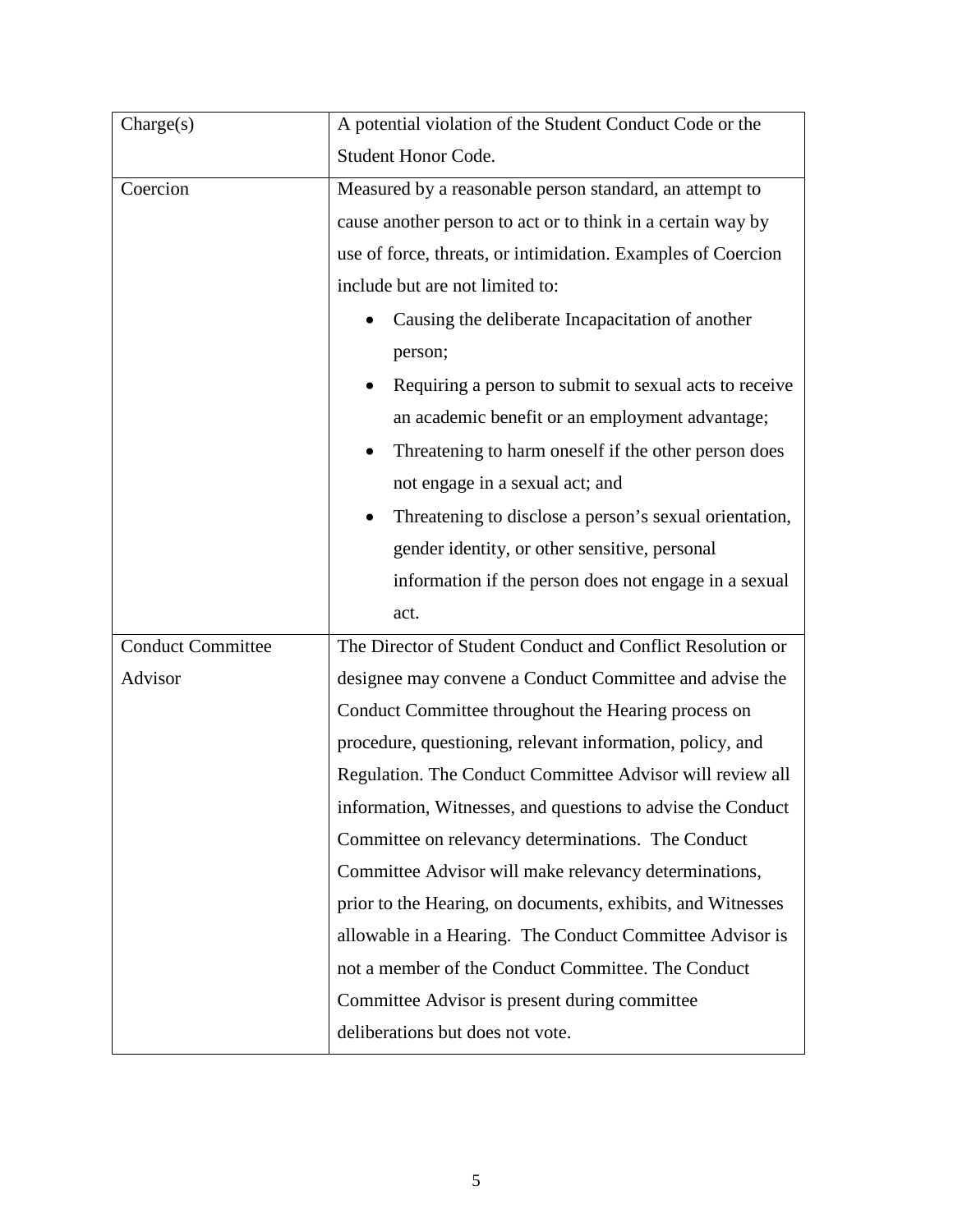| <b>Conflict Resolution</b> | Conflict Resolution services and education are available to     |
|----------------------------|-----------------------------------------------------------------|
|                            | Students both to aid them in resolving conflict productively    |
|                            | and to develop their abilities to handle conflict effectively.  |
| Consent                    | Consent is an act or statement that is knowing, freely given,   |
|                            | and mutually understood to communicate a willingness to         |
|                            | engage in the activity. It is the responsibility of each person |
|                            | involved in any sexual act to ensure that they have the         |
|                            | Consent of the other $(s)$ .                                    |
|                            | The existence of a dating or sexual relationship                |
|                            | between the people involved, or the existence of a              |
|                            | past sexual encounter, is not by itself an indication of        |
|                            | Consent for any current or future sexual encounter.             |
|                            | Consent cannot be obtained by force, threat,                    |
|                            | Coercion, or by causing a reasonable fear of                    |
|                            | imminent injury.                                                |
|                            | For sexual activity to be consensual, Consent must be           |
|                            | ongoing throughout the sexual encounter. A person               |
|                            | can withdraw Consent at any time. Consent to one                |
|                            | sexual act does not automatically constitute Consent            |
|                            | to another sexual act.                                          |
|                            | A person withdraws Consent by clearly                           |
|                            | communicating withdrawal through words or actions.              |
|                            | Consent to engage in sexual activity with one person            |
|                            | does not automatically constitute Consent to engage             |
|                            | in sexual activity with another person.                         |
|                            | Lack of protest or resistance, alone, is not Consent.           |
|                            | A person who is Incapacitated cannot give Consent.              |
| Correspondence             | Written or electronic communication from the University         |
|                            | sent to a Student. The University may use either the            |
|                            | Student's UFL email address, if the Student is a current        |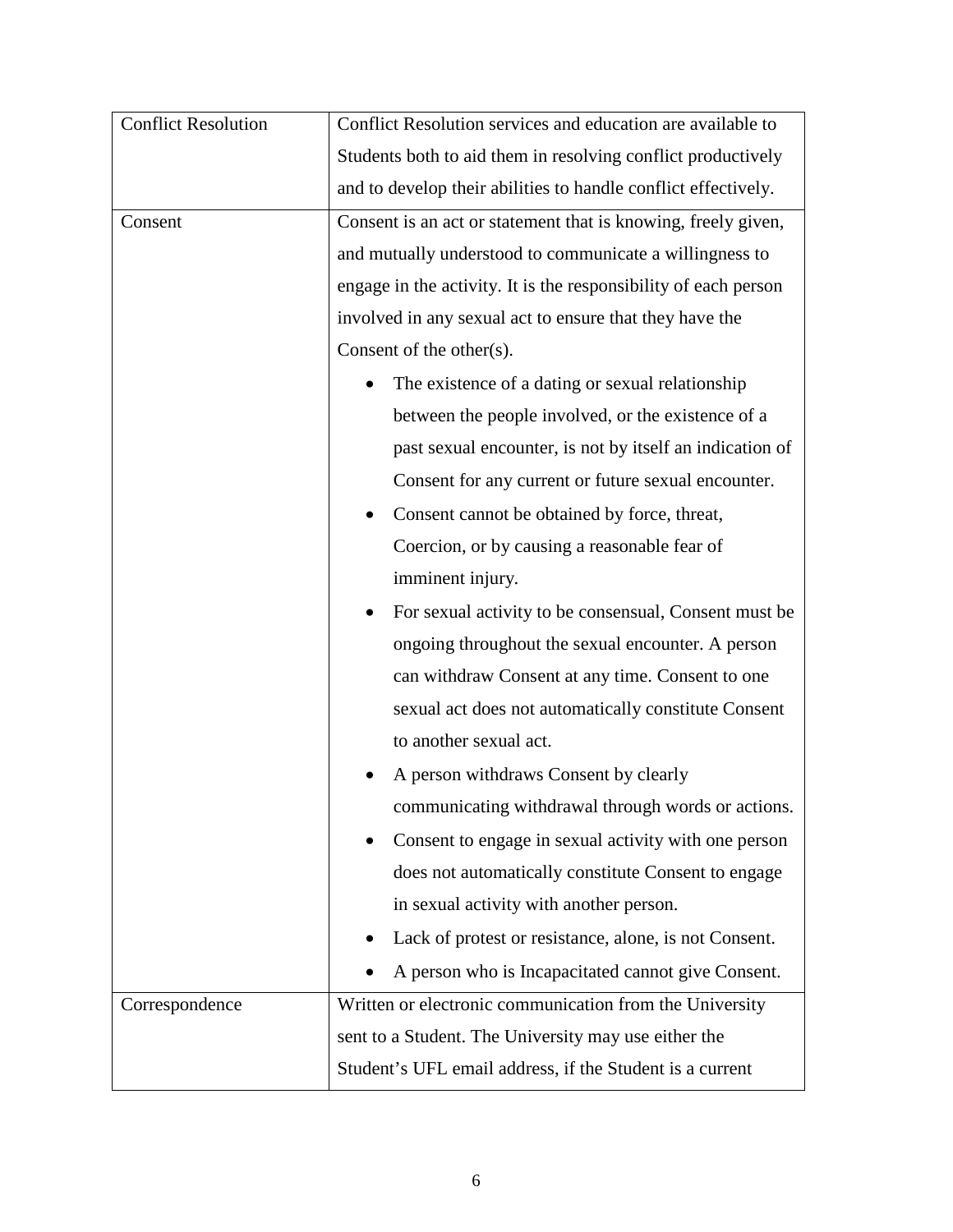|                                 | Student, or the physical address on file with the Registrar.  |
|---------------------------------|---------------------------------------------------------------|
|                                 | Correspondence includes but is not limited to written or      |
|                                 | electronic communication from the Student through the         |
|                                 | Student's UFL email address.                                  |
| <b>Educational Conversation</b> | A required meeting related to reported information, which is  |
| About Behavior ("ECaB")         | not investigatory in nature and does not result in Charges.   |
|                                 | This meeting is intended to address reported information that |
|                                 | does not support initiating a formal conduct process but does |
|                                 | require an educational discussion about the content of the    |
|                                 | Student Conduct Code and the expectations of the University   |
|                                 | community.                                                    |
| Faculty                         | Any person hired or appointed by the University to conduct    |
|                                 | classroom, teaching, or research activities.                  |
| Hearing                         | A proceeding through which a Hearing Body determines          |
|                                 | whether a Student is responsible or not responsible for       |
|                                 | Charges and imposes Sanctions if appropriate. A Hearing       |
|                                 | Body conducts Hearings in accordance with the Student         |
|                                 | Conduct Code or the Student Honor Code.                       |
| Hearing Body                    | Any person or people authorized in the Student Conduct        |
|                                 | Code or the Student Honor Code to conduct Hearings, to        |
|                                 | make relevancy determinations during Hearings, to make        |
|                                 | findings after Hearings about whether a Student has violated  |
|                                 | the Student Conduct Code or the Student Honor Code, and to    |
|                                 | recommend or to issue Sanctions if appropriate.               |
| Impaired                        | Impaired means a person's normal faculties are diminished     |
|                                 | in some material respect. Normal faculties include but are    |
|                                 | not limited to the ability to see, hear, walk, talk, judge    |
|                                 | distances, drive an automobile, make judgments, act in        |
|                                 | emergencies and, in general, to normally perform the many     |
|                                 | mental and physical acts of daily life.                       |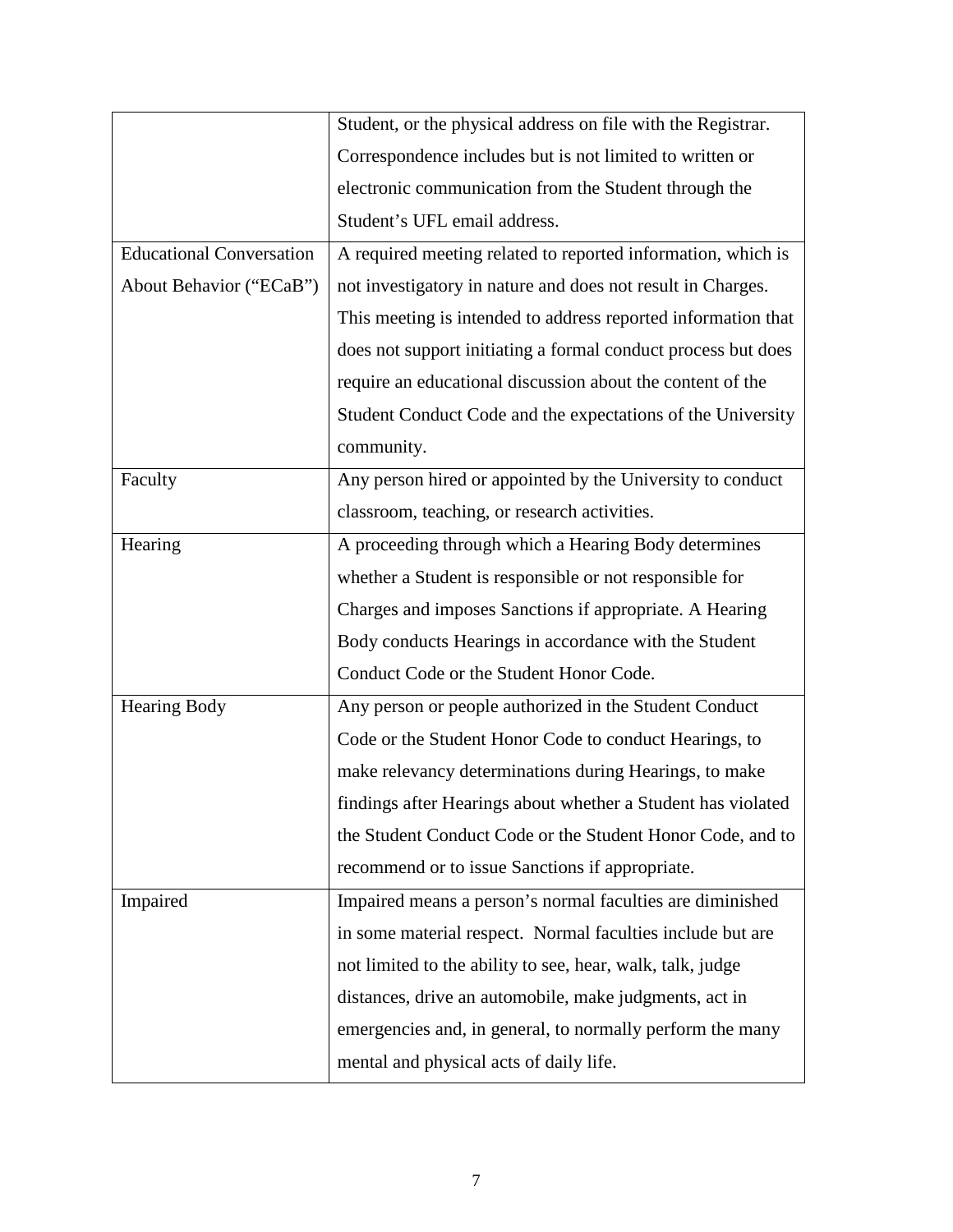| Incapacitation/        | Incapacitation is a temporary or permanent state in which a    |
|------------------------|----------------------------------------------------------------|
| Incapacitated          | person is physically or mentally unable to communicate a       |
|                        | willful, voluntary, and knowing decision. A person can be      |
|                        | incapacitated because of age, alcohol or drug consumption,     |
|                        | being unconscious or asleep, a disability, or any other        |
|                        | circumstance that prevents a Student from having the           |
|                        | capacity to give Consent. For a person to be rendered          |
|                        | Incapacitated by alcohol or drugs, the person must be so       |
|                        | Impaired that they are unable to give Consent. This level of   |
|                        | impairment must be obvious to a Reasonable person; it is not   |
|                        | enough for a person to be merely under the influence of, or    |
|                        | to have impaired judgment because of, alcohol or drugs.        |
| <b>Incident Review</b> | The Director of Student Conduct and Conflict Resolution or     |
| Committee ("IRC")      | designee may convene a committee to review a reported          |
|                        | organizational incident or an allegation originating from one  |
|                        | of the four Greek councils: the Interfraternity Council (IFC), |
|                        | the Multicultural Greek Council (MGC), the National Pan-       |
|                        | Hellenic Council (NPHC), or the Panhellenic Council (PC).      |
|                        | This committee gives perspective on whether sufficient         |
|                        | information exists for a Reasonable Hearing Body to            |
|                        | determine if an accused Student Organization violated the      |
|                        | Student Conduct Code. If such information exists, the          |
|                        | Director of Student Conduct and Conflict Resolution or         |
|                        | designee may issue Charges.                                    |
|                        |                                                                |
|                        | Informed by the perspective of the IRC, the Director of        |
|                        | Student Conduct and Conflict Resolution or designee will       |
|                        | decide if an organizational Charge is appropriate.             |
| <b>Intake Meeting</b>  | An individual meeting between (1) the Director of Student      |
|                        | Conduct and Conflict Resolution or designee and any person     |
|                        | or people participating in the Student Conduct Process or (2)  |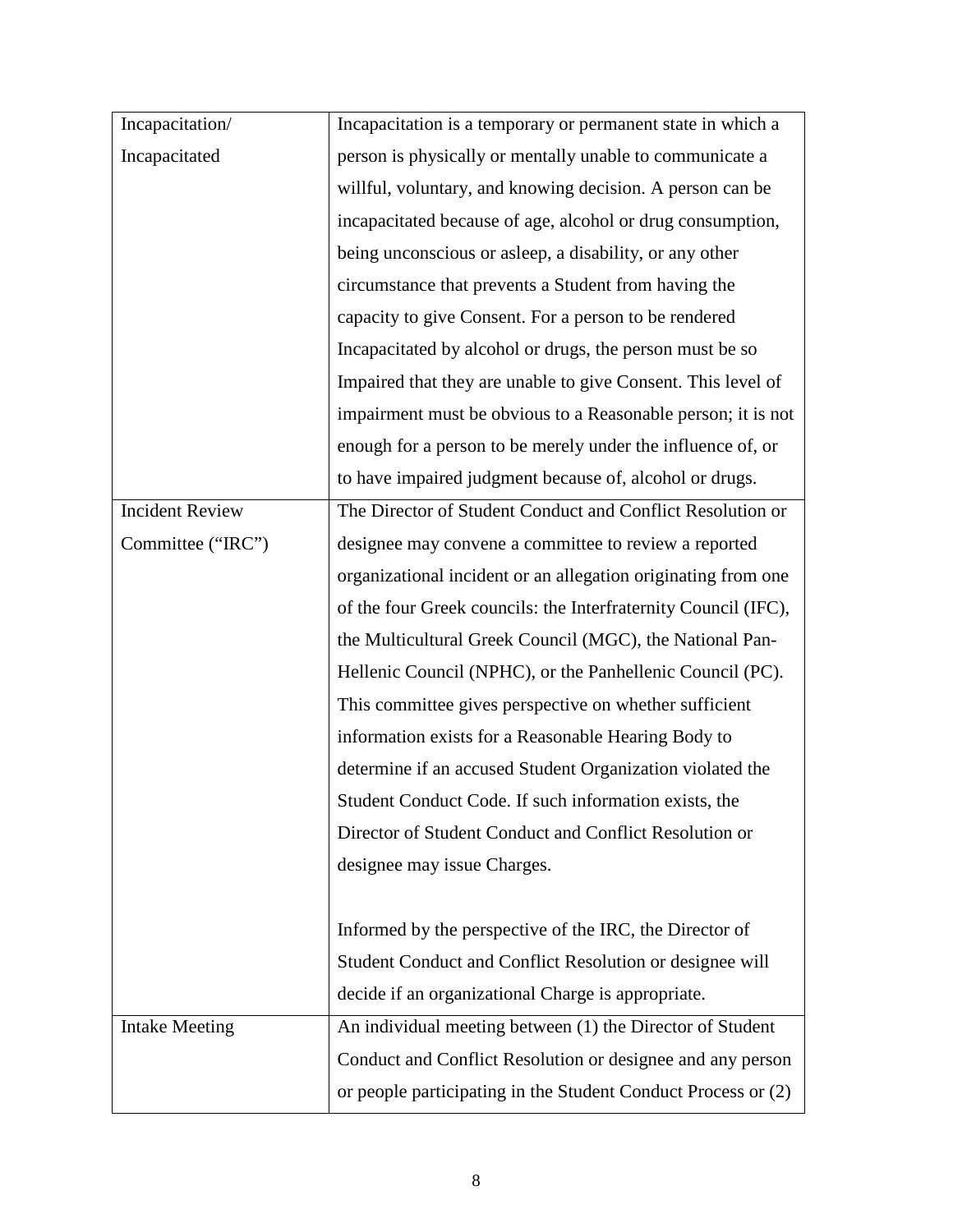|                              | a Student Conduct Administrator and any person with whom        |
|------------------------------|-----------------------------------------------------------------|
|                              | the Student Conduct Administrator needs to discuss the          |
|                              | details of a received report to decide which resolution         |
|                              | options are appropriate. An Intake Meeting may occur at any     |
|                              | point before or during the Student Conduct Process at the       |
|                              | discretion of the Director of Student Conduct and Conflict      |
|                              | Resolution or designee.                                         |
| Investigation                | The gathering of information related to a reported incident or  |
|                              | allegation. Investigations may by conducted by Student          |
|                              | Conduct and Conflict Resolution or by other investigatory       |
|                              | units.                                                          |
| <b>Investigation Meeting</b> | A meeting that includes the opportunity for the Director of     |
|                              | Student Conduct and Conflict Resolution or designee to          |
|                              | interview people who may have information relevant to a         |
|                              | potential Charge, to explain the Student Conduct Process, to    |
|                              | explain the rights of Students, and to review of the nature of  |
|                              | the allegation.                                                 |
| Laws                         | Any Laws, Regulations, codes, and ordinances, whether they      |
|                              | originate from a Florida municipality or county, the State of   |
|                              | Florida, the United States, or when in another state or         |
|                              | country, the applicable Laws of that state or country.          |
| Preponderance of the         | The University's burden of proof for any disciplinary           |
| Information                  | proceeding is preponderance of the evidence, but for the        |
|                              | purpose of this Regulation it will be referred to as            |
|                              | "Preponderance of the Information". "Preponderance of the       |
|                              | Information" means that the information presented by the        |
|                              | University, as a whole, supports the finding that it is more    |
|                              | likely than not that the charged violation occurred. In order   |
|                              | to satisfy this burden, the University must present some        |
|                              | information that would not be deemed inadmissible hearsay       |
|                              | in a court of Law. This standard shall be used in resolving all |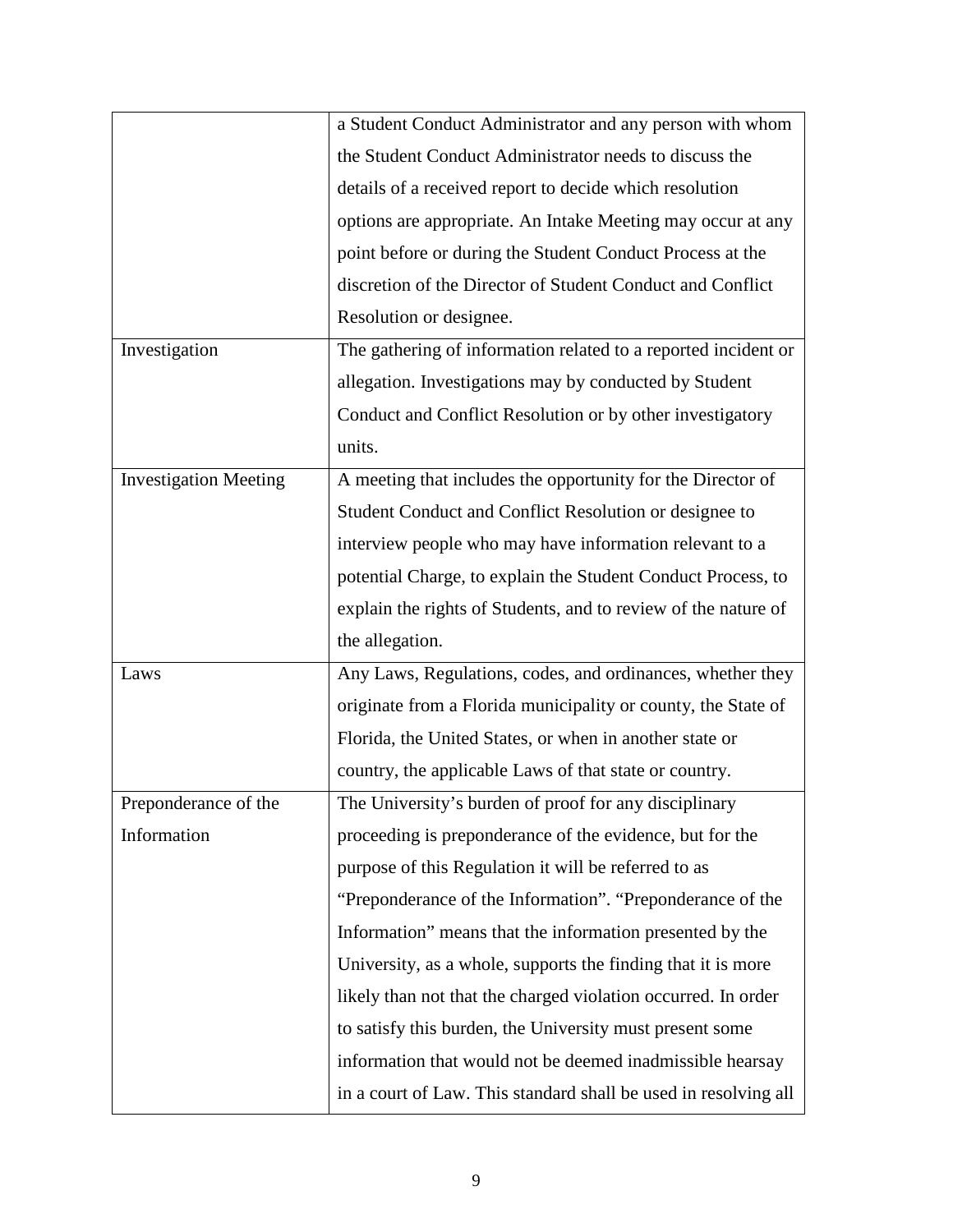|                              | Student Conduct or Student Honor Code cases under this         |
|------------------------------|----------------------------------------------------------------|
|                              | Regulation.                                                    |
| Reasonable                   | A term used as an objective standard for evaluating            |
|                              | appropriateness. Having sound judgment; rational and           |
|                              | sensible; not extreme or excessive. Referenced throughout      |
|                              | section 4. Violations of the Student Conduct Code as           |
|                              | "Reasonable person", "Reasonable fear" and "Reasonable         |
|                              | expectation of privacy". This definition does not apply to     |
|                              | reasonable accommodations.                                     |
| Recording                    | Any recording in any medium using any technology. This         |
|                              | includes but is not limited to visual recordings, such as      |
|                              | photographs and videos, and audio recordings.                  |
| Regulations                  | University of Florida Regulations, policies, or rules.         |
| <b>Relationship Violence</b> | Relationship Violence encompasses both dating and              |
|                              | domestic violence. Dating violence is violence or a threat of  |
|                              | harm between people who have or have had a relationship of     |
|                              | a romantic or intimate nature, not living together in the same |
|                              | household. Domestic violence is violence or a threat of harm   |
|                              | between family members or individuals living in the same       |
|                              | household.                                                     |
| <b>Reporting Person</b>      | Any person who has reported another person's alleged           |
|                              | violation of the Student Conduct Code. The Reporting           |
|                              | Person is the person who files a report or on whose behalf a   |
|                              | report is filed.                                               |
| Sanction                     | A mandatory requirement established by the University,         |
|                              | given to a Student who has accepted responsibility for, or     |
|                              | whom a Hearing Body has found responsible for, a violation     |
|                              | of the Student Conduct Code or the Student Honor Code.         |
| Separation/Disaffiliation    | A type of Sanction for a Student or a Student Organization     |
|                              | that includes suspension, expulsion, or disaffiliation.        |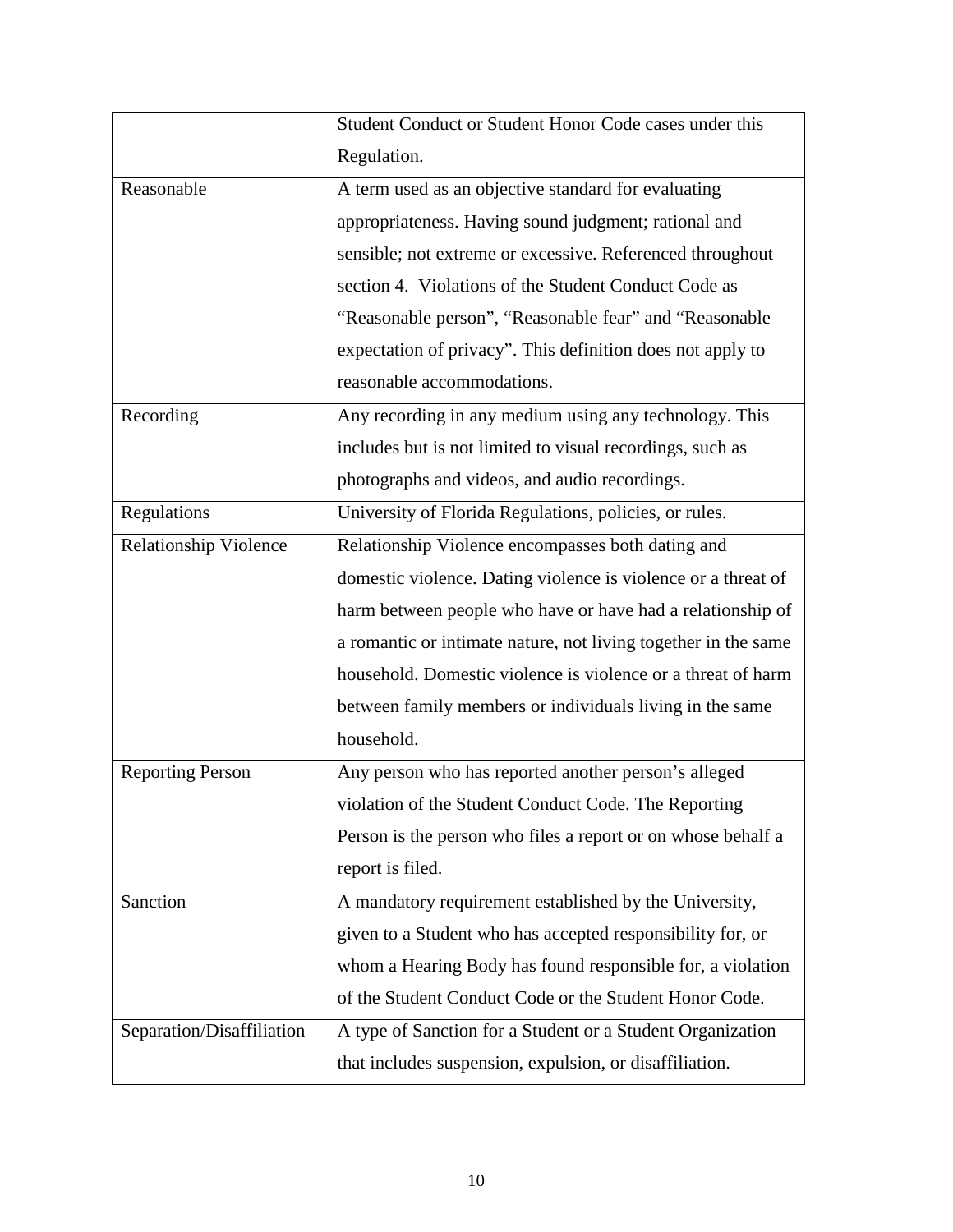| Student                        | Any person admitted, enrolled, or registered for any           |
|--------------------------------|----------------------------------------------------------------|
|                                | University Program, regardless of the medium of the            |
|                                | program, or degree-seeking status, or when not enrolled or     |
|                                | registered for a particular term, who is eligible to enroll in |
|                                | future terms without seeking readmission. For the purpose of   |
|                                | this Regulation, the term "Student" is interchangeable with    |
|                                | "Student Organization" when the term "Student"                 |
|                                | Organization" is not directly specified.                       |
| <b>Student Conduct</b>         | A person or administrative unit whose duties include the       |
| Administrator                  | administration of the Student Conduct Code or the Student      |
|                                | Honor Code process. Student Conduct Administrators are         |
|                                | designated by the Dean of Students and may include staff       |
|                                | members in Student Conduct and Conflict Resolution and in      |
|                                | Housing and Residence Life Education.                          |
| <b>Student Conduct Process</b> | The processes outlined in this Regulation to resolve alleged   |
|                                | violations of the Student Conduct Code and the Student         |
|                                | Honor Code.                                                    |
| <b>Student Organization</b>    | An association or group of persons that has complied with      |
|                                | the formal requirements for University recognition or is in    |
|                                | the formal process of obtaining recognition. For the purpose   |
|                                | of this Regulation, the term "Student" is interchangeable      |
|                                | with "Student Organization" when the term "Student             |
|                                | Organization" is not directly specified.                       |
| <b>Support Person</b>          | Any one person chosen to provide comfort and emotional         |
|                                | support to an Accused Student or a Reporting Person            |
|                                | throughout the Student Conduct Process. Any Support            |
|                                | Person serves at the Student's own expense and initiative. A   |
|                                | person may not serve in this capacity if the Director of       |
|                                | Student Conduct and Conflict Resolution or designee            |
|                                | determines that their service would unreasonably conflict      |
|                                | with the fair administration of the Student Conduct Process.   |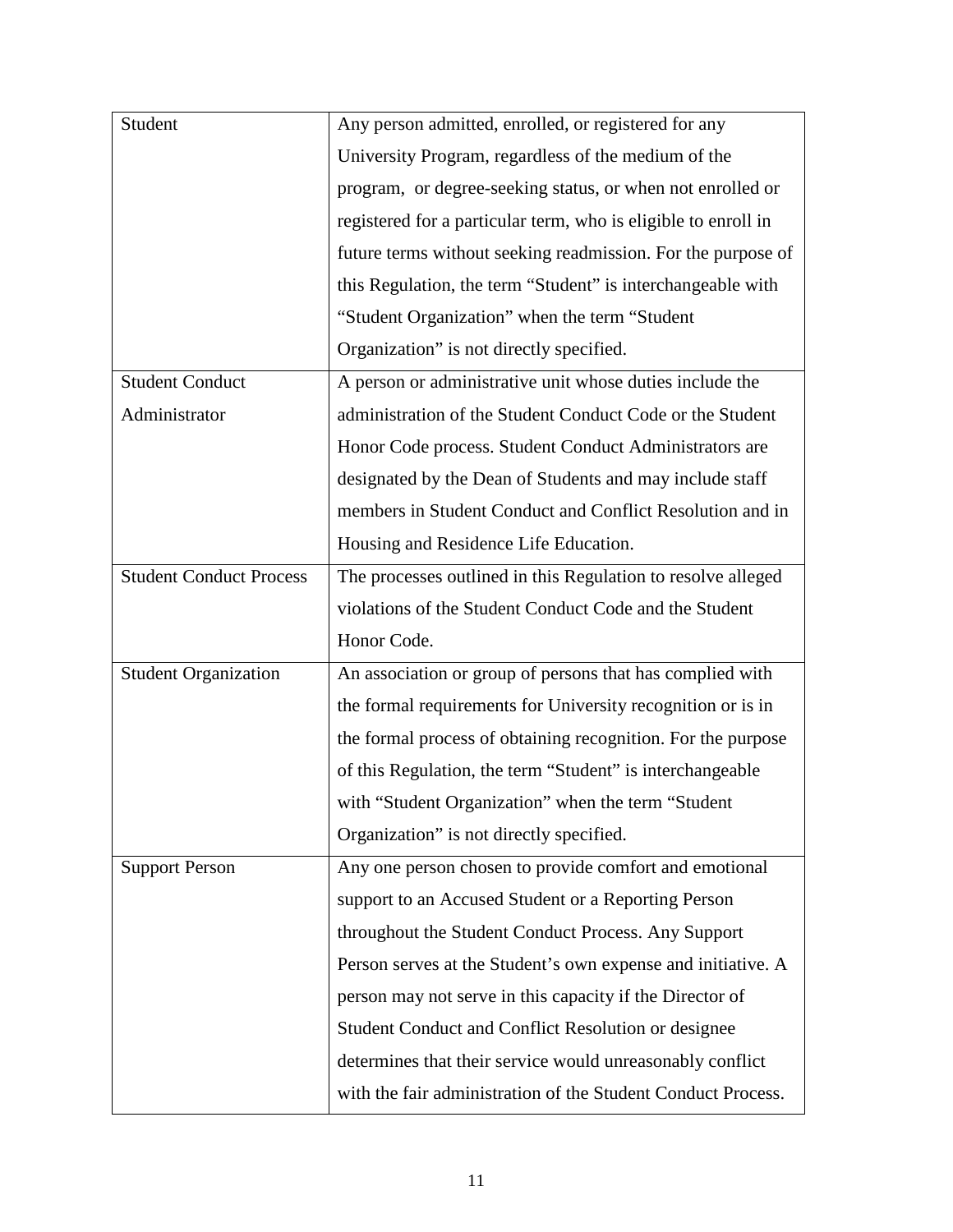|                             | The University is not responsible for providing a Support       |
|-----------------------------|-----------------------------------------------------------------|
|                             | Person for anyone navigating the Student Conduct Process. It    |
|                             | is the Student's responsibility to make appropriate             |
|                             | arrangements for their Support Person to attend meetings,       |
|                             | which will not be delayed due to scheduling conflicts of the    |
|                             | chosen Support Person. The Support Person may not serve as      |
|                             | a secondary Advisor or a Witness, nor can the Support           |
|                             | Person perform any other function except for providing          |
|                             | comfort and emotional support to the Accused Student or the     |
|                             | Reporting Person. The Support Person cannot speak for a         |
|                             | Student, present the Student's case, or otherwise participate   |
|                             | directly in any meeting or Hearing.                             |
| University/Institution      | The University of Florida.                                      |
| University Activity or      | Any event, program, or activity that is hosted, sponsored, or   |
| University Program          | organized by any University group, office, or organization.     |
|                             | This definition applies only to this Regulation and not in any  |
|                             | other context.                                                  |
| University                  | All land, buildings, facilities, and other property the         |
| Campus/Premises             | University possesses, owns, leases, operates, supervises, or    |
|                             | controls, including adjacent streets and sidewalks.             |
| <b>University Community</b> | University Officials, Faculty, other employees, Students, and   |
|                             | other people who or entities that participate in any University |
|                             | Activity or University Program.                                 |
| University Official         | Any person the University employs, contracts, or appoints to    |
|                             | perform assigned teaching, research, administrative,            |
|                             | professional, or other responsibilities.                        |
| Witness                     | A Relevant Witness is a person with direct knowledge about      |
|                             |                                                                 |
|                             | or involvement in a reported incident or allegation. Relevant   |
|                             | Witnesses may participate in person during the Student          |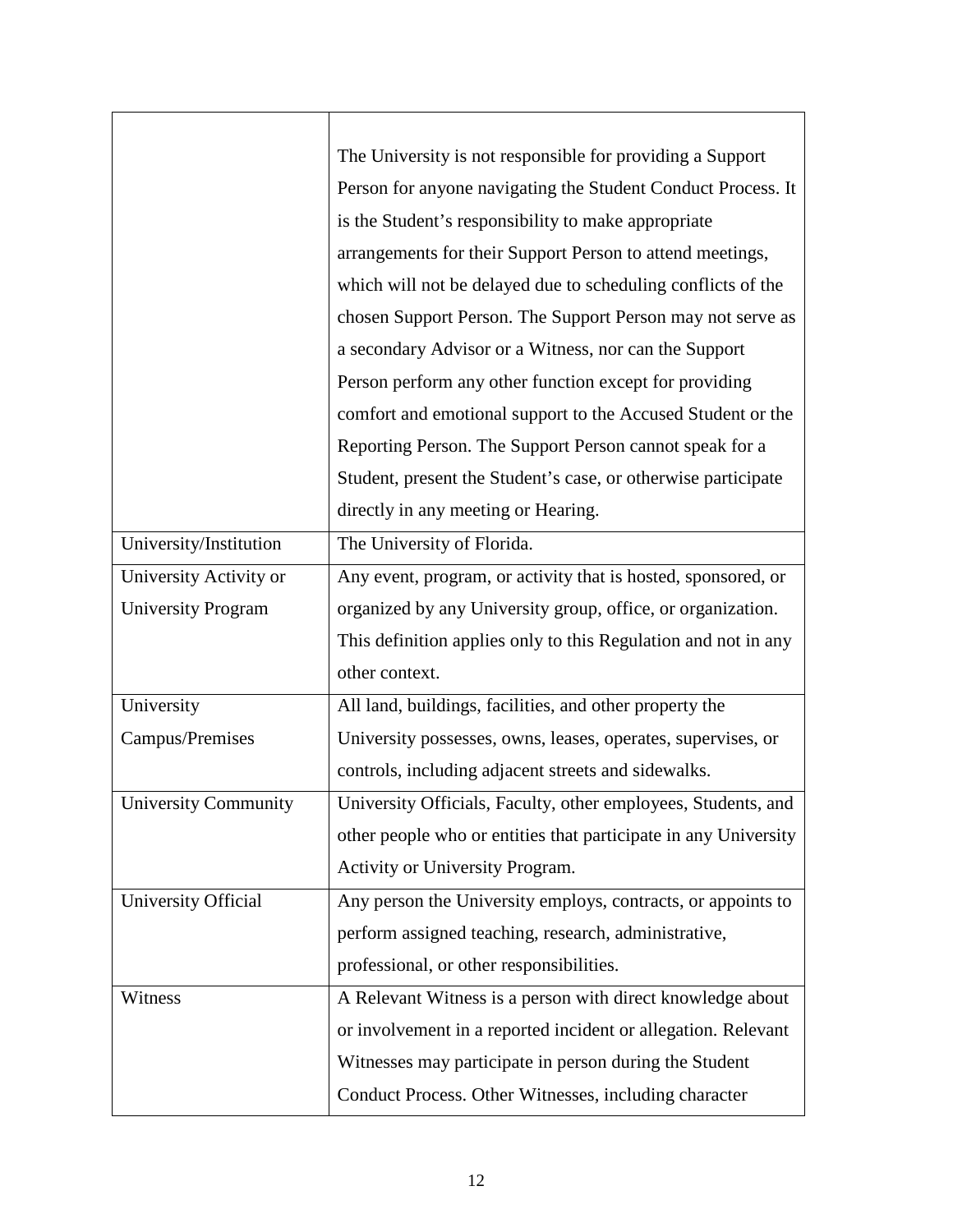| Witnesses, may not participate in person during the Student  |
|--------------------------------------------------------------|
| Conduct Process but may submit statements pursuant to the    |
| submission guidelines outlined in the Student Rights section |
| of this Regulation.                                          |

#### (3) Violations of the Student Honor Code

*The Honor Pledge: We, the members of the University of Florida community, pledge to hold ourselves and our peers to the highest standards of honesty and integrity by abiding by the Student Honor Code. On all work submitted for credit by Students at the University of Florida, the following pledge is either required or implied: "On my honor, I have neither given nor received unauthorized aid in doing this assignment."*

(a) Cheating. A Student cannot use unauthorized materials or resources in any academic activity for academic advantage or benefit. Cheating includes but is not limited to:

1. Using any materials or resources prepared by another Student without the other Student's express Consent or without proper attribution to the other Student.

2. Using any materials or resources, through any medium, which the Faculty has not given express permission to use and that may confer an academic benefit to the Student.

3. Using additional time, or failing to stop working when instructed, on any timebound academic activity.

4. Failing to follow the directions of a proctor of any academic activity, when such conduct could lead to an academic advantage or benefit.

5. Collaborating with another person, through any medium, on any academic activity, when Faculty has expressly prohibited collaboration.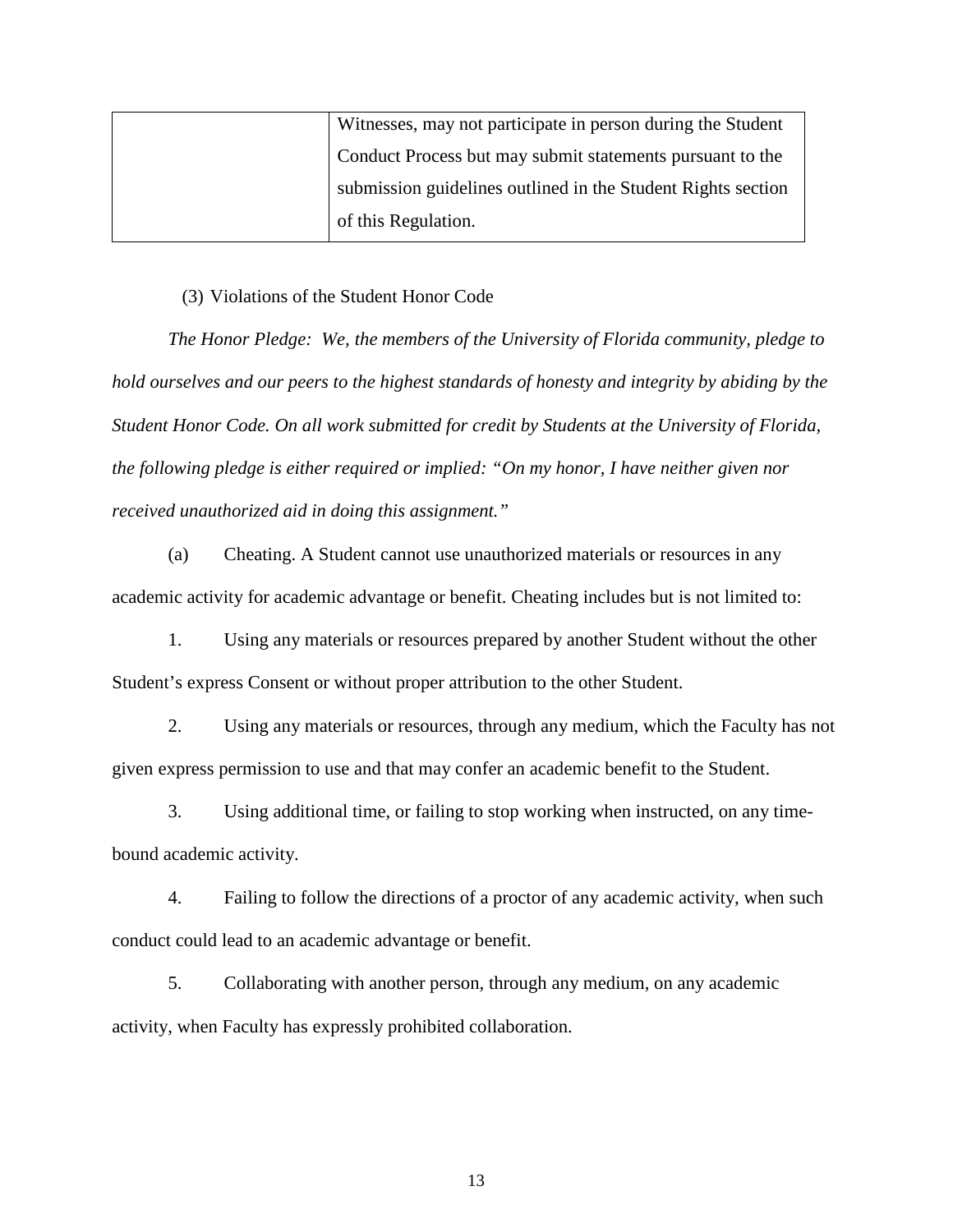(b) Complicity in Violating the Student Honor Code. Attempting, aiding,

encouraging, facilitating, abetting, conspiring to commit, hiring someone else to commit, giving or receiving bribes to secure, or being a participant (by act or omission) in any act prohibited by the Student Honor Code.

(c) False or Misleading Information.

1. A Student must not make a false or misleading statement during the Investigation or resolution of an alleged Student Honor Code violation.

2. A Student must not make a false or misleading statement for the purpose of procuring an improper academic advantage for any Student.

3. A Student must not use or present fabricated information, falsified research, or other findings if the Student knows or reasonably should be aware that the information, research, or other finding is fabricated or falsified.

(d) Interference with an Academic Activity.

1. A Student must not take any action or take any material for the purpose of interfering with an academic activity, through any means over any medium.

2. A Student must not be disruptive to the testing environment or other academic activity.

(e) Plagiarism. A Student must not represent as the Student's own work all or any portion of the work of another. Plagiarism includes but is not limited to:

1. Stealing, misquoting, insufficiently paraphrasing, or patch-writing.

2. Self-plagiarism, which is the reuse of the Student's own submitted work, or the simultaneous submission of the Student's own work, without the full and clear acknowledgment and permission of the Faculty to whom it is submitted.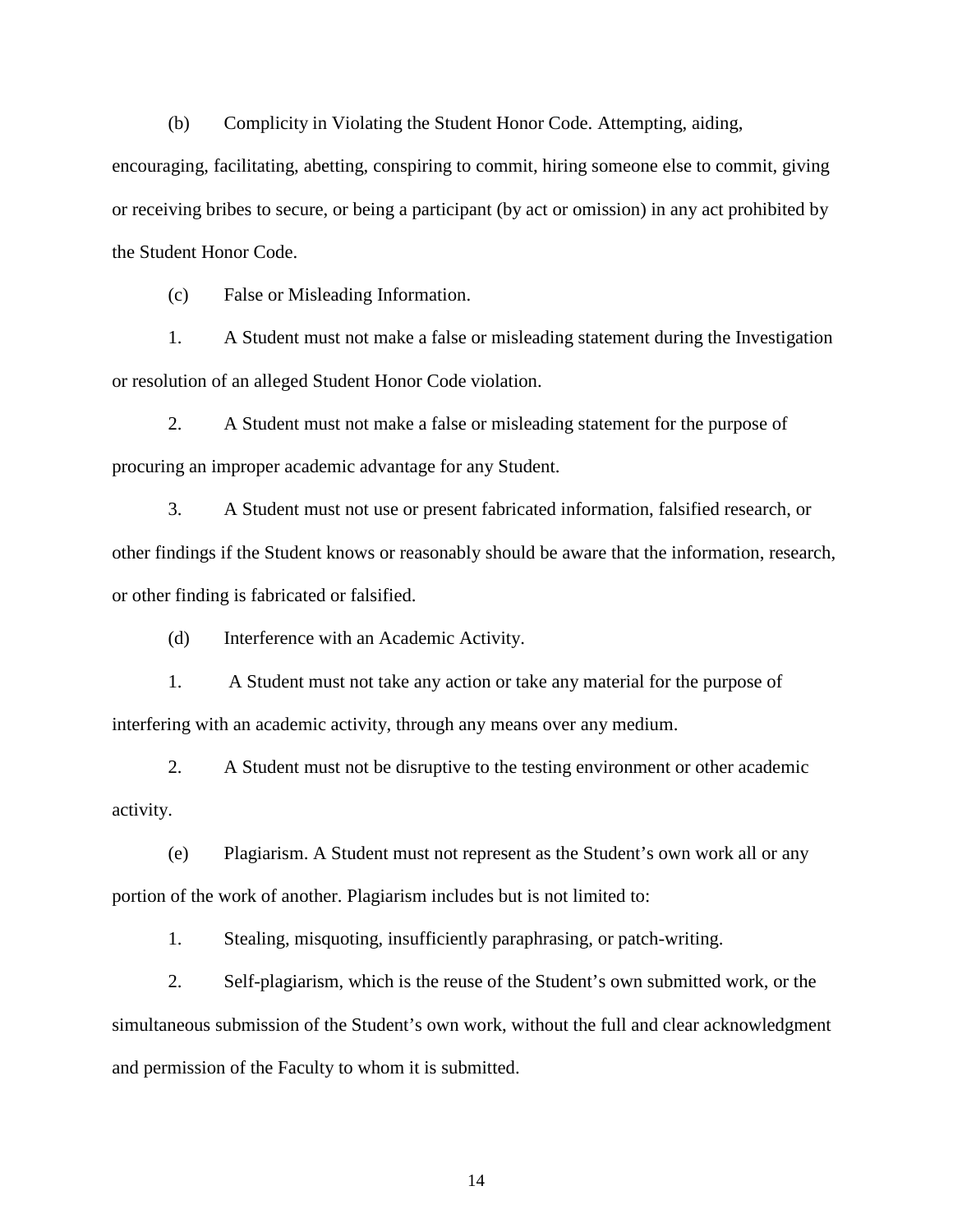3. Submitting materials from any source without proper attribution.

4. Submitting a document, assignment, or material that, in whole or in part, is identical or substantially identical to a document or assignment the Student did not author.

(f) Submission of Academic Work Purchased or Obtained from an Outside Source. A Student must not submit as their own work any academic work in any form that the Student purchased or otherwise obtained from an outside source, including but not limited to: academic materials in any form prepared by a commercial or individual vendor of academic materials; a collection of research papers, tests, or academic materials maintained by a Student Organization or other entity or person, or any other sources of academic work.

(g) Unauthorized Recordings. A Student must not, without express authorization from Faculty, make or receive any Recording, through any means over any medium, of any academic activity, including but not limited to a Recording of any class or of any meeting with Faculty. Students registered with the Disability Resource Center who are provided reasonable accommodations that include allowing such Recordings must inform Faculty before making such Recordings.

(h) Unauthorized Taking or Receipt of Materials or Resources to Gain an Improper Academic Advantage. A Student, independently or with another person or other people, must not without express authorization take, give, transmit, or receive materials, information, or resources in any manner, through any medium, for the purpose of gaining or providing an improper academic advantage to any Student.

- (4) Violations of the Student Conduct Code.
- (a) Alcoholic Beverages Violations.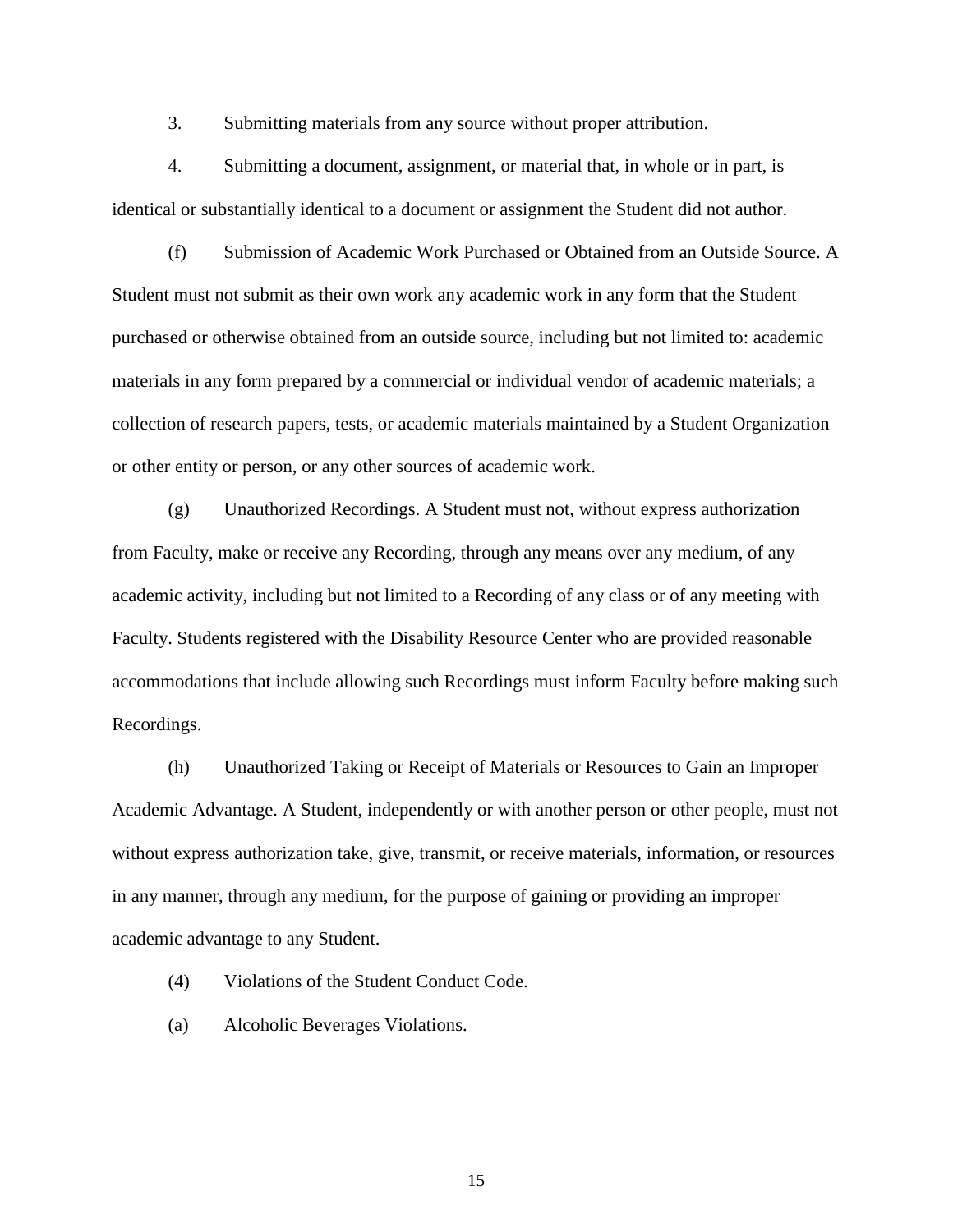1. Under-age possession or consumption. Possession or consumption of alcoholic beverages by a Student under 21 years old.

2. Distribution or sale of alcoholic beverages. Distribution or sale of an alcoholic beverage to any person under 21 years old.

3. Possession of common source containers. Unless explicitly approved in advance in writing by the Division of Student Affairs or Business Affairs for a particular occasion, a Student or Student Organization cannot possess or use of kegs, mini kegs, or other common source containers of alcoholic beverages, such as trash cans, tubs, or similar containers of alcohol, when such possession or use occurs on campus, in the housing of any University of Florida organization or group, or in connection with a University Activity.

4. Alcohol abuse. Regardless of the age of those involved, facilitating, arranging, or participating in any extreme alcohol consumption activity that constitutes, facilitates, or encourages competitive, rapid, or excessive consumption of alcohol when such activity occurs on campus, in the housing of any University of Florida organization or group, or in connection with a University Activity.

5. Any other violation of the Alcoholic Beverages Regulation, University of Florida Regulation 2.019.

(b) Complicity in Violating the Student Conduct Code. Attempting, aiding, encouraging, facilitating, abetting, conspiring to commit, hiring someone else to commit, giving or receiving bribes to secure, or being an accessory to any act prohibited by this Code.

(c) Disruptive Conduct. Conduct that is materially or substantially disruptive to the normal operations of the University, or that incites others to do so, in any of the following activities: teaching, research, administrative functions, disciplinary proceedings, other University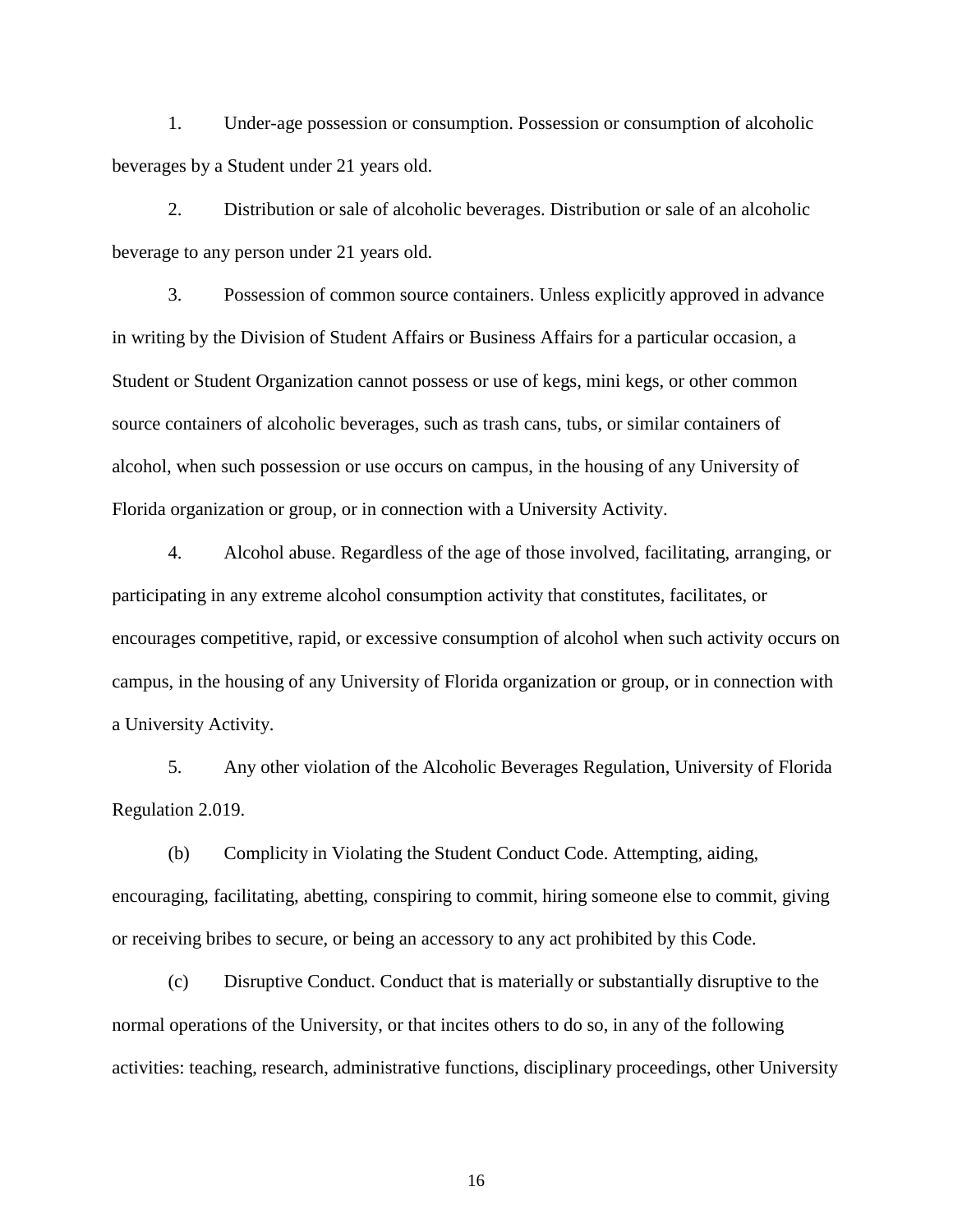Activities whether on or off campus, and other authorized activities that take place on campus. In evaluating whether conduct is materially or substantially disruptive, the University may consider the totality of factors, including but not limited to whether there was an intent to prevent the activity or event from continuing to completion and whether the conduct was a sustained and continuous disruption. Disruptive conduct does not include any conduct protected by the First Amendment. Examples of Disruptive Conduct include but are not limited to:

1. Disruption of University Officials in the performance of their work.

2. Disruption of a University Activity or event.

3. Disruption of a class or curricular activity. Classroom or other academic workplace behavior that interferes with either:

a. the instructor's authority or ability to conduct the class or

b. other Students' ability to benefit from the instructional program.

4. Conduct that is disorderly or a breach of the peace under Law.

5. Public intoxication, which is disrupting a University Activity while under the influence of alcohol or another mind-altering substance.

6. Interference with the rights of others to carry out their activities or duties at or on behalf of the University.

7. Violation of the Disruptive Behavior Regulation, University of Florida Regulation 1.008.

8. Violation of the Campus Demonstration Regulation, University of Florida Regulation 2.002.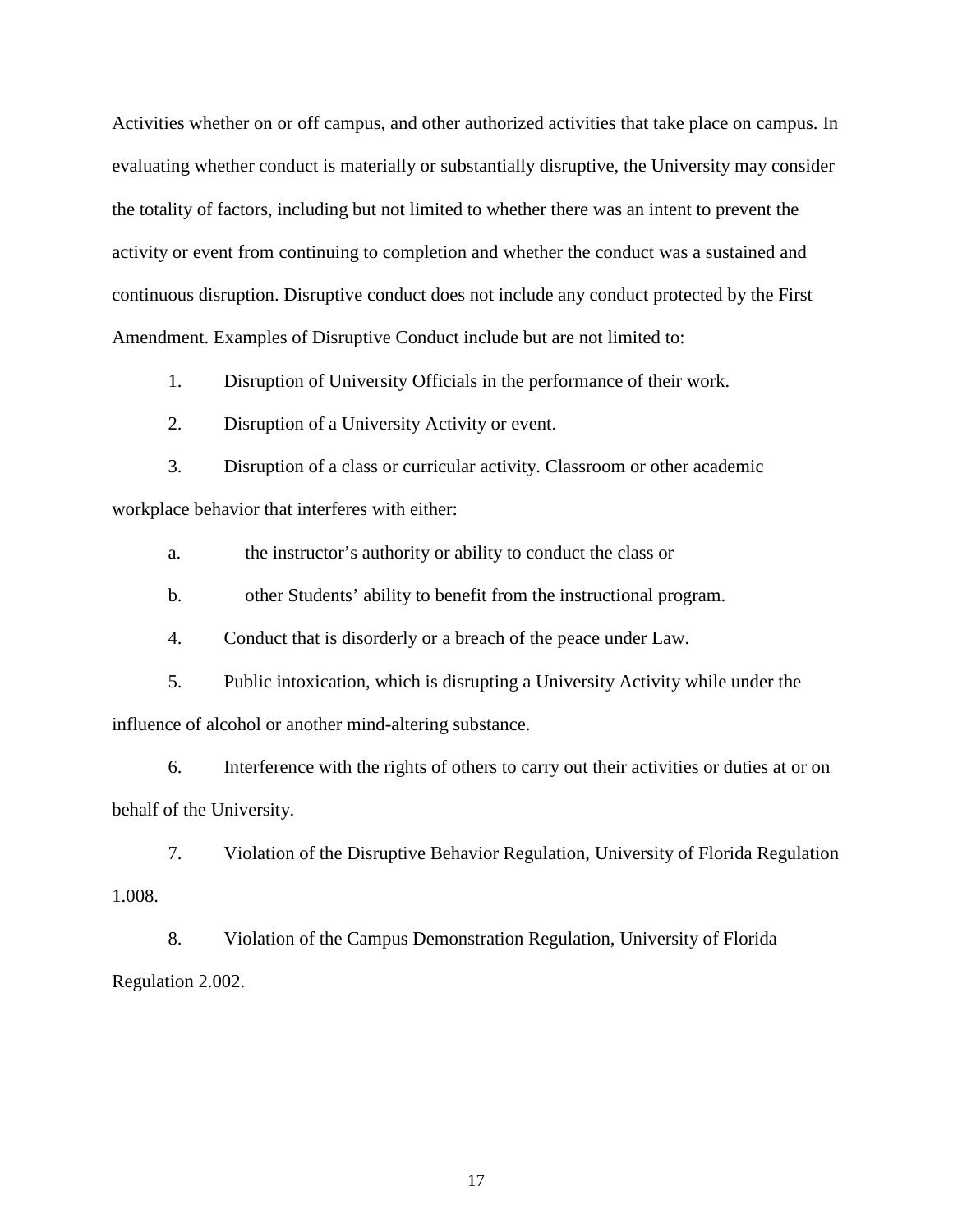(d) Driving under the influence of alcohol, drugs, or other mind-altering substance. Operation of a motor vehicle while Impaired by drugs, alcohol, or other mind-altering substance or while having an unlawful blood or breath alcohol level.

(e) Drug Violations.

1. Use, possession, manufacturing, distribution, or sale of a controlled substance that is prohibited by Law. Knowingly inhaling or ingesting substances that will alter a Student's mental state. Use of legal medication outside the parameters of the medical authorization. Possession or use of prescription medications not prescribed to the user.

2. Possession of drug paraphernalia.

(f) Endangering Behavior

1. Unwanted physical contact causing physical injury. Other conduct, including but not limited to Relationship Violence, which does or could endanger the health, safety, or welfare of any person or people, including oneself.

2. Interference with the freedom of movement of any member or guest of the University.

3. Stalking/cyberstalking, which is a course of conduct committed with the intent to kill, injure, harass or intimidate another person that either places the person in Reasonable fear of the death of, or serious bodily injury to, that person, an immediate family member, a spouse or an intimate partner of that person; or causes, attempts to cause, or would be reasonably expected to cause substantial emotional distress to a person listed above.

(g) Failure to Comply with Directive. Failure to comply with a lawful directive of law enforcement or a University Official.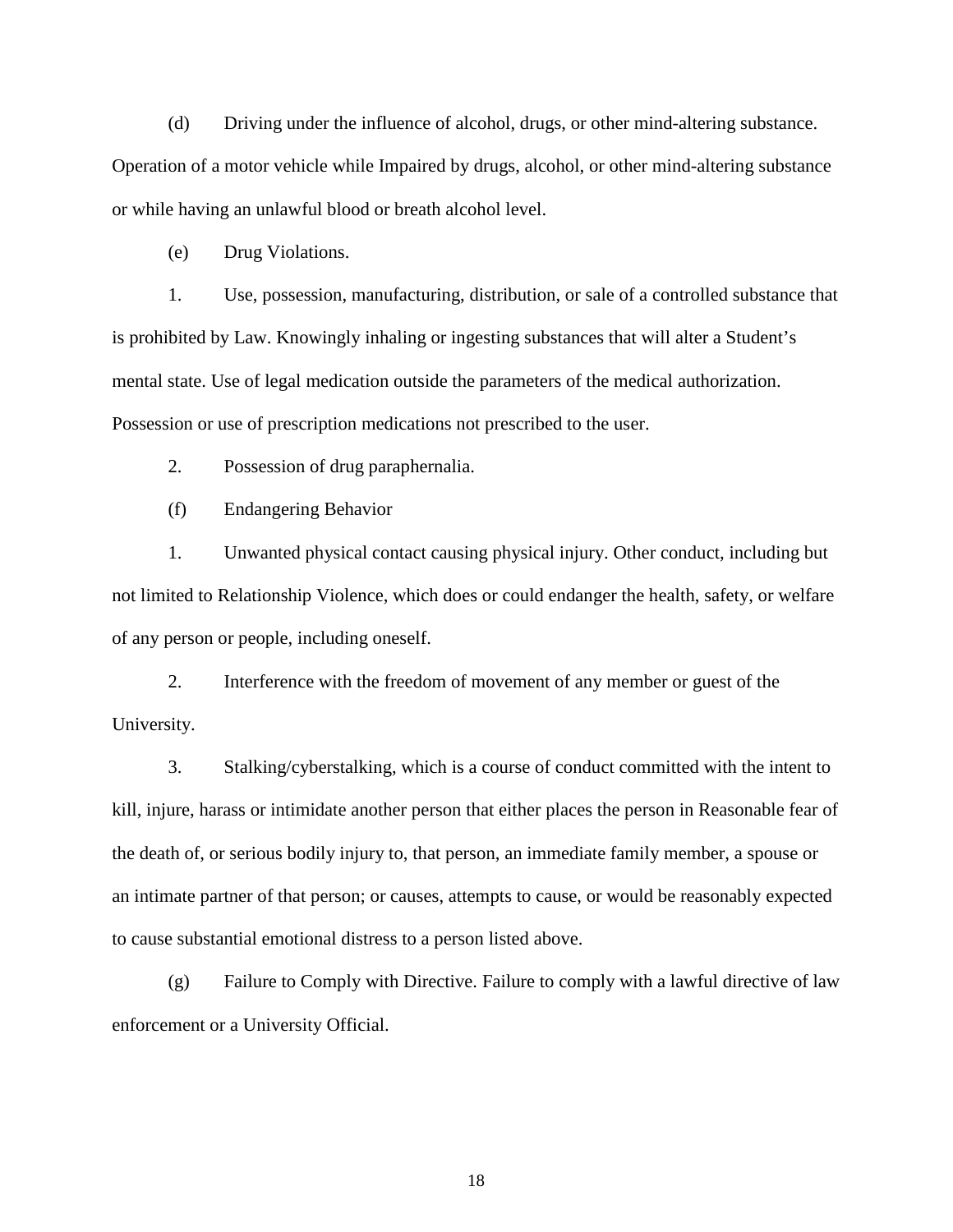(h) Dangerous Chemicals. Possession of dangerous chemicals or use of any such items in a manner that harms, threatens, or reasonably causes fear to others, on University Property or at University sponsored events, with limited exceptions, is prohibited. Exceptions to this prohibition:

1. A sworn law enforcement officer may carry chemical spray.

2. Any person may carry chemical spray that is used solely for self-defense and is in a compact vessel that contains no more than two ounces of chemical.

(i) Fire Safety Violations.

1. Conduct that causes or attempts to cause a fire or explosion or possession or use of fireworks unless authorized by the University in advance in writing.

2. Tampering with fire safety equipment or failure to evacuate during a fire alarm on the University Premises or at any University Activity.

(j) Furnishing False Information. Furnishing false or misleading information to the University or to any University Official. This includes but is not limited to forging documents or other data, or omitting facts that are material to the purpose for which the information is submitted.

(k) Harassment. Threats, intimidation, Coercion, or any other conduct that places a Reasonable person in fear of physical harm, through words or actions, or objectively disrupts a person's daily activities, including education and employment. Harassment does not include conduct protected by the First Amendment.

(l) Hazing. Any action or series of actions that recklessly or intentionally endangers the mental health, physical health or safety of a Student for any purpose, including but not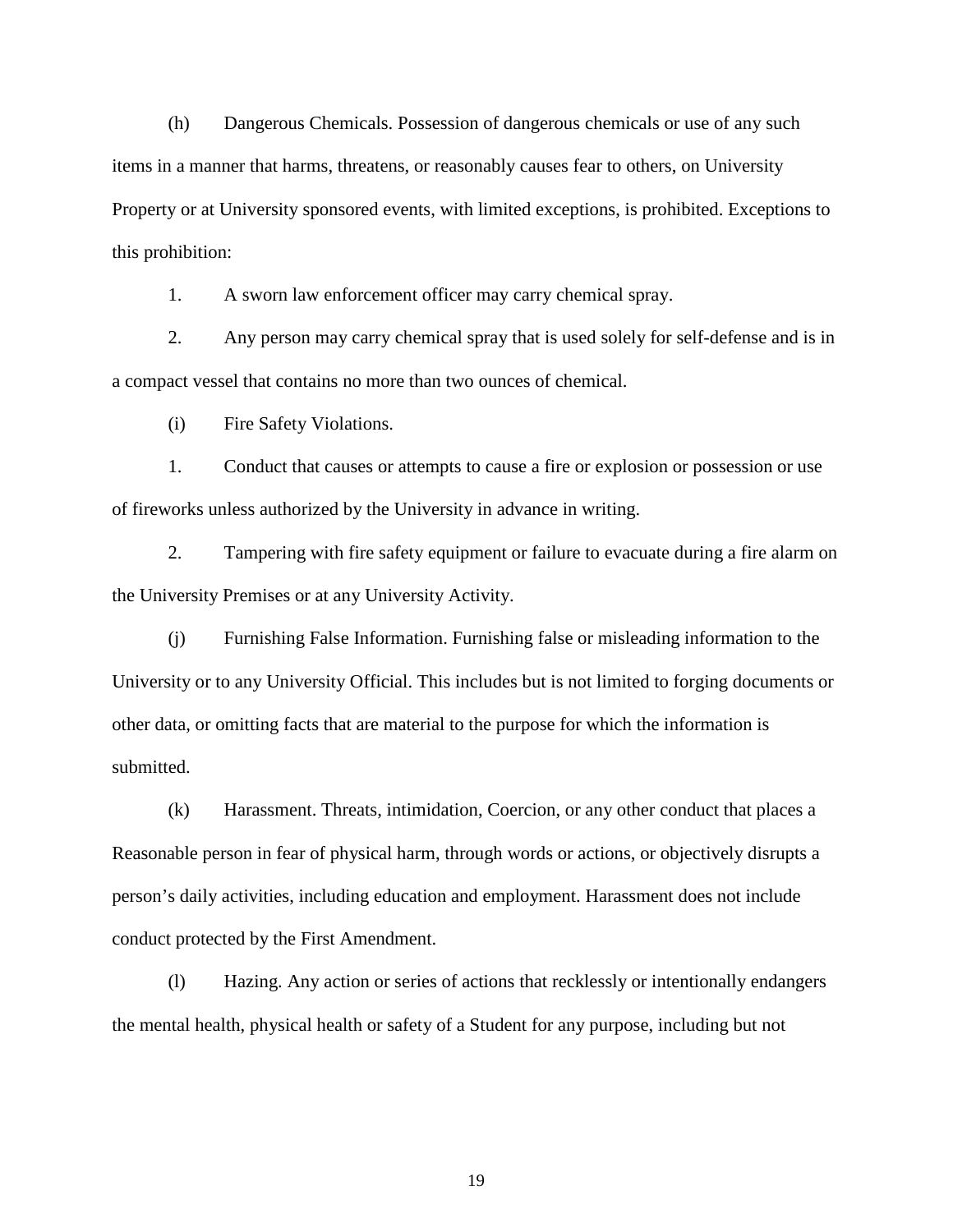limited to initiation into, admission into or affiliation with any Student group or organization. Hazing occurs if a person or group:

1. Causes or attempts to cause physical injury or other harm to a Student, including but not limited to emotional distress, or engages in any conduct that presents a threat to the Student's health or safety. Hazing includes but is not limited to any physical brutality, such as whipping; beating; branding; exposure to the elements; forced consumption of any food, alcohol, drug or other substance; or other forced physical activity that could adversely affect the physical health, mental health or safety of any Student and any activity that would subject the Student to extreme mental stress, such as sleep deprivation, forced sexual conduct or forced exclusion from social contact.

2. Engages in an action or activity that has a tendency to or is intended to demean, disgrace, humiliate or degrade a Student. This includes but is not limited to forced conduct that could result in extreme embarrassment or servitude, or other forced activity that is considered hazing under Florida law and could adversely affect the mental health or dignity of the Student.

3. Conduct that by design, intent or recklessness causes a Student to be reasonably unable to pursue, interferes with, or attempts to interfere with a Student's academic schedule or performance; or

4. Causes, induces, pressures, coerces or requires a Student to violate the Law or any University of Florida Regulation.

5. In response to allegations of hazing under this Regulation, it is not a defense that:

a. The person harmed gave Consent to the conduct.

b. The conduct was not part of an official organizational event or sanctioned or approved by the organization.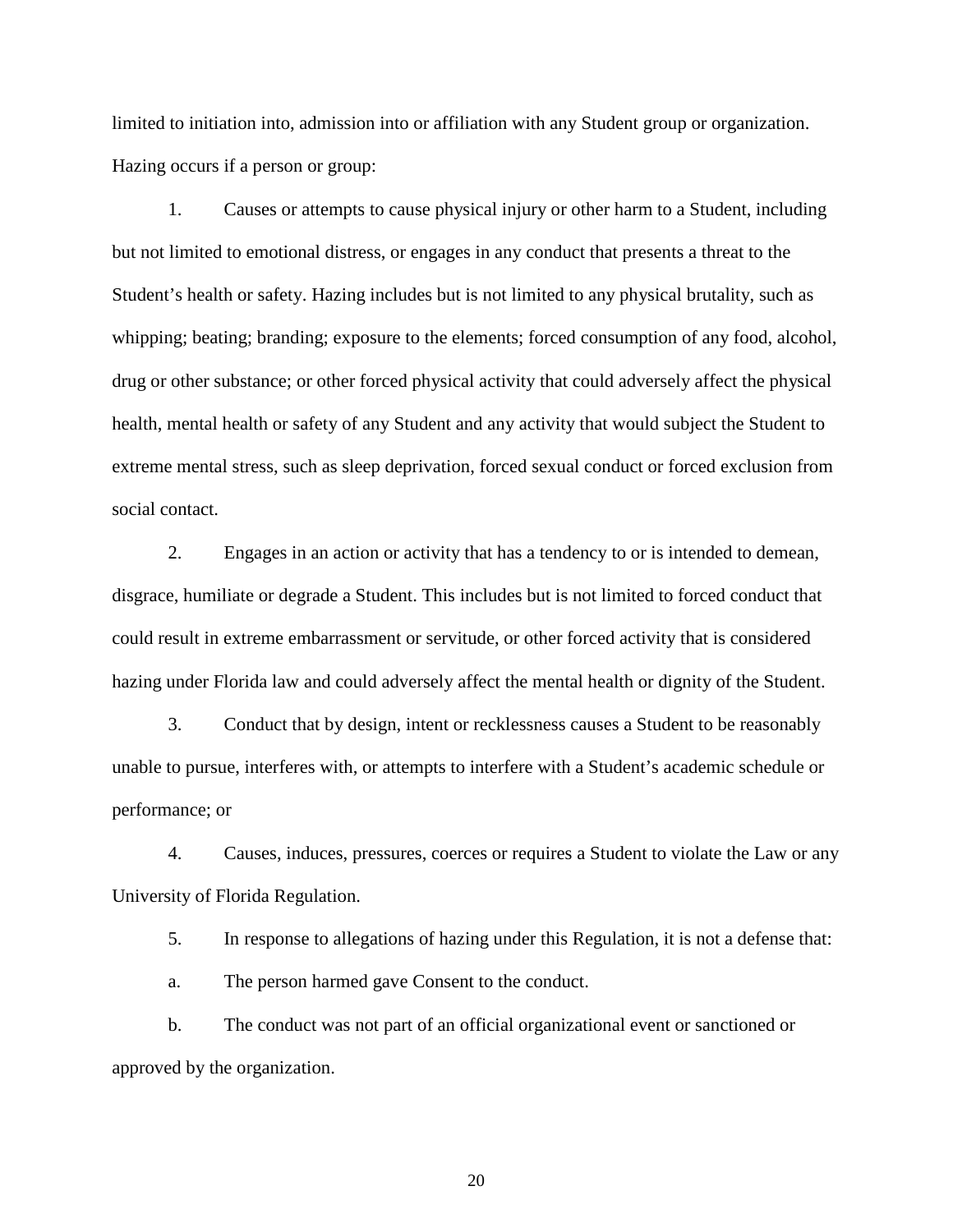c. The conduct was not done as a condition of membership in the organization.

(m) Invasion of Privacy and Unauthorized Recording.

1. Making, using, disclosing or distributing a Recording of a person in a location or situation in which that person has a Reasonable expectation of privacy and is unaware of the Recording or does not Consent to it; and any other conduct that constitutes an invasion of the privacy of another person under applicable Laws and Regulations. Such conduct includes, without limitation, unauthorized Recording of personal conversations, images, meetings or activities.

2. Unauthorized Recording of a class or of organizational or University meetings, where there exists a legal expectation of privacy, and any use, disclosure, or distribution of any such Recording.

3. Engaging in acts of voyeurism, peeping, spying, or recording another in any location where a Reasonable expectation of privacy exists.

4. Any notice, Consent or other requirement under applicable Laws and Regulations must be fulfilled in connection with authorizing, making, using, disclosing or distributing any Recording, where there is a legal expectation of privacy.

5. Refer also to University Regulation 1.006(4) Non-

Discrimination/Harassment/Invasion of Privacy Regulation which governs all University personnel including Students.

(n) Misuse or Unauthorized Possession or Use of Public or Private Property.

1. Theft, misuse, taking or unauthorized use or possession of public or private property or unauthorized use or acquisition of services.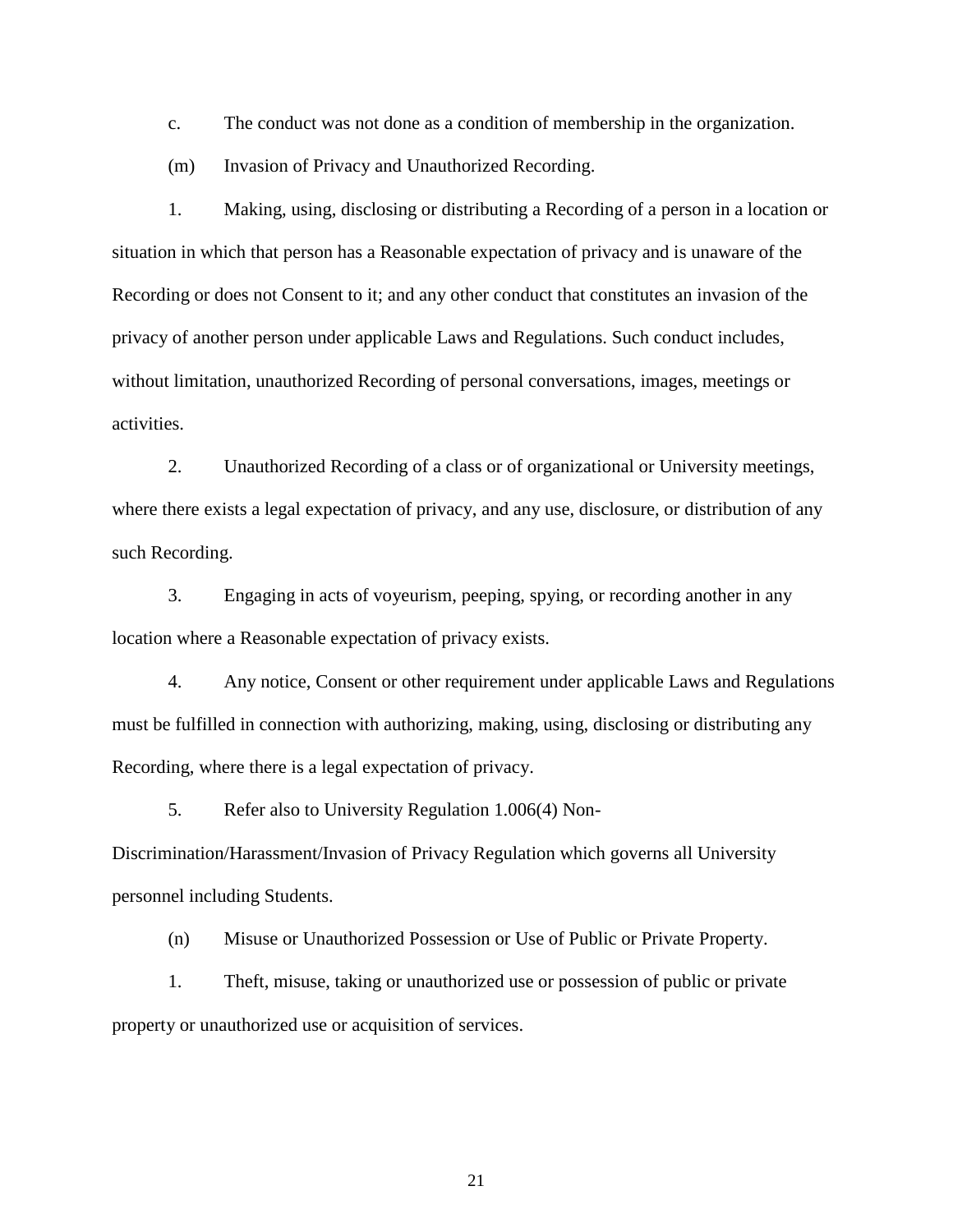2. Destroying, damaging or littering of any property. Conduct that destroys, damages or litters any property of the University or any property of a person or group.

3. Misuse of the identification number or card issued to a Student through alteration, forgery or duplication, or through use of an identification card that has not been issued to the user. It is also a violation to grant or authorize use by a third party of one's own identification number or card for any purpose except to obtain Student block seating in accordance with University Athletic Association procedures for Student block seating.

4. Unauthorized sale of Student tickets. Unauthorized sale or purchase of Student tickets on University Campus to any University of Florida function or event.

5. Use or possession of fake identification materials, including the use of another person's government issued identification.

(o) Misuse or Unauthorized Use of University Computer Resources.

1. Any action without authorization from the University that does, or causes a person to, access, use, modify, destroy, disclose or take data, programs or supporting documentation residing in or relating in any way to a University of Florida computer, computer system or computer network or causes the denial of computer system services to an authorized user of such system.

2. Unauthorized downloading or facilitating others to download copyrighted music and films without authorization.

3. Any other violation of the Policies on Information Technology and Security Regulation, University of Florida Regulation 1.0102 or any policy referenced through that Regulation.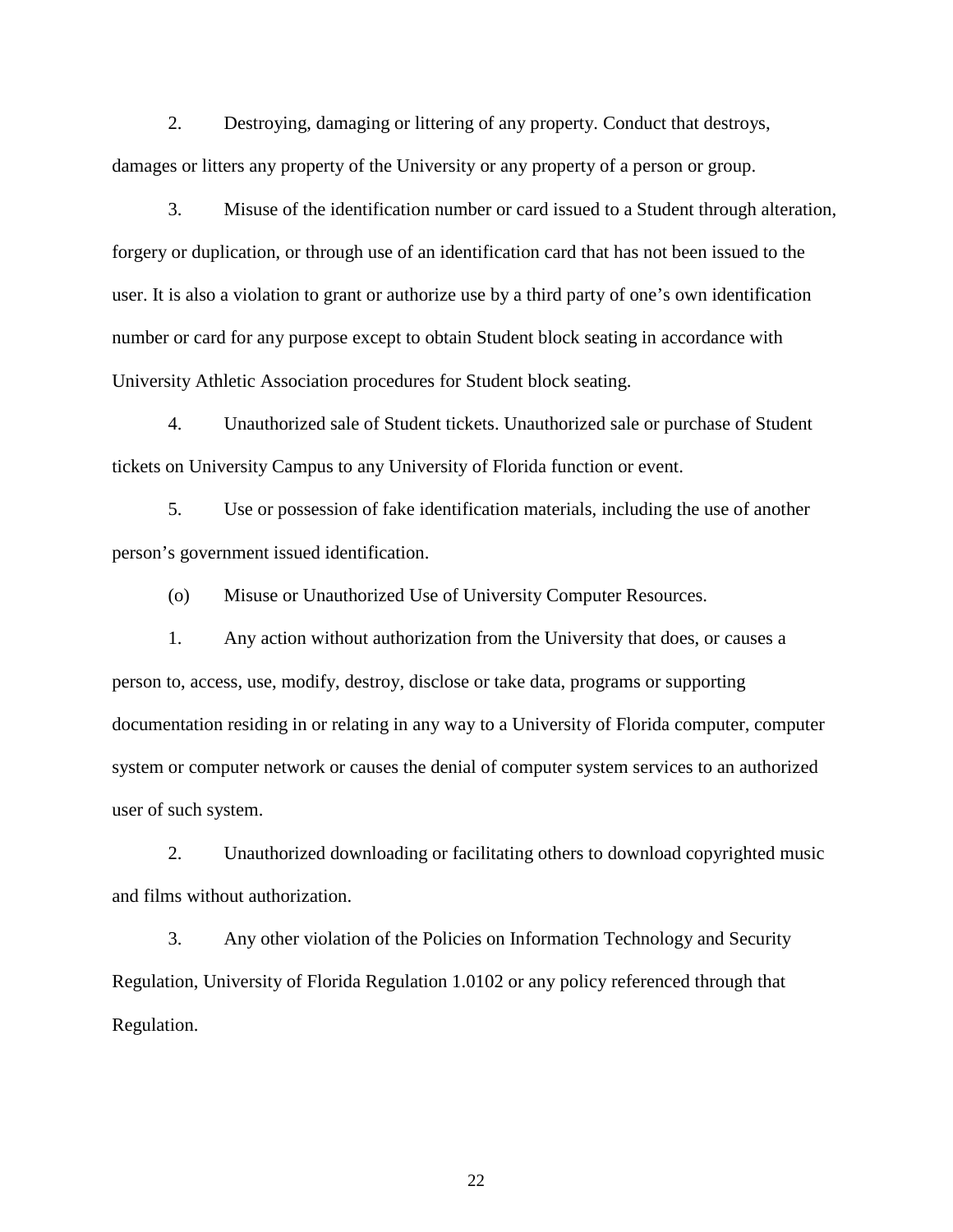4. The use of the University's computer resources to violate any Laws or Regulations or Board of Governors' Regulation.

(p) Obstruction of the University Conduct Process. Interference with or obstruction of the Student Conduct Process, by any means and through any medium, including but not limited to the following:

1. Knowingly filing a false report that a violation was committed.

2. Falsification, distortion or misrepresentation of information before a Hearing Body.

3. Disruption or interference with the orderly conduct of a Hearing or meeting as outlined in this Regulation.

4. Attempting to influence the impartiality of a Hearing Body prior to, or during the course of, a Student Conduct Process

5. Harassment or intimidation of a Hearing Body, and/or participant, prior to, during or after a Hearing or meeting as outlined in this Regulation.

6. Influencing or attempting to influence another person to commit an obstruction of the Student Conduct Process.

(q) Public indecency. Examples include but are not limited to public urination and exposure of sexual organs. Breastfeeding a child is not public indecency and does not violate this Regulation.

(r) Sexual Misconduct.

1. Sexual violence: any sexual act perpetrated against a person's will, including but not limited to the use of physical force or threats, or in circumstances in which the person is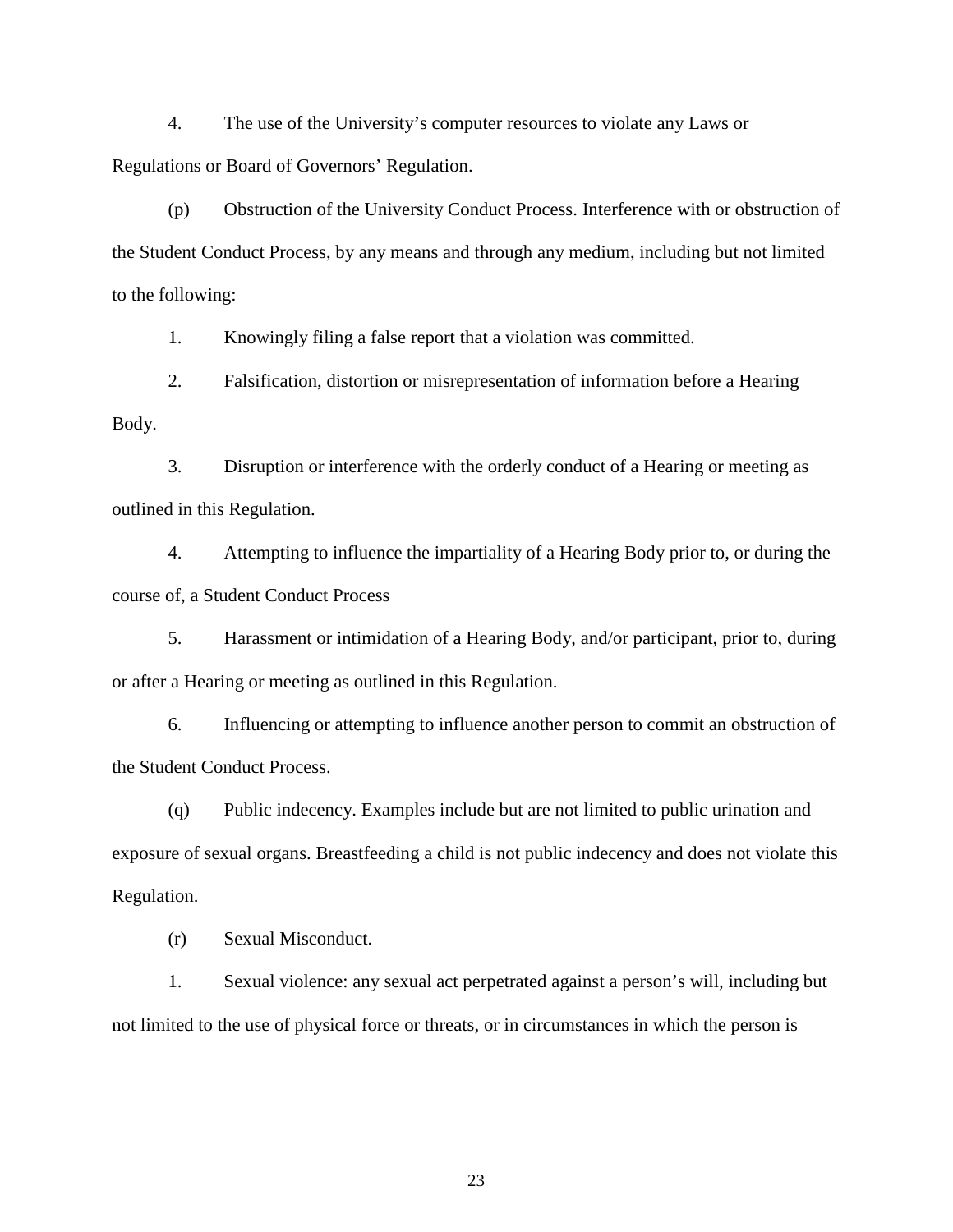unable, due to Incapacitation, to give Consent. Acts falling into the category of sexual violence include but are not limited to nonconsensual sexual intercourse.

2. Nonconsensual intimate touching: any unwelcome intentional intimate touching of another, which does not constitute sexual violence, without the Consent of the other person or in circumstances in which the person is unable, due to Incapacitation, to give Consent.

3. Sexual harassment: unwelcome sexual advances, requests for sexual favors, or other verbal or physical conduct of a sexual nature directed at a person that places another person in Reasonable fear of physical harm, or objectively disrupts employment, education, research, living or other activities.

(s) Unauthorized Entry to University Facilities. Unauthorized access or entry to University property, buildings, structures or facilities. Unauthorized possession, duplication or use of keys or access cards for any such University property.

(t) Violation of Law. Violation of any municipal or county ordinance, any Law, Regulation, or requirement of the State of Florida, the United States or, when in another state or country, that state or country. For example:

1. Florida Statute 790.115 Possessing or discharging weapons or firearms at a school-sponsored event or on school property prohibited; penalties; exceptions.

2. Florida Statute 1004.097 Free expression on campus.

(u) Violation of University Policy. Violation of any Regulation or policy of the University of Florida, the Florida Board of Governors or the State of Florida including, but not limited to the University of Florida, Department of Housing and Residence Life Education Community Standards.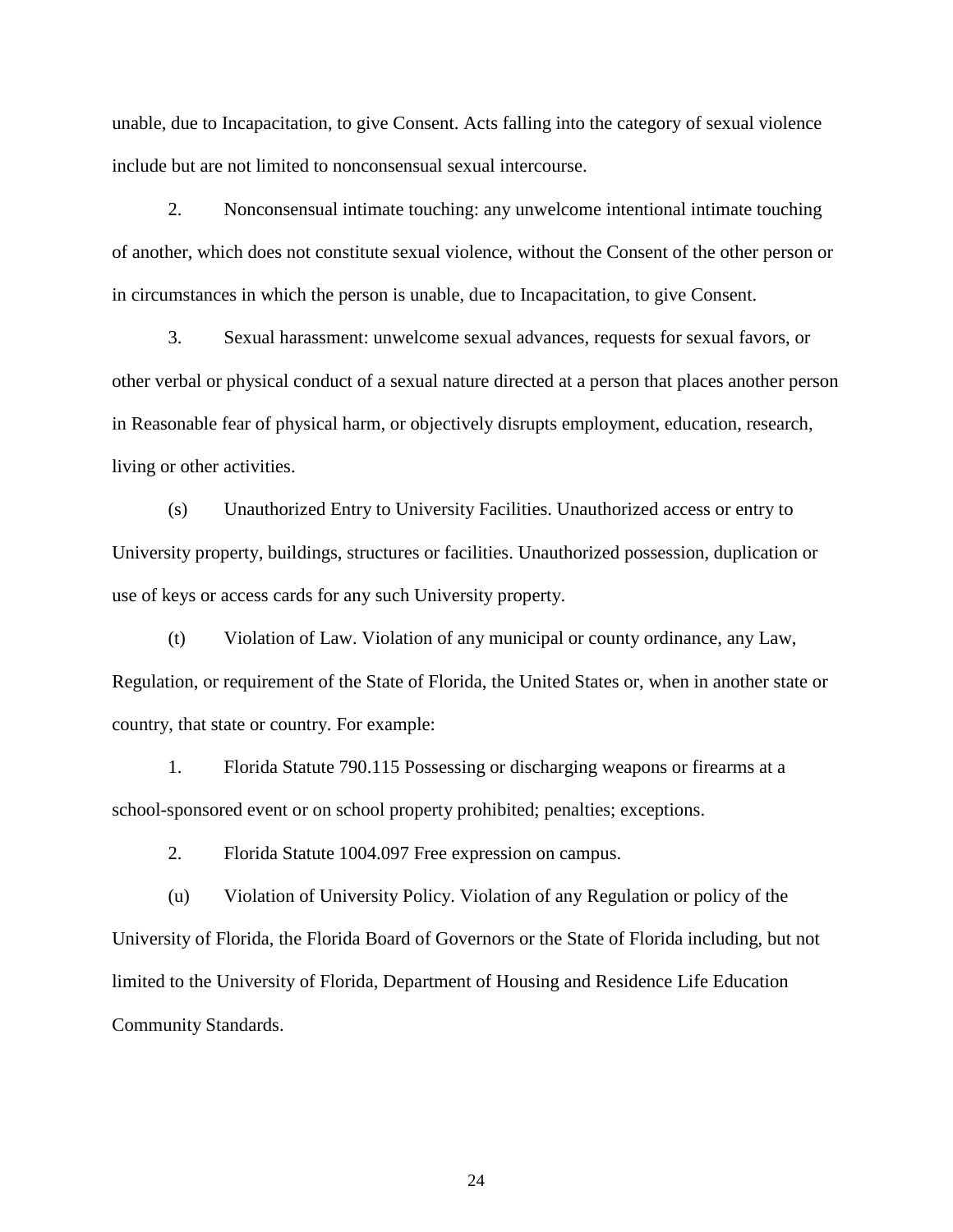(5) Student Rights

(a) Accused Student Rights. Any Accused Student or Student Organization will be afforded the following rights throughout the University conduct process. Any Student may also be given the opportunity to waive specific rights, in writing, to expedite the resolution process if appropriate as determined by the Director of Student Conduct and Conflict Resolution or designee. Accused Students have the right to:

1. Access and review all relevant University of Florida policies and procedures related to the Student Honor Code or Student Conduct Code.

2. Written notification in Correspondence of any Charges resulting from an alleged violation of the Student Honor Code or the Student Conduct Code.

3. Privacy of their student education records, except to the extent permitted or required by Law.

4. Have an Advisor and/or Support Person present during any meeting with Student Conduct and Conflict Resolution. A Student who chooses to have an Advisor and/or Support Person present during any meeting, must provide the identity of the person(s) and the appropriate signed privacy waiver(s) to the Director of Student Conduct and Conflict Resolution or designee at least two (2) Business Days in advance.

5. A Hearing to determine responsibility of any alleged violations of the Student Honor Code or the Student Conduct Code. A single postponement request for the Hearing for up to thirty (30) calendar days may be submitted to Student Conduct and Conflict Resolution if a legal case resulting from the same incident is pending.

6. Decline to answer any questions or provide self-incriminating information to the Hearing Body at any point during the resolution process. Accused Students may also elect not to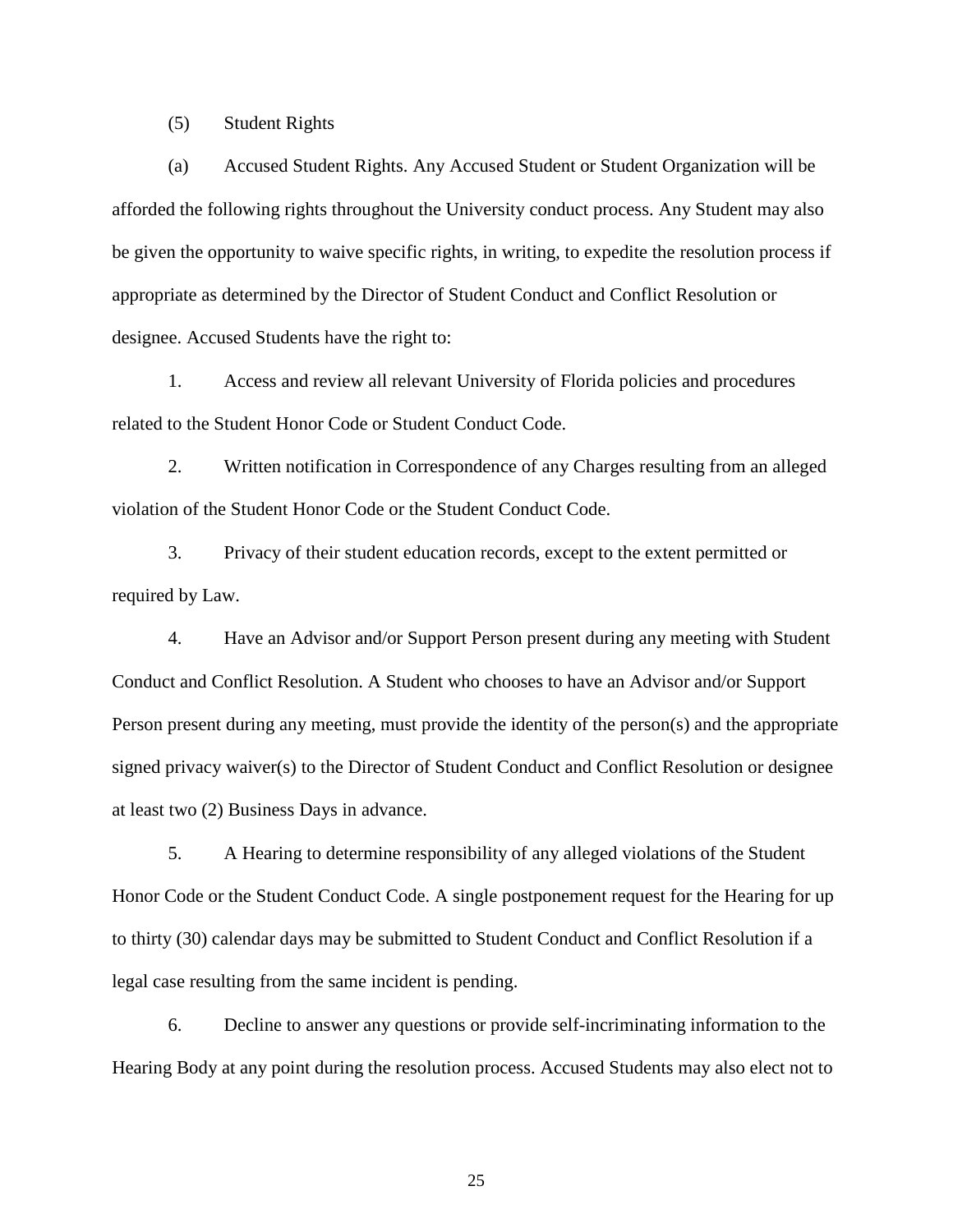participate in a Hearing with the understanding that a decision, including any appropriate Sanctions, will be made using the information available at the time of the Hearing in their absence.

7. An opportunity to ask staff member(s) in Student Conduct and Conflict Resolution questions regarding the conduct process, and have those questions answered to the extent that staff is permitted and able.

8. Provide and review appropriate information, including any potential Witnesses that could be used in the decision-making process to Student Conduct and Conflict Resolution.

a. All information must be provided to Student Conduct and Conflict Resolution by 5:00 p.m. at least eight (8) Business Days before the scheduled Hearing. No new information, including potential Witnesses, will be accepted for consideration after this date, absent the express written permission of the Director of SCCR or designee.

b. An Accused Student and their Advisor, if any, have the right to inspect the case file at least five (5) Business Days before the scheduled Hearing.

9. Have all information, including any potential Witnesses, that could be used in the decision-making process reviewed preliminarily for relevance by Student Conduct and Conflict Resolution prior to the Hearing. The determination of relevance will rest with the Director of Student Conduct and Conflict Resolution or designee. Relevance decisions will be communicated directly with the Accused Student, with rationale, in writing prior to the Hearing. Relevancy determinations regarding information directly related to the Reporting Person's character or prior conduct will also be communicated directly with the Reporting Person in the same manner. Relevancy determinations may be reversed or modified through an appeal to the Dean of Students or designee.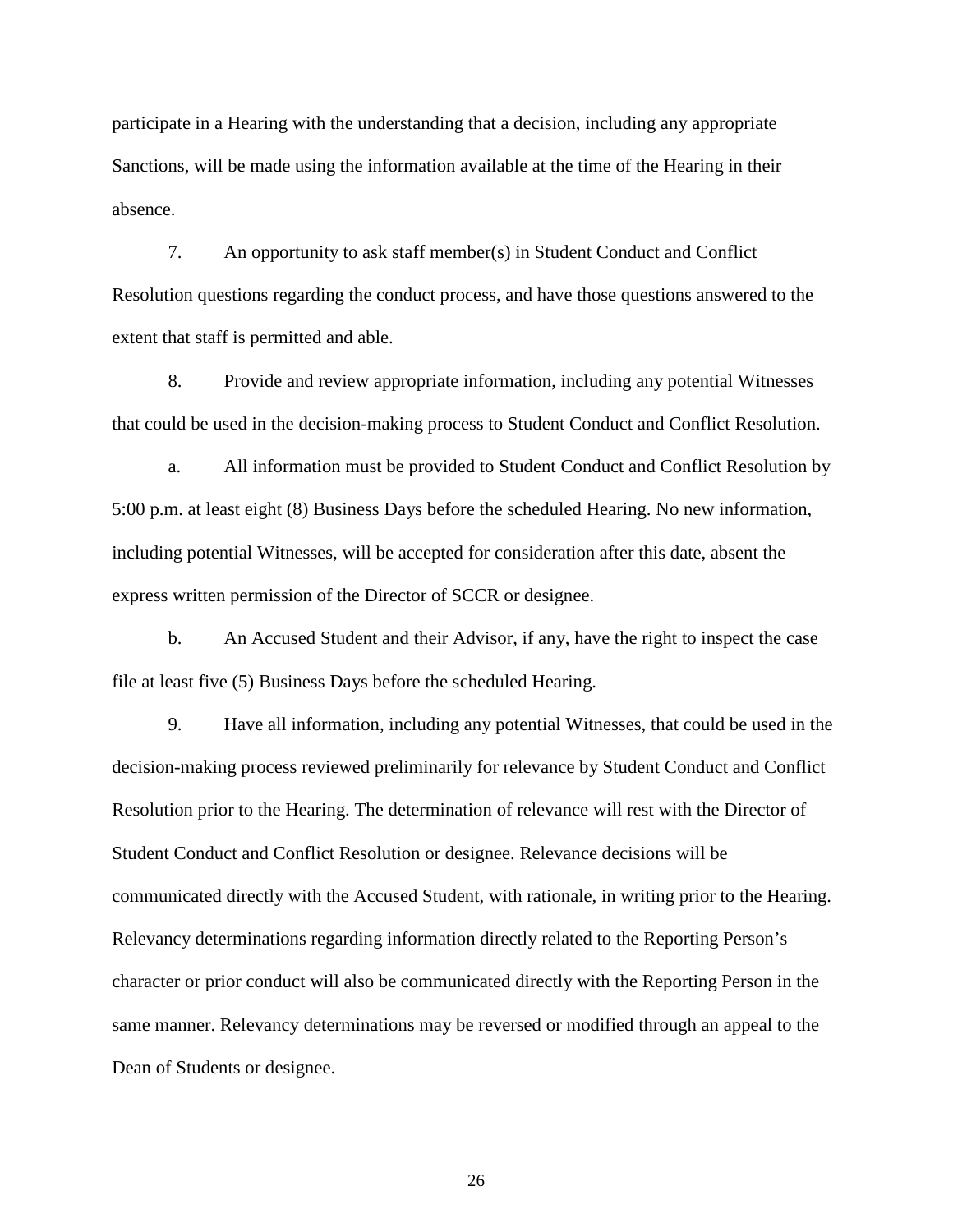10. Participate in a Hearing, including provide information, listen to Witnesses and ask questions, through the Hearing Body, of Witnesses providing information during a Hearing.

11. Have a decision made based on the Preponderance of the Information standard.

12. Request reasonable accommodations if disabled, and in accordance with applicable Laws. Students in need of reasonable accommodations at any point during the conduct process due to a disability should contact the Disability Resource Center (DRC) as soon as possible.

13. Appeal a decision of a Hearing Body, in writing and in accordance with section (9) Appeals of this Regulation.

14. Request permission to participate via audio or live-video from another location, and/or participate in a manner that avoids direct contact with Reporting Persons and/or Witnesses as long as such participation does not infringe on the Accused Student's right to question the Reporting Person or Witnesses during the Hearing or infringe on the University's implementation of the conduct process.

15. Provide a written impact statement to the Conduct Committee Advisor before the start of a Hearing to be considered if Sanctions are to be issued.

16. Have any University status remain unchanged pending a final outcome through the conduct process; except in cases involving a threat or serious potential threat to the health, safety, or welfare of the University Community or University property, as outlined in section (11) Interim Restrictions of this Regulation.

17. Be notified of the final outcome of the case.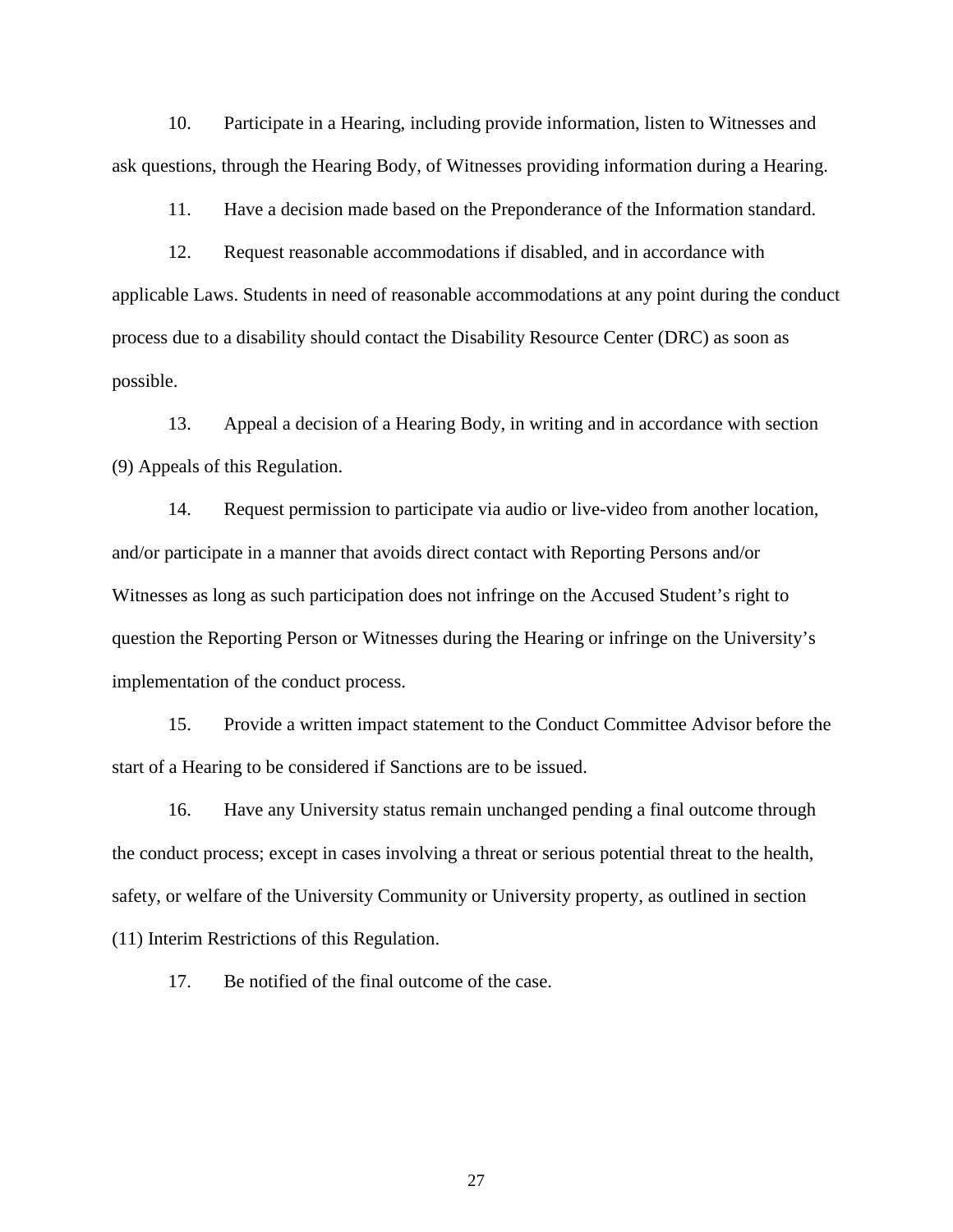18. To select a Hearing Body as outlined in section (6) (g) 2 c Process. In cases involving Sexual Misconduct violations, if the Reporting Person and Accused Student disagree on the type of Hearing Body, the Hearing Body will be a University Officials Board. Reporting Person Rights.

(b) Any Reporting Person will be afforded the following rights throughout the University conduct process. Reporting Persons have the right to:

1. Participate individually in an Intake Meeting with a Student Conduct Administrator to review the allegations, the Charges, possible Sanctions, Reporting Person rights and explain the Student conduct process, and any available forms of resolution. Reasonable efforts will be made to hold this Intake Meeting at least ten (10) Business Days before any scheduled Hearing.

2. Ask staff member(s) in Student Conduct and Conflict Resolution questions regarding the conduct process, and have those questions answered to the extent that staff is permitted and able.

3. Provide appropriate information, including any potential Witnesses that could be used in the decision-making process to Student Conduct and Conflict Resolution.

a. All information must be provided to Student Conduct and Conflict Resolution by 5:00 p.m. at least eight (8) Business Days prior to the scheduled Hearing. No new information, including potential Witnesses, will be accepted for consideration after this date, absent the express written permission of the Director of SCCR or designee.

b. Reporting Person and their Advisor have the right to review the Reporting Person's own written statement, and their own submitted information at least five (5) Business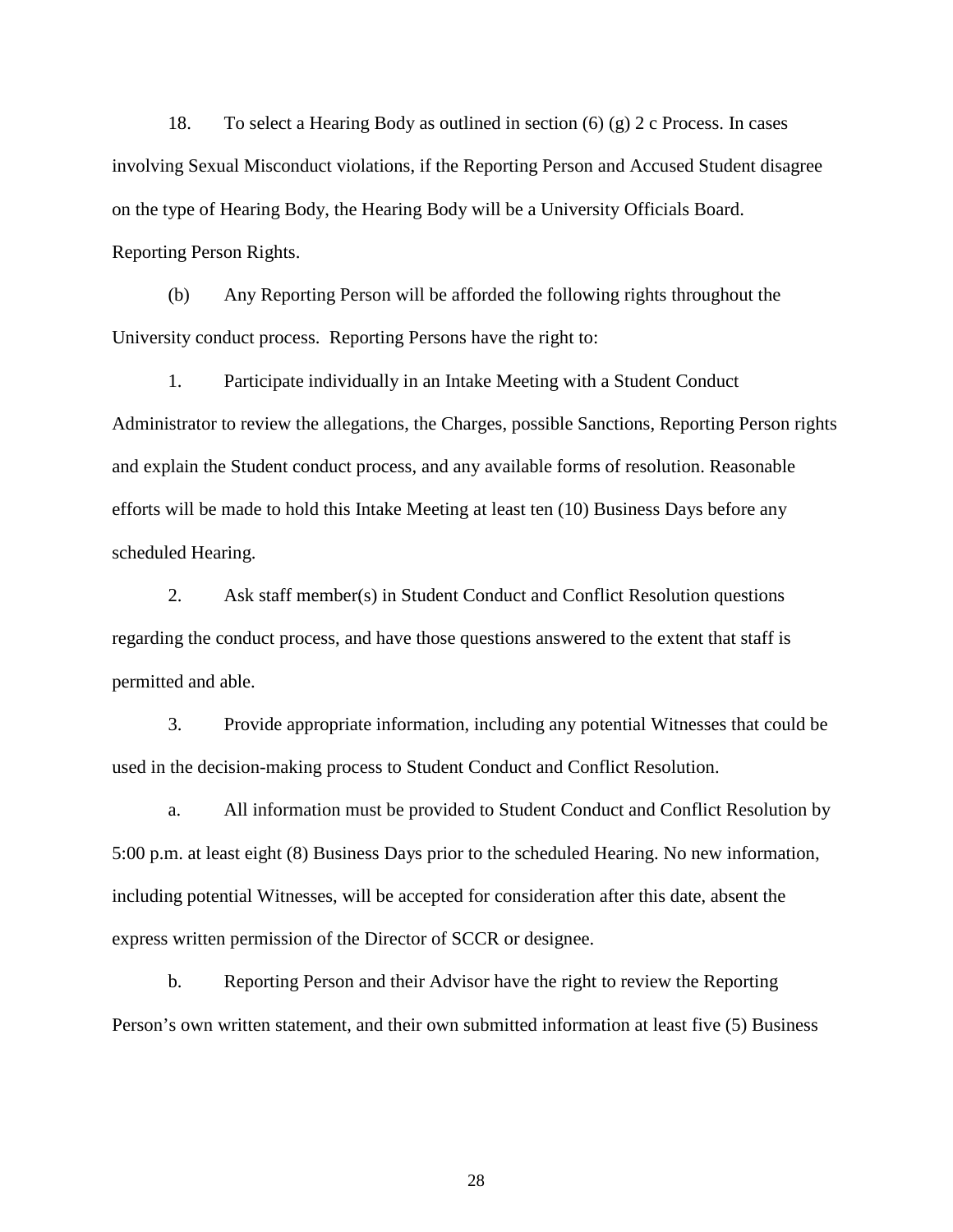Days prior the scheduled Hearing. A Reporting Person will not have access to review the entire case file.

c. Have all information directly related to the Reporting Person's character or prior conduct, including any potential Witnesses, that could be used in the decision-making process reviewed preliminarily for relevance by Student Conduct and Conflict Resolution before the Hearing. Relevance decisions will be communicated directly to the Reporting Person and Accused Student, with rationale, in writing before the Hearing. Relevancy determinations may be reversed or modified through an appeal to the Dean of Students or designee.

4. To participate in a Hearing and have an Advisor and/or Support Person present during any Hearing or meeting. Participation may include providing information, providing Witnesses to present relevant information and/or submitting questions to be asked of the Accused Student and Witnesses, by the Hearing Body. A Student who chooses to have an Advisor and/or Support Person present during any meeting, must provide the identity of the person(s) to the Director of Student Conduct and Conflict Resolution or designee at least two (2) Business Days in advance, and provide the appropriate executed privacy waiver(s) during this notification.

5. To be notified of any recommendations of a Hearing Body, and the final outcome of the case.

6. To appeal on the same grounds as the Accused Student, as outlined in section (9) Appeals of this Regulation.

7. To review the Hearing Body selection of the Accused Student as outlined in section (6) (g) 2 c Process. In cases involving Sexual Misconduct violations, if the Reporting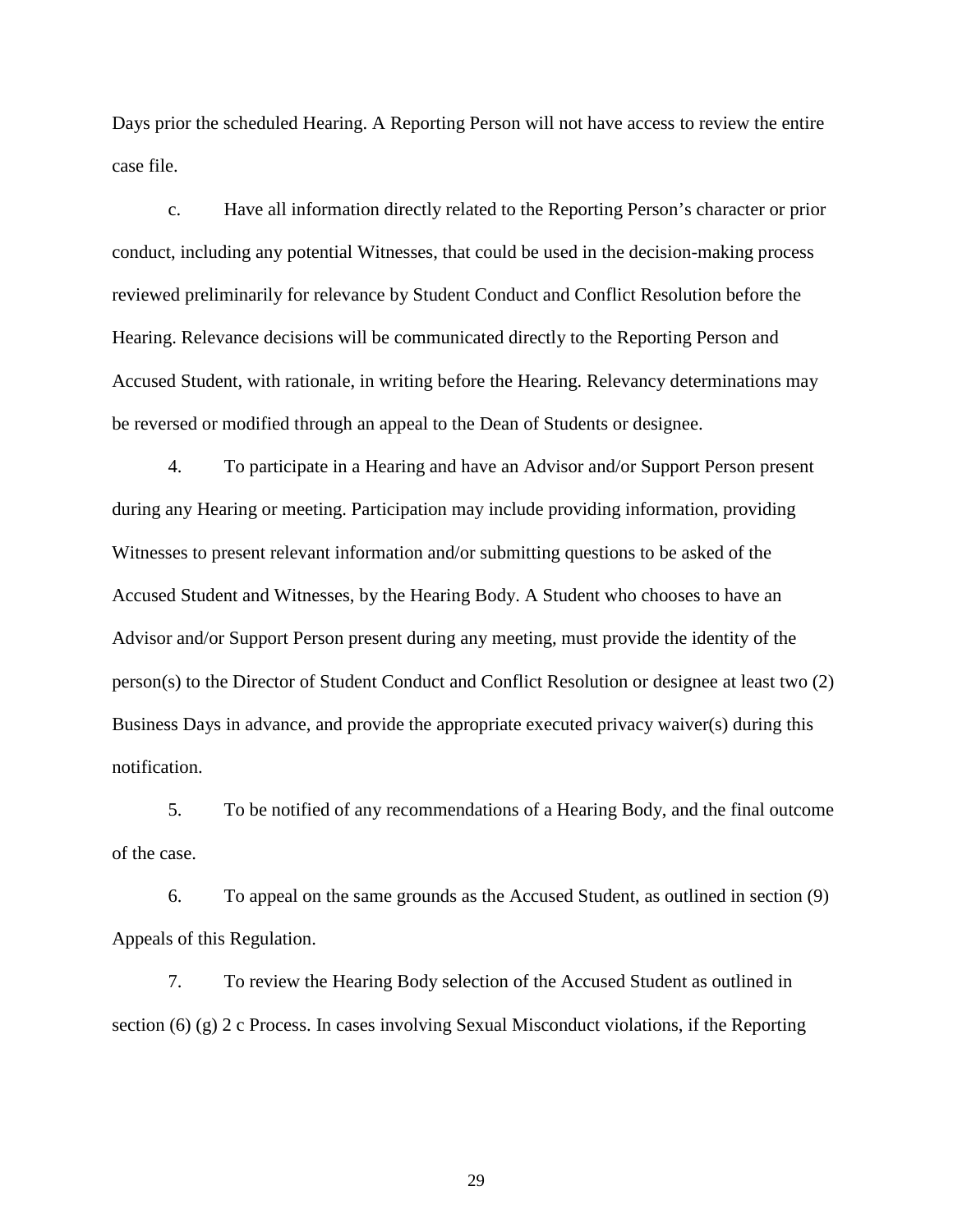Person does not agree with the Hearing Body selected by the Accused Student, the Hearing Body will be a University Officials Board.

8. To request permission to participate via audio or live-video from another location, and/or participate in a manner that avoids direct contact with the Accused Student and/or Witnesses as long as such participation does not infringe on the Accused Student's right to question the Reporting Person or Witnesses during the Hearing or infringe on the University's implementation of the conduct process.

9. Decline to answer any questions or provide self-incriminating information to the Hearing Body at any point during the resolution process.

10. To provide a written impact statement to the Conduct Committee Advisor before the start of a Hearing. In the event that the Accused Student accepts responsibility, or is recommended or found responsible, the impact statement would then be provided to the Hearing Body to be considered in recommending or issuing Sanctions.

(6) Process.

(a) Hearing Bodies. Any specific procedures used by Hearing Bodies will comply with the requirements of the Student Conduct Code and Student Honor Code. Hearing Bodies are selected annually, with the approval of the Vice President for Student Affairs, and receive training from the Office of Student Conduct and Conflict Resolution.

1. The Director of Student Conduct and Conflict Resolution (and designee(s)) may conduct Hearings.

2. Individual Hearing Officers (IHO) designated by the Dean of Students may conduct Hearings.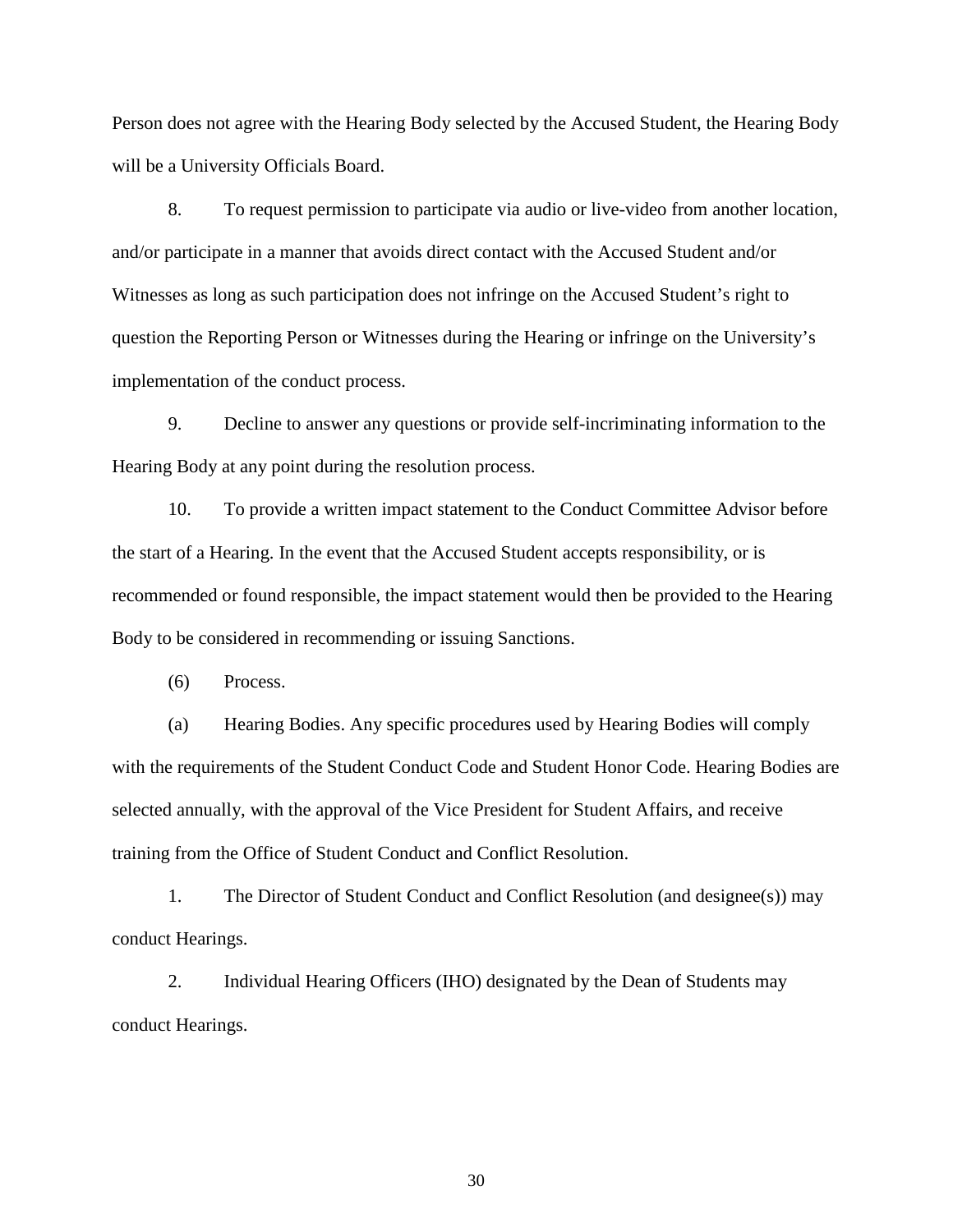3. The Dean of Students may appoint an Individual Hearing Officer who is not an employee of the University, with the approval of the Vice President for Student Affairs. This is an administrative decision of the University and not a specific choice a Student may select during an Information Meeting.

4. The Dean of Students and Associate Dean(s) of Students may conduct both informal and formal Hearings.

5. The Student Conduct Committee (SCC) may conduct formal Hearings. Student Conduct Committees are composed minimally of three (3) members and at maximum five (5) members, consisting of Faculty, staff and Students. Student Conduct Committees are selected by the Director of Student Conduct and Conflict Resolution or designee and at least one-half of the committee must be Students regardless of committee size. The Director of Student Conduct and Conflict Resolution will designate a Conduct Committee Advisor for each Hearing.

6. A University Officials Board (UOB) may conduct Hearings. A UOB is composed of three (3) Faculty or staff members selected by the Director of Student Conduct and Conflict Resolution or designee. The Director of Student Conduct and Conflict Resolution will designate a Conduct Committee Advisor for each Hearing.

7. Health Science Conduct Committee (HSCC) may conduct formal Hearings. HSCCs will resolve alleged violations of the Student Honor Code and violations of the Health Insurance Portability and Accountability (HIPAA) or any other applicable Law concerning patient privacy within the Health Science Center colleges. Health Science Conduct Committees are composed minimally of three (3) members, with one (1) member being a representative from a Health Science college, and at maximum five (5) members, with three (3) members of a Health Science Conduct Committee are representatives from Health Science colleges. Student Conduct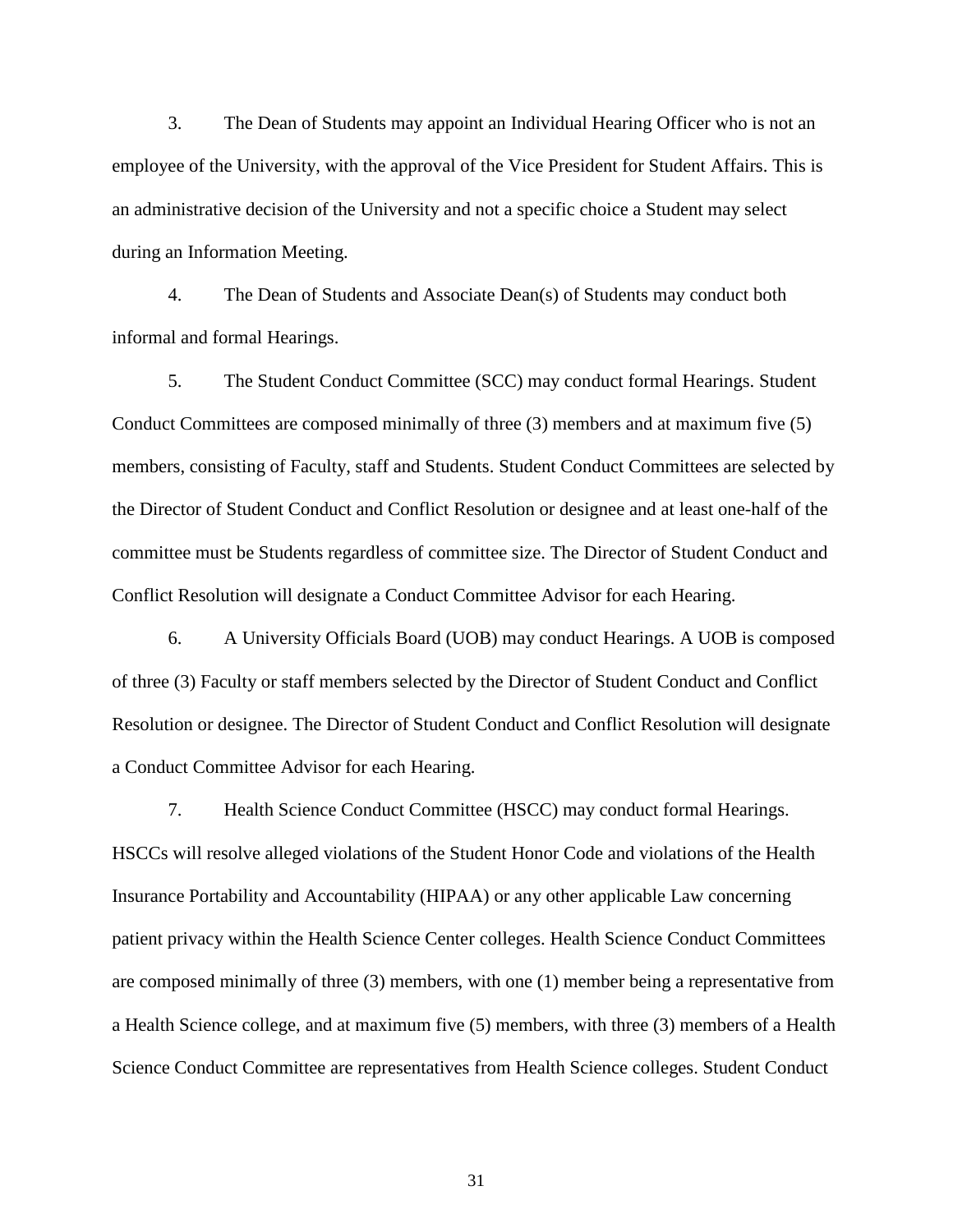Committees are selected by the Director of Student Conduct and Conflict Resolution or designee and at least one-half of the committee must be Students regardless of committee size, other members will be Faculty/University Officials. The Director of Student Conduct and Conflict Resolution will designate a Conduct Committee Advisor for each Hearing.

8. Greek Conduct Committee may conduct formal Hearings. Greek Conduct Committees are convened for the purposed of Hearing cases involving an organization that is a member of the IFC, the MGC, the NPHC, or the PC. Greek Conduct Committees are composed minimally of three (3) members: the Executive Vice President from the council of which the accused chapter is a member, a Student from any of the four councils, and a Faculty/staff member. At maximum Greek Conduct Committees are composed of five (5) members: the Executive Vice President from the council of which the accused chapter is a member, two (2) Students from the same council as the accused organization, one (1) Student from one of the other three councils, and one (1) Faculty/staff member. The Director of Student Conduct and Conflict Resolution will designate a Conduct Committee Advisor for each Hearing.

9. Law School Honor Committee may conduct formal Hearings only as outlined in Regulation 4.0434. The Law School Honor System is separate from the resolution procedures outlined herein, and only applies to Student Honor Code violations within the Levin College of Law as outlined in 4.0434.

10. Housing and Residence Life Education staff members may serve as Student Conduct Administrators, Conduct Committee members, University Officials Board members, and Individual Hearing Officers, as designees of the Dean of Students. The Office of Conduct and Community Standards in Housing and Residence Life Education will designate these Student Conduct Administrators and Individual Hearing Officers annually.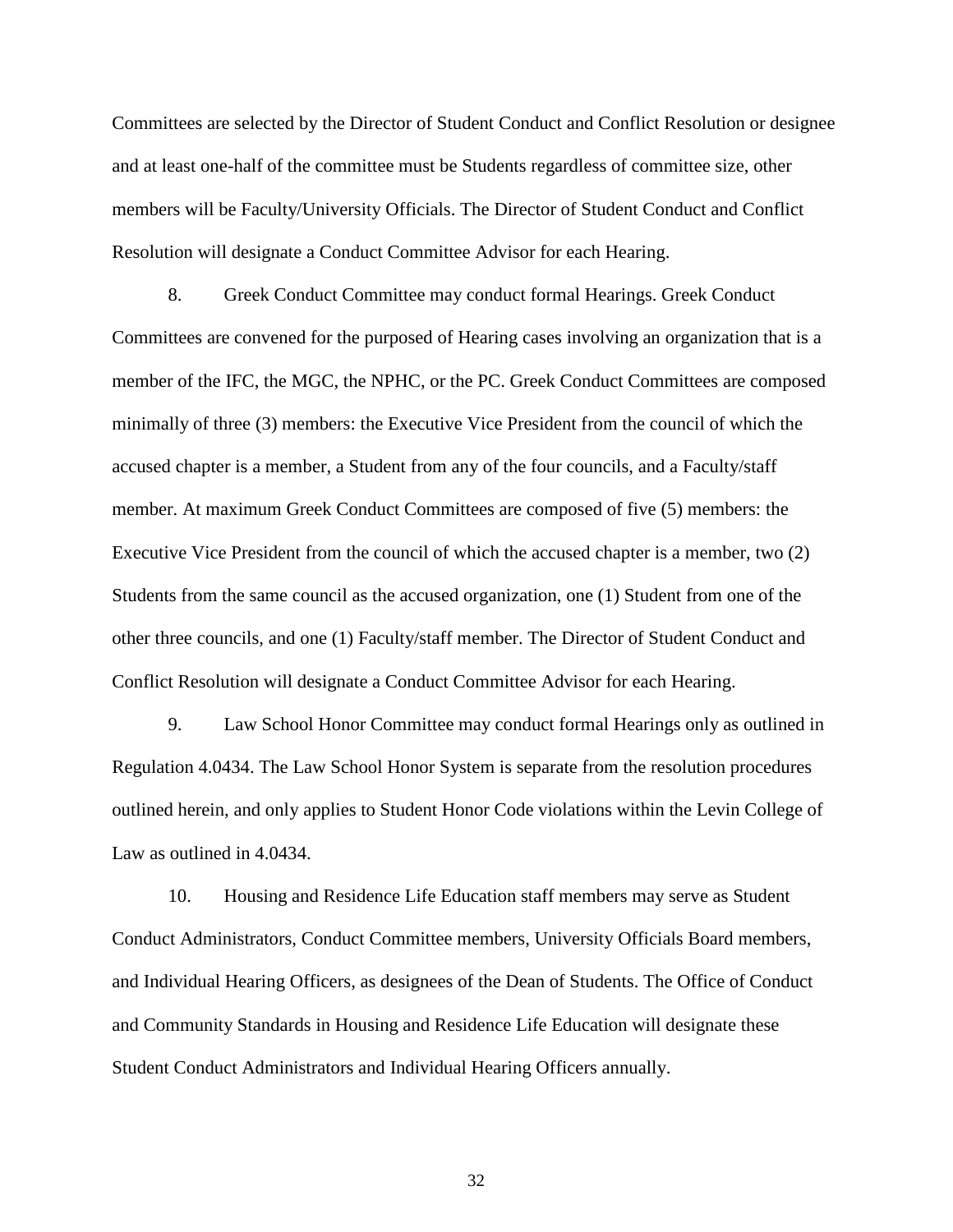(b) Reporting.

Any person or entity may submit information in the following ways:

1. Filing a police report with the University of Florida Police Department or by requesting another law enforcement agency police report be sent to the University of Florida Police Department and forwarded to Student Conduct and Conflict Resolution.

2. Providing a written narrative to Student Conduct and Conflict Resolution or the Office of Conduct and Community Standards in Housing and Residence Life Education, or providing a written statement through a secure University reporting function.

3. Reporting information directly to the Office of Title IX Compliance and selecting to have a final report from the Office of Title IX Compliance sent to Student Conduct and Conflict Resolution for review.

(c) Time Limits.

1. Student Conduct Code.

a. No Student may be Charged with a violation of the Student Conduct Code more than one (1) year after the alleged violation occurred, absent extenuating circumstances.

b. In extenuating circumstances, the Dean of Students or designee has the sole discretion to extend this time period.

2. Student Honor Code.

a. Reports must be made to Student Conduct and Conflict Resolution before submission of a final grade for the course.

b. In extenuating circumstances, the Dean of Students or designee has discretion to extend this time period. For example: the matter is not brought to the attention of the Faculty member until after grades are submitted.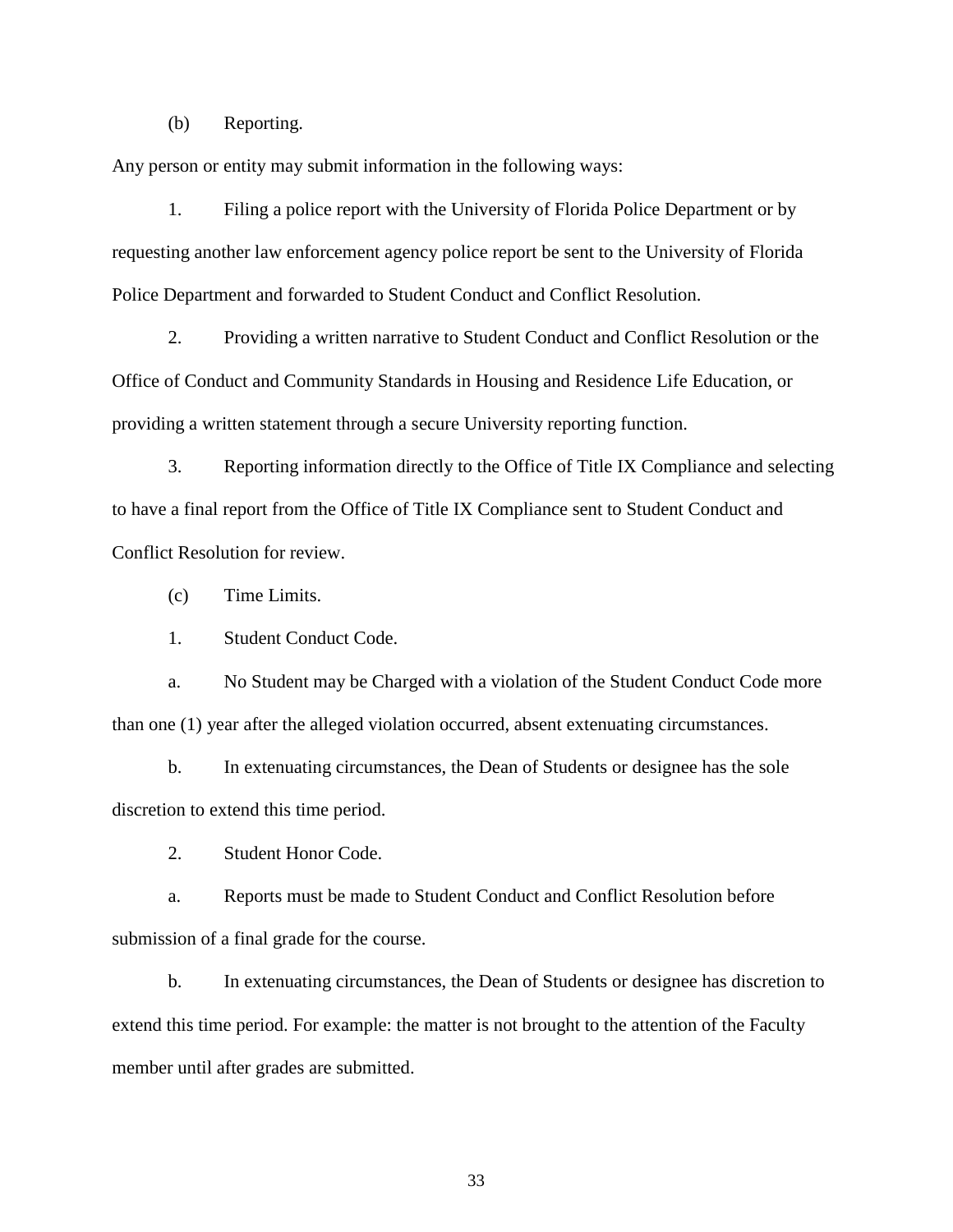(d) Investigation. Investigations may be conducted as needed and within the following guidelines:

1. In any case involving alleged sexual misconduct, relationship violence or stalking, an Investigation will be conducted by the Office of Title IX Compliance at the direction of the Title IX Coordinator.

2. The Director of Student Conduct and Conflict Resolution or designee may conduct an Investigation or convene a group of one or more campus partners to conduct an Investigation. Correspondence will be sent to a Student(s) requesting participation in an Investigation Meeting(s). An Investigation may be conducted with others as related to the incident or report.

3. Housing and Residence Life Education staff may conduct Investigations for incidents that occur within housing, or may conduct other Investigations at the designation of the Director of Student Conduct and Conflict Resolution. Correspondence will be sent to a Student requesting participation in an Investigation Meeting(s). An Investigation may be conducted with others as related to the incident or report.

4. The Director of Student Conduct and Conflict Resolution may request the University of Florida Police Department conduct an Investigation of a Student Organization.

(e) Charging. After reviewing the information gathered during the Investigation, the Director of Student Conduct and Conflict Resolution or designee will determine if sufficient information exists for a reasonable Hearing Body to determine a violation(s) of the Student Conduct Code or Student Honor Code was committed by the accused Student. If this standard is met, then Charges may be issued.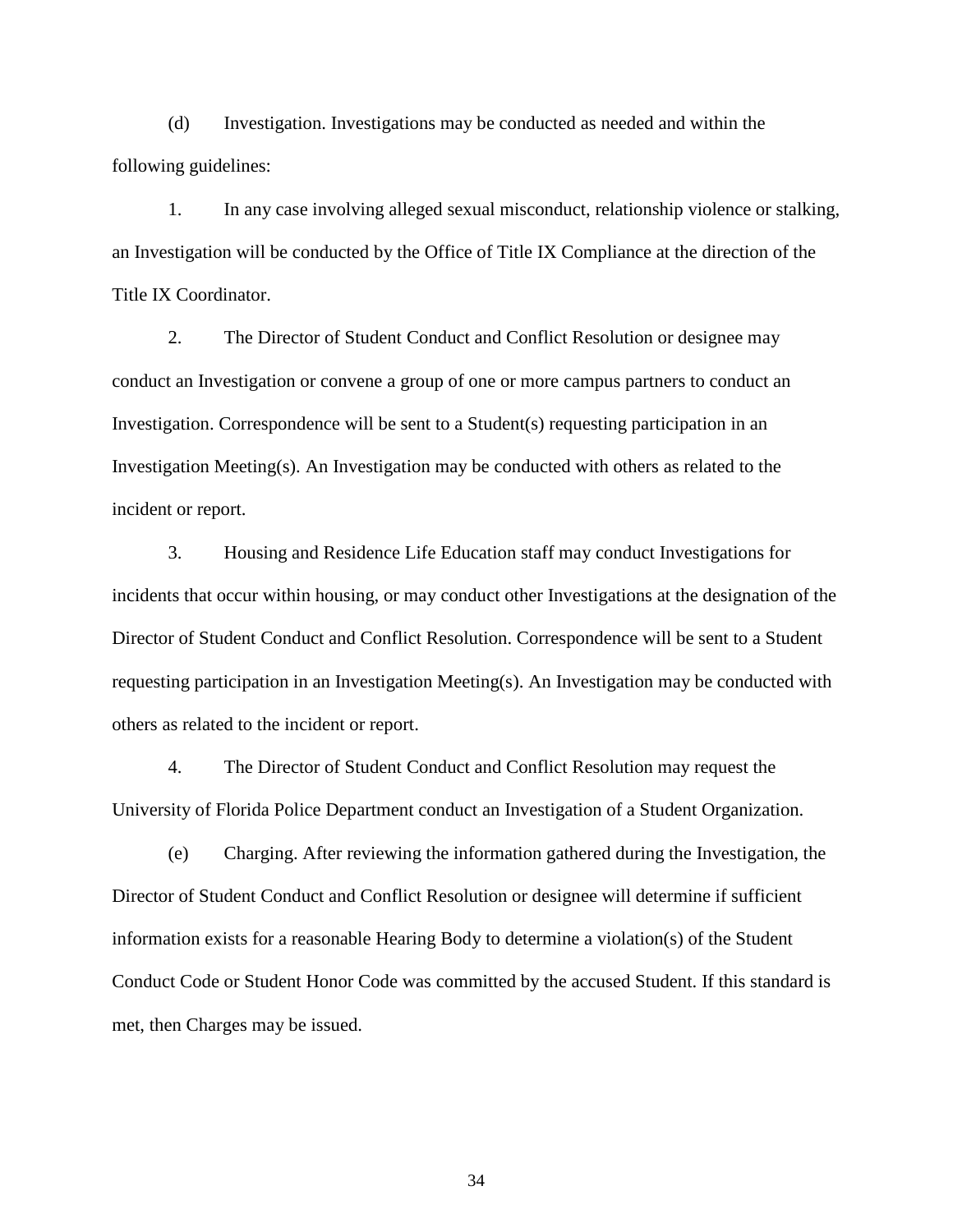The Director of Student Conduct and Conflict Resolution or designee may convene, at their discretion, a committee, including, but not limited to the Incident Review Committee, for evaluation of the information before making a charging decision related to allegations involving Student Organizations.

Nothing in this Regulation prevents the disposition of an allegation through educational meeting, Conflict Resolution, administratively by written agreement with mutual Consent of the Reporting Person and the Accused Student(s) involved. Such disposition, if utilized, must be consistent with all Laws and Regulations. Such disposition is at the discretion of the Director of Student Conduct and Conflict Resolution and is final.

If an allegation is not handled through other appropriate channels, is not dismissed, or is not resolved informally as described above, then the Director of Student Conduct and Conflict Resolution or designee may issue a notice of Charges to the Accused Student(s) through Correspondence.

(f) Notice. Written notice sent in Correspondence to a Student will include:

1. Notice of Charges will include specific Student Conduct Code or Student Honor Code Charges, brief description of the allegation, where to review the Student Rights and an invitation to attend an Information Meeting. A Student issued a Notice of Charges for an alleged Student Honor Code violation will not be permitted to drop or withdraw from the course and will have a temporary grade of "Incomplete" issued until the final resolution of the case.

2. The Office of Student Conduct and Conflict Resolution will use reasonable efforts to provide the Notice of Hearing ten (10) Business Days before the scheduled Hearing, unless waived by an Accused Student on forms provided by the Office of Student Conduct and Conflict Resolution. Absent emergency circumstances, or waiver by an Accused Student, the Notice of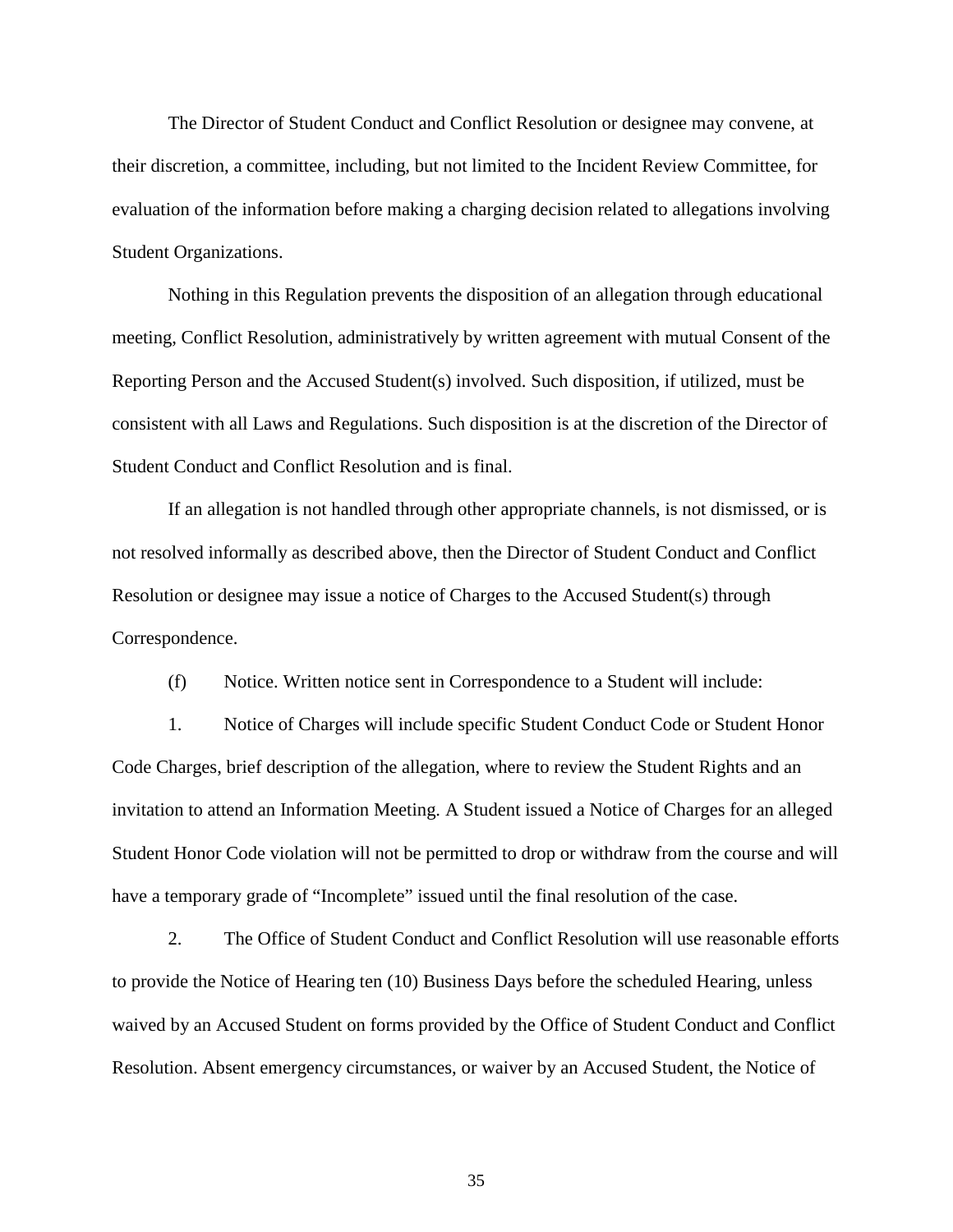Hearing will be provided at least five (5) Business Days before the schedule Hearing. This notice will include finalized Student Conduct Code or Student Honor Code Charges, a brief description of the allegation, where to review the Student Rights, and the date, time and location for a Hearing. Hearings will be scheduled at the convenience of the Hearing Body.

(g) Resolution Processes.

1. Student Honor Code.

a. Information meeting. This is an individual meeting between a Student and a Student Conduct Administrator after a Charge letter has been sent. The meeting consists of reviewing a Student's rights in the conduct process, reviewing the Charges, and affords the Student the opportunity to choose "Responsible" or "Not Responsible" to the Charges, and "Agree" or "Do Not Agree" to Sanctions proposed by the Faculty. These decisions determine the next course of action in the Student conduct process, resolution choices will be made during the information meeting. Charges may be adjusted by a Student Conduct Administrator during this meeting, prior to a Student selecting "responsible" or "not responsible."

b. Hearing.

i. If an Accused Student chooses "Not Responsible" to Charges or "Do Not Agree" with proposed Sanctions on a first time Student Honor Code allegation, a Hearing is required. If the allegation is a second Student Honor Code violation, the case must be resolved by Hearing, even if the Student is willing to accept responsibility for the Charges and accept the proposed Sanctions. The Faculty member involved may choose to participate in the Hearing as a Reporting Person or as a Witness.

ii. Student Honor Code allegations being resolved by a Hearing, will be heard by a Student Conduct Committee, except;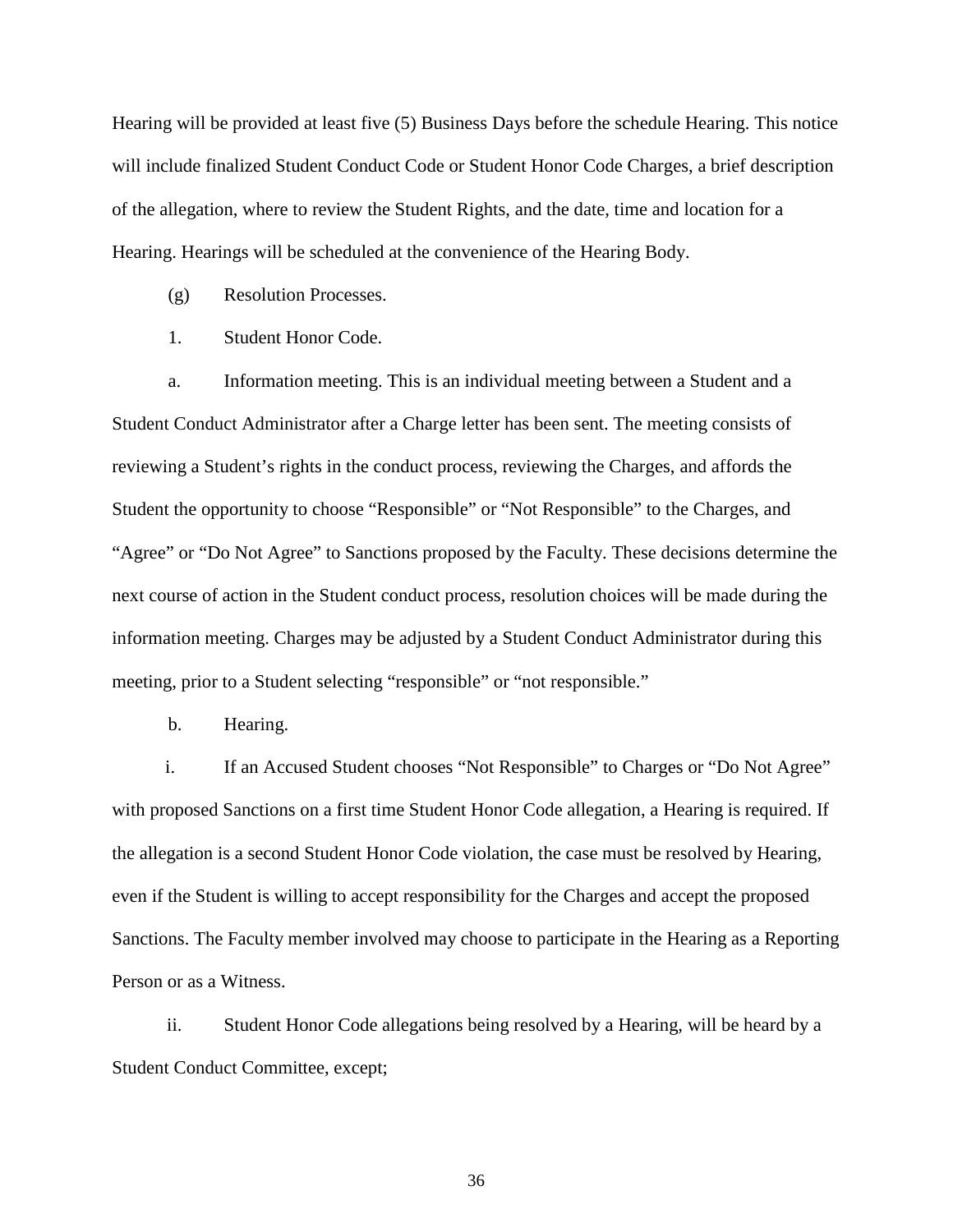iii. Student Honor Code allegations stemming from a Health Science Center college course where the Accused Student is majoring in a Health Sciences Program, then the case will be heard by the Health Science Conduct Committee.

2. Student Conduct Code.

a. Information meeting.

i. This is an individual meeting between an Accused Student and a Student Conduct Administrator after a Charge letter has been sent. The meeting consists of reviewing a Student's rights in the conduct process, reviewing the Charges, potential outcomes (including possible Sanctions), and affords the Student the opportunity to choose "Responsible" or "Not Responsible" to the Charges, which determines the next course of action in the Student Conduct Process. Charges may be adjusted by a Student Conduct Administrator during this meeting, prior to a Student selecting "Responsible" or "Not Responsible."

ii. A Reporting Person may be invited to an individual Intake Meeting with a Student Conduct Administrator. This meeting may consist of reviewing a Student's rights in the conduct process, reviewing the Charges, potential outcomes (including possible Sanctions), and any forms of resolution available.

b. Administrative review / shared governance.

i. If an individual Student has accepted responsibility for the Charges and the potential outcome would not be Separation, then a Student may be offered the option of an administrative review with a Student Conduct Administrator. This meeting is educational in nature, allows the Student to share their perspective of the incident, discuss circumstances of the case, as well as educating the Student on ways to repair any harm and return to good standing in the University Community. This meeting informs the Student Conduct Administrator's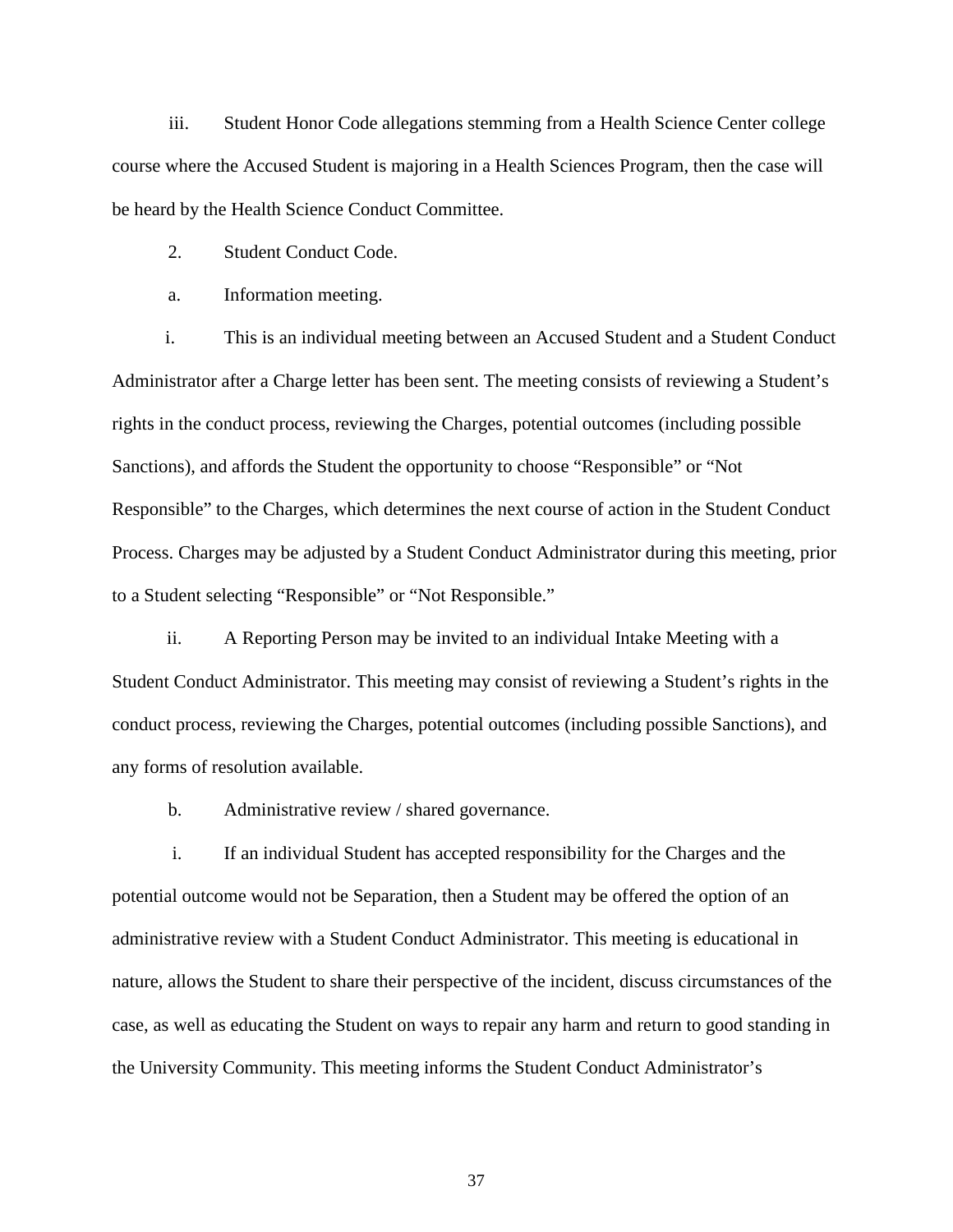sanctioning decision, which will be communicated in Correspondence. Witnesses are not called, but a Student Conduct Administrator may seek additional information as needed.

ii. For Student Organizations, shared governance may be offered if a Student Organization has accepted responsibility for the alleged behavior and the potential outcome would not result in the organization's Separation from the Institution. Additionally, to be eligible, at least two full academic semesters must have concluded, since the end of a semester where a shared governance resolution was issued.

- This meeting is educational in nature and is a way of supporting an organization's internal accountability, collaboration between multiple vested entities, and shared responsibility for the success of our University Community.
- Organizations participating in shared governance will be asked to complete a full internal Investigation, provide documentation showcasing action steps that have been taken to respond to the incident, and the plans the organization has to implement longer term education to avoid similar incidents in the future, which will be provided to the Student Conduct Administrator.
- This information informs the Student Conduct Administrator's issued outcomes and potential Sanctions which will be communicated in Correspondence.
	- c. Hearings.

i. If an Accused Student chooses "Not Responsible" to Charges, or regardless of accepting or denying responsibility for Charges, if Separation is a potential outcome, a Hearing is required. The Director of Student Conduct and Conflict Resolution or designee would determine if a case could result in Separation.

Cases that may not result in Separation, a Student may select: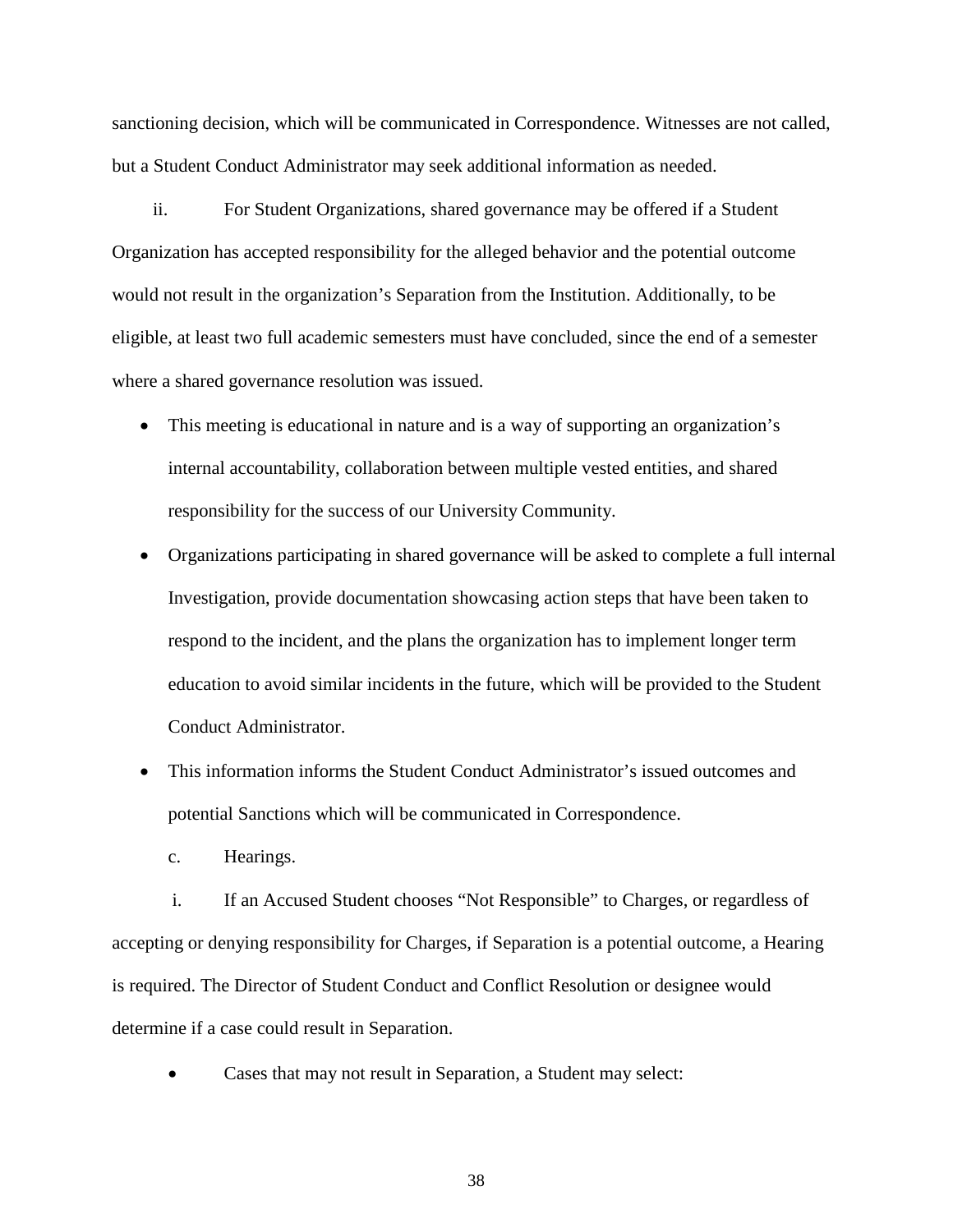- o An Individual Hearing Officer Hearing, or
- o A Student Conduct Committee Hearing
- Cases that could result in Separation, a Student may select:
	- o A University Officials Board, or
	- o A Student Conduct Committee Hearing

• Cases originating from one of the four Greek councils (IFC, MGC, NPHC, PC): If the organization is not eligible, as defined above, for a Shared Governance resolution, the case will be resolved through the Greek Conduct Committee.

(h) Hearing Guidelines.

1. All Hearings will be decided by a majority vote, using the Preponderance of the Information standard.

2. The University, not the Accused Student, has the burden of proof in a disciplinary proceeding. The burden of proof is the Preponderance of the Information. The Hearing Body will evaluate the weight given to information and the credibility of Witnesses.

3. The formal rules of evidence governing criminal and civil court are not applied in Student Conduct Code and Student Honor Code proceedings.

4. The facts of the case will be determined during deliberation after the close of the Hearing, by the Hearing Body. The decision of responsible or not responsible on the Charges will be based solely on the information presented at a Hearing.

5. Pertinent records, reports, exhibits and/or written statements may be accepted as information for consideration in the disciplinary proceeding. Any records, reports, exhibits and/or written statements will be reviewed for relevance by the Conduct Committee Advisor and outlined in section (5) Student Rights. Any of the above information that was preliminarily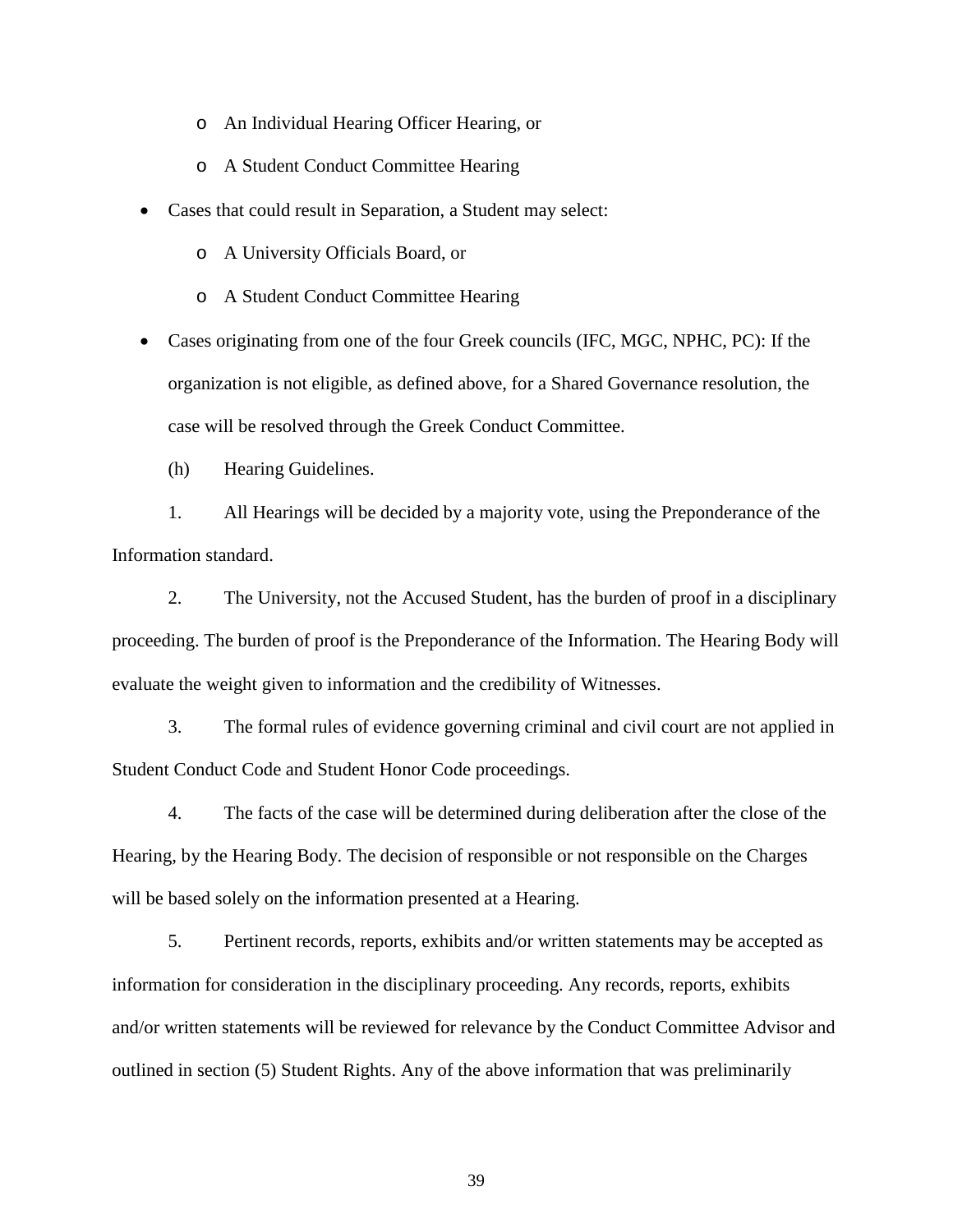excluded as not relevant by the Conduct Committee Advisor may be resubmitted for consideration through an appeal as outlined in section (5) Student Rights. The Conduct Committee will consider all relevant information during the Hearing.

6. Hearings will be audio recorded. This is the only Recording allowed and is the sole property of the University. Recording failures will not require a delay or affect the validity of a Hearing.

7. Only relevant past behavior of a Student will be allowed at the Hearing.

8. In instances of alleged sexual misconduct, past sexual history of the Reporting Person and Accused Student is not allowed, unless deemed relevant by the Conduct Committee Advisor or through an appeal as outlined in section (5) Student Rights.

9. An Accused Student and Reporting Person will have the opportunity to present relevant information.

10. Witnesses.

a. In addition to Witnesses invited by the University, if any, Reporting Persons and Accused Students participating in the Hearing may arrange for Witnesses to voluntarily present relevant information during the Hearing. The Chair of the Conduct Committee will facilitate the questioning of Witnesses. Witnesses at Hearings will not be sworn in. Each Witness will be told that they are required to tell the truth. A Student giving untrue testimony at a Hearing may be subject to Student conduct Charges. Questions will be reviewed and may be disallowed by the Hearing Body, or Conduct Committee Advisor preliminarily, if deemed not relevant.

b. Failure of a Witness to participate in a Hearing, does not invalidate the Hearing. The inability of the Accused Student or Reporting Person to question a Witness who has provided only a written statement, is not a violation of rights under this Regulation when, during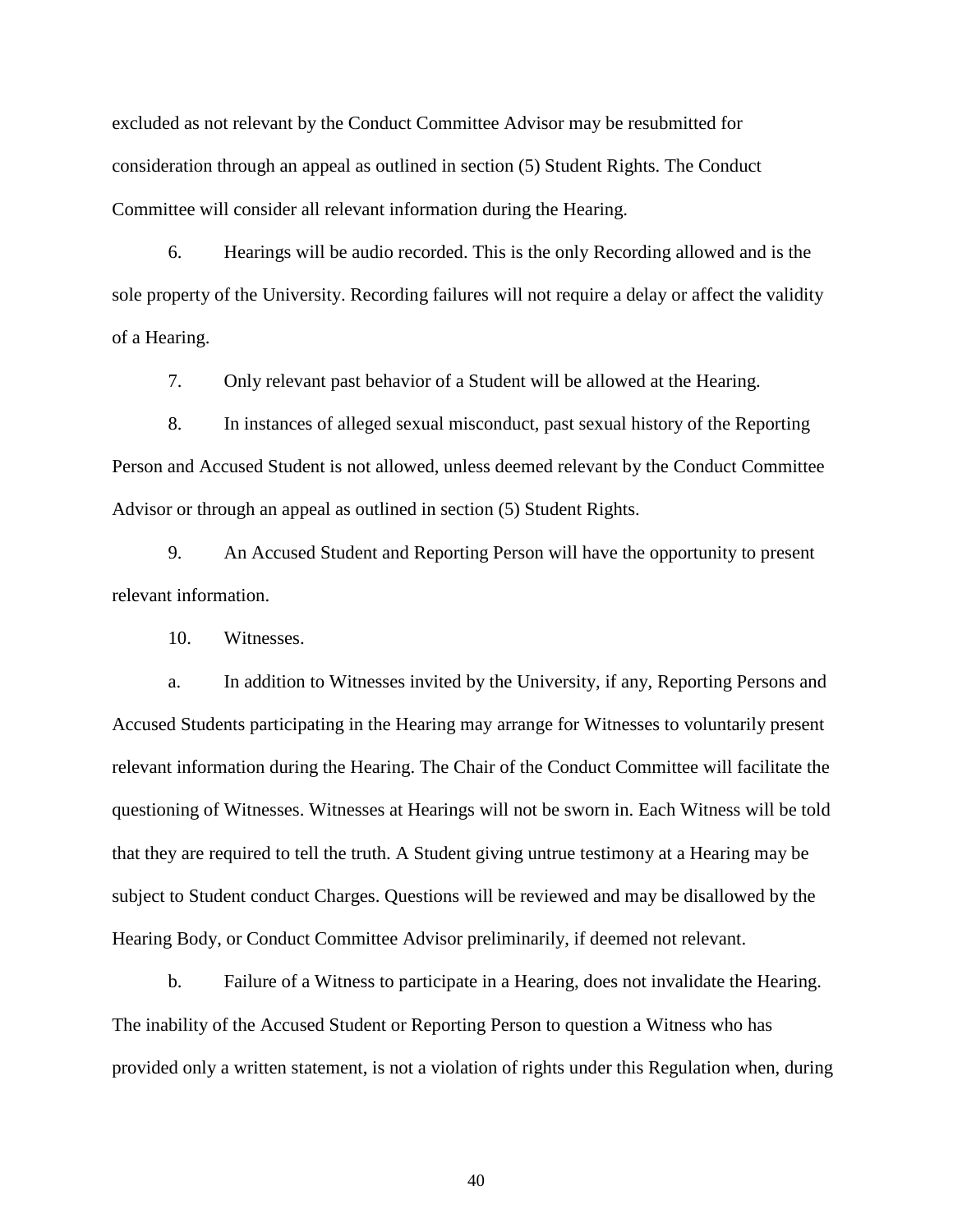the hearing, both the Accused Student and the Reporting Person have the opportunity to hear and respond to written statements read aloud and may offer information to rebut Witness statements and other information presented at the Hearing. During the Hearing, all Witness statements considered by the Hearing Body will be read into the record and the Reporting Person and Accused Student will have an opportunity to respond.

11. A Student or Witness may choose not to answer any and all questions posed by a Hearing Body.

12. An Accused Student or Reporting Person may submit a challenge to the impartiality of an Individual Hearing Officer, in writing with the basis of the challenge, to the Dean of Students or designee within three (3) Business Days of notification. If a challenge is not received within the allotted three (3) Business Days, the assigned Individual Hearing Officer will remain as scheduled. Decisions on challenges by the Dean of Students or designee is final and not subject to appeal.

13. All Hearings will be conducted in private. Hearing Bodies in training, or other University employees may be permitted to observe a Hearing at the discretion of the Director of Student Conduct and Conflict Resolution or designee.

14. The following is a guide to the format of a Hearing. The Hearing Body may question the Reporting Person, Accused Student and Witnesses directly. This format may be altered at the discretion of the Hearing Body or the Conduct Committee Advisor.

a. Review Hearing procedures

b. Review of the Charges

c. Introductory statement(s) of Accused Student and Reporting Person as applicable Questioning of Witnesses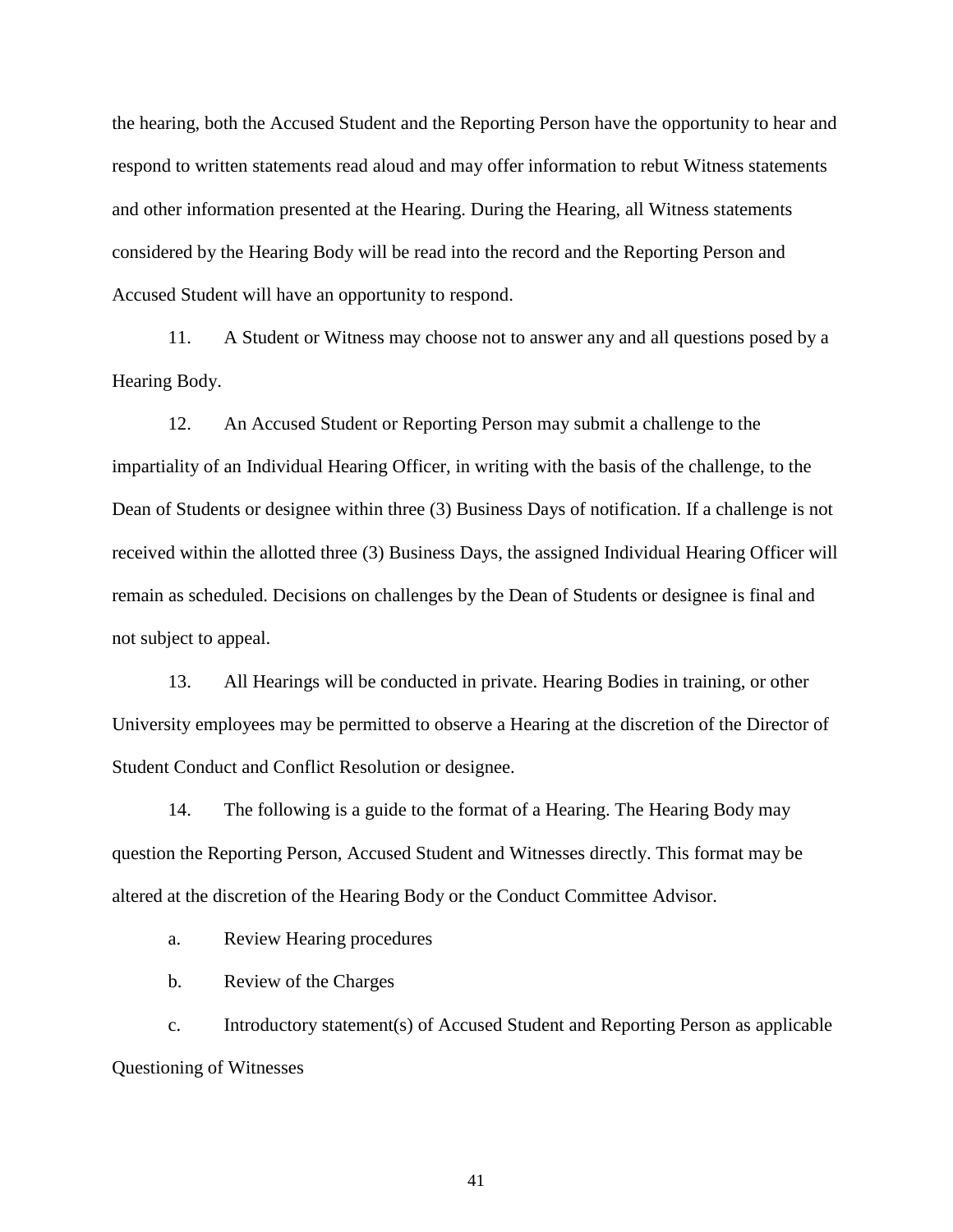d. Presentation of information by the Reporting Person and questioning of the Reporting Person (as applicable)

e. Presentation of information by the Accused Student and questioning of the Accused Student

f. Closing statements

g. Deliberation (not recorded)

h. The Hearing Body may share verbally to the Student(s) its recommendations or findings as applicable

15. Prior records of Student conduct action and impact statements are considered by the Hearing Body only in the Sanctioning phase of deliberations and will not be used in determining responsibility.

16. In cases involving multiple Students Charged, information provided at one Hearing may be used in the related case(s), so long as all other procedural requirements contained within this Regulation are satisfied.

(i) Hearing Decisions.

1. Individual Hearing Officers make a decision on responsibility for each Charge as well as determine Sanctions as applicable. The outcome of an Individual Hearing Officer Hearing will be communicated in writing, through Correspondence, to the Accused Student and the Reporting Person within a reasonable period of time and will include applicable appeal information.

2. University Officials Board and Conduct Committees make a recommendation of "responsible" or "not responsible" for each separate Charge and recommend Sanctions as applicable to the Dean of Students or designee.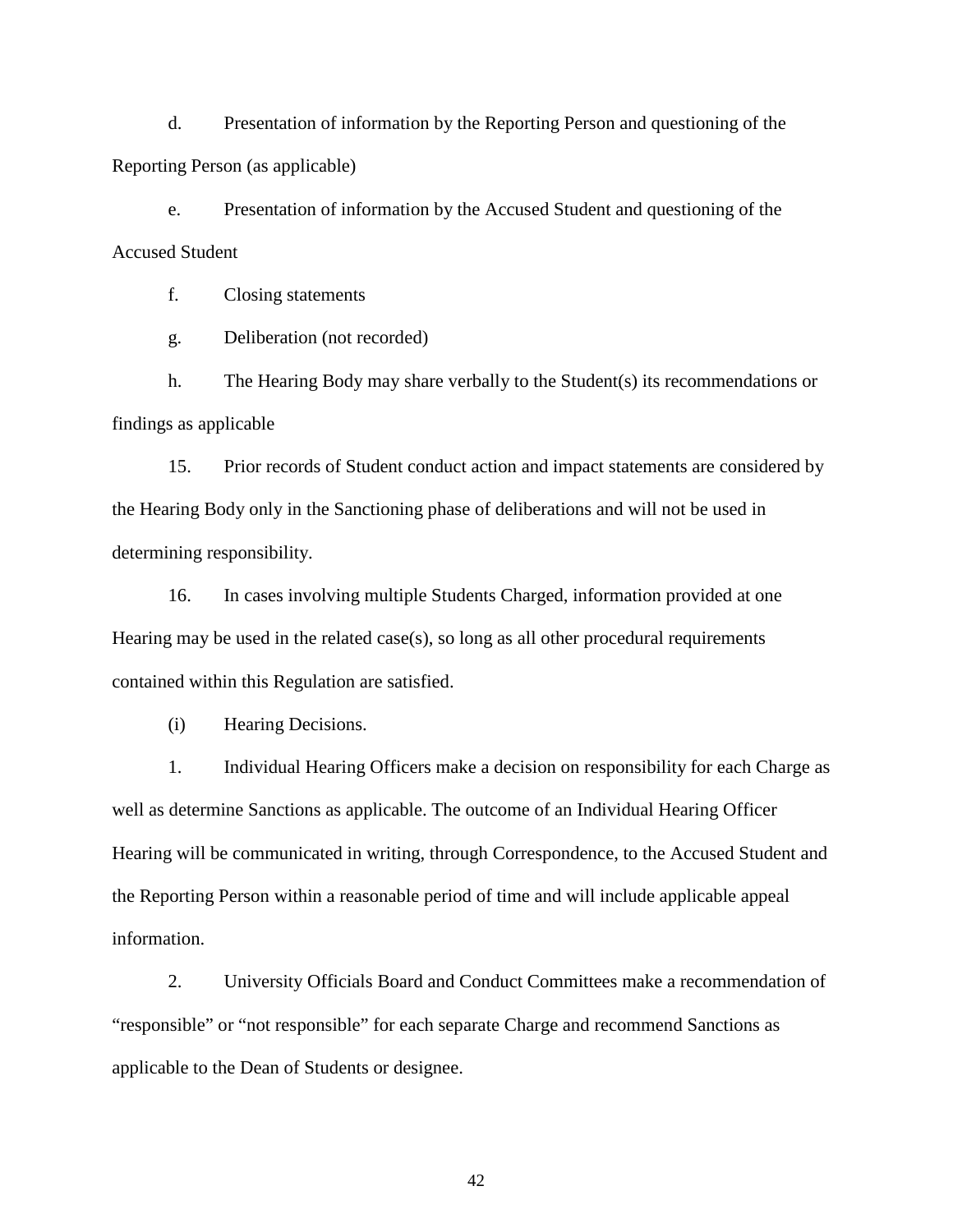a. The Dean of Students or designee will review the recommendations of the applicable Hearing Body, and will then make a decision as to the Charges(s) in question which may consist of adopting the recommendation of responsible or not responsible, remanding the matter for rehearing, or reconvening of the same Hearing Body with considerations for additional fact finding.

b. The Dean of Students or designee will review the recommended Sanctions, as applicable, and will then make a decision which may consist of adopting or modifying, the recommended Sanctions of the Hearing Body.

c. Any differences between the recommendation arising out of the Hearing Body and the Dean of Students or designee's decision will be communicated in the outcome with rationale.

d. The outcome of a Hearing will be communicated in writing, through Correspondence, to the Accused Student and the Reporting Person within a reasonable period of time and include applicable appeal information.

(7) Sanctions. Students/Student Organizations found responsible for violating the Student Honor Code or the Student Conduct Code will be subject to Sanctions appropriate for the violation(s), with consideration of any mitigating circumstances; including but not limited to the Student's/Student Organization's previous conduct record. Sanctions include any combination of the following outcomes dependent on the violation itself:

For a violation(s) of the Student Honor Code, a Student/Student Organization will receive one or more of the following academic Sanctions, in addition to any appropriate status and educational Sanctions. For a violation(s) of the Student Conduct Code, a Student/Student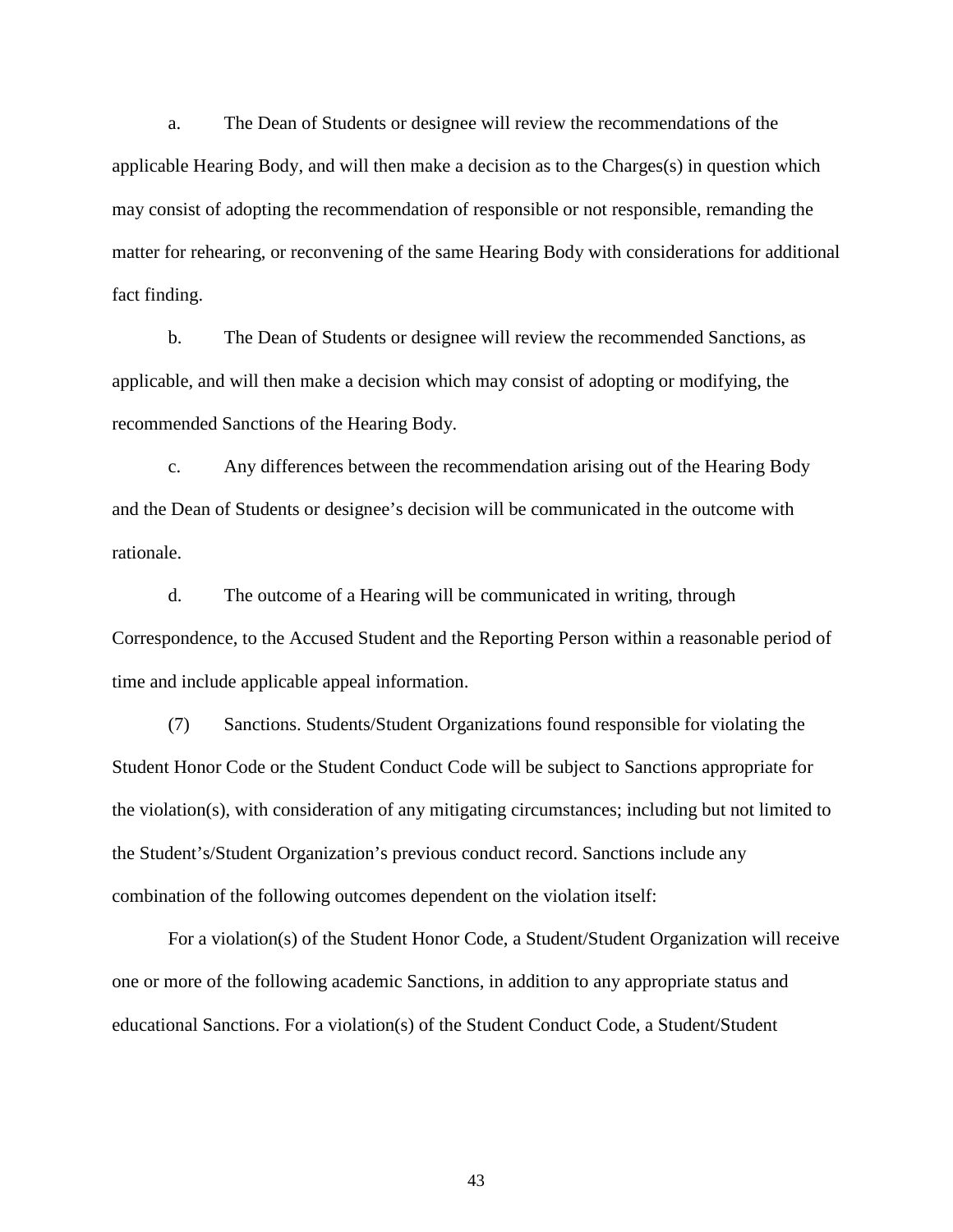Organization will receive one or more of the following appropriate status and educational Sanctions:

(a) Academic Sanctions: outcomes that impact official University of Florida course grades where violation(s) under the Student Honor Code have occurred.

1. Assignment grade penalty with resubmission: A point/grade reduction on the assignment/assessment in question, and with the permission of the Faculty member, an opportunity to resubmit the assignment/assessment with the addition of the implemented point/grade reduction.

2. Assignment grade penalty: A point/grade reduction on the assignment/assessment in question.

3. Course grade penalty with drop: A point/grade reduction for the entire course. However, the Student will be permitted to drop or withdraw the course with approval from the Director of Student Conduct and Conflict Resolution or designee. Requests for drop consideration must be submitted in writing with rationale to the Director of Student Conduct and Conflict Resolution or designee, where the final approval rests and is not eligible for independent appeal outside of the formal conduct appeal process.

4. Course grade penalty: A point/grade reduction for the entire course. There will be no ability to drop or withdraw from the course for any reason.

(b) Status Sanctions: outcomes that impact a Student's/Student Organization's standing with the University of Florida, including any privileges associated with being a University of Florida Student/Student Organization, which could also include the ability to be a University of Florida Student/Student Organization.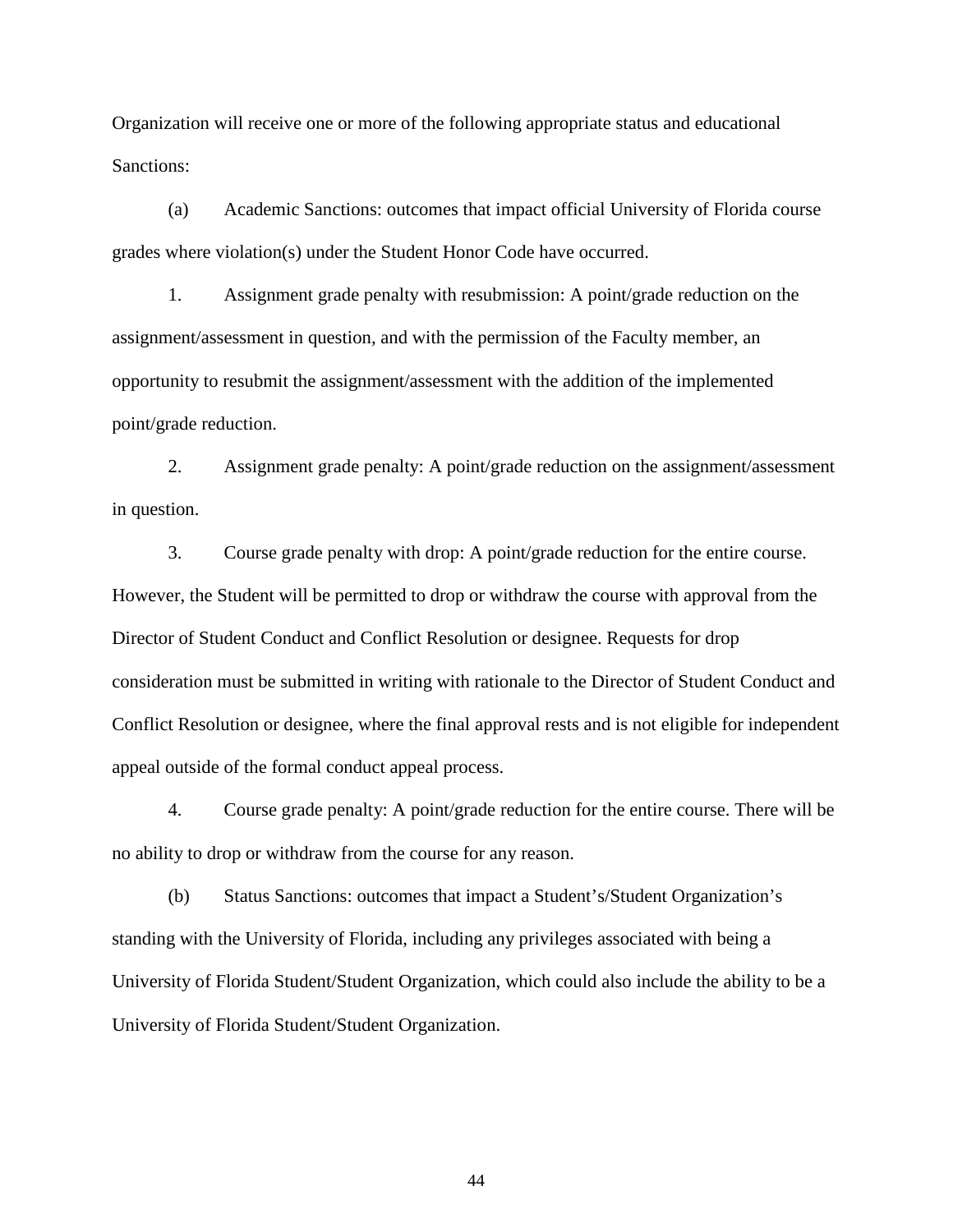1. Written reprimand: Official notice and recognition that the behavior of a Student/Student Organization has violated the Student Honor Code and/or the Student Conduct Code.

2. Conduct review: An official notice that the Student/Student Organization conduct has violated the Student Honor Code and/or the Student Conduct Code, but is not sufficiently serious to warrant expulsion, suspension or probation. A Student/Student Organization on conduct review shall have their conduct under review for a specified period of time. This Sanction may require regular meetings with an appropriate official to ascertain and evaluate compliance with rules. Additional restrictions or conditions also may be imposed, depending on the nature and seriousness of the misconduct. Students/Student Organizations placed on this Sanction remain in good standing with the University. If there is a finding of responsibility for subsequent violations of the rules during this period of time, more severe Sanctions may be administered.

3. Probation: A period of time where a Student/Student Organization is deemed not in good standing with the University of Florida. Should the Student/Student Organization be found responsible for any additional violations of University policy or fail to complete any assigned Sanctions by the assigned deadline(s), they will be subject to additional Sanctions; including but not limited to increased status Sanctions. Probation can also include the loss of specific University privileges as deemed appropriate by the Hearing authority. Determination of whether a Student may represent the University as a Student athlete will be made by the University Athletic Association.

4. Loss of University privileges: Loss of University privileges can include but is not limited to: Attendance at athletic functions, holding leadership positions within Student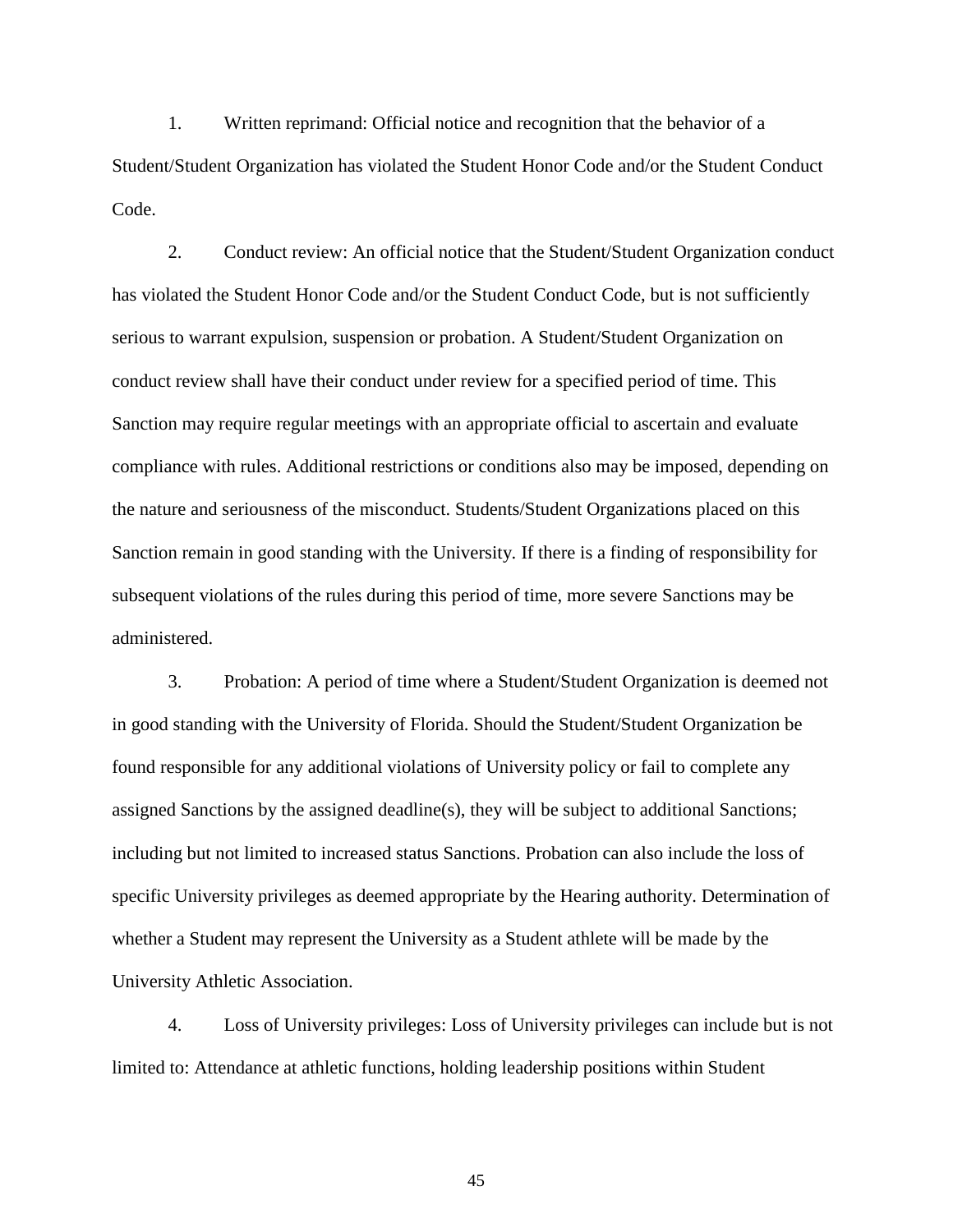Organizations as defined by Student Activities and Involvement or individual Student Organization by-Laws/constitutions, representing the University in any extracurricular activity or official function, study abroad, unrestricted University facility use, parking privileges, University computer usage, loss of social/philanthropy activities, ability to participate in intramurals, ability to reserve space for meetings/events on-campus, loss of block seating, ineligibility to receive future Institutional funding.

5. Deferred suspension: Deferred suspension from the University of Florida is a period of review where the Student/Student Organization is not in good standing with the University and must demonstrate an ability to comply with University rules, Regulations, and all other stipulated requirements; which includes a loss of University privileges. If, during the period of the deferred suspension, the Student/Student Organization is found responsible for any additional violations of University policy or fails to complete any assigned Sanctions by the assigned deadline(s), the Student/Student Organization may be immediately suspended from the University for a minimum of one semester and until any outstanding Sanctions are complete.

6. Suspension: The Student/Student Organization will be separated from the University for a specified period of time and/or until certain conditions are met.

7. Expulsion: The Student/Student Organization will be permanently separated from the University and will not have the ability to return as a Student/Student Organization at any point in time.

(c) Educational Sanctions: outcomes that provide a Student/Student Organization with opportunities to repair the harm of their actions and to engage in meaningful developmental experiences that will help the Student/Student Organization in avoiding future violations of University policy.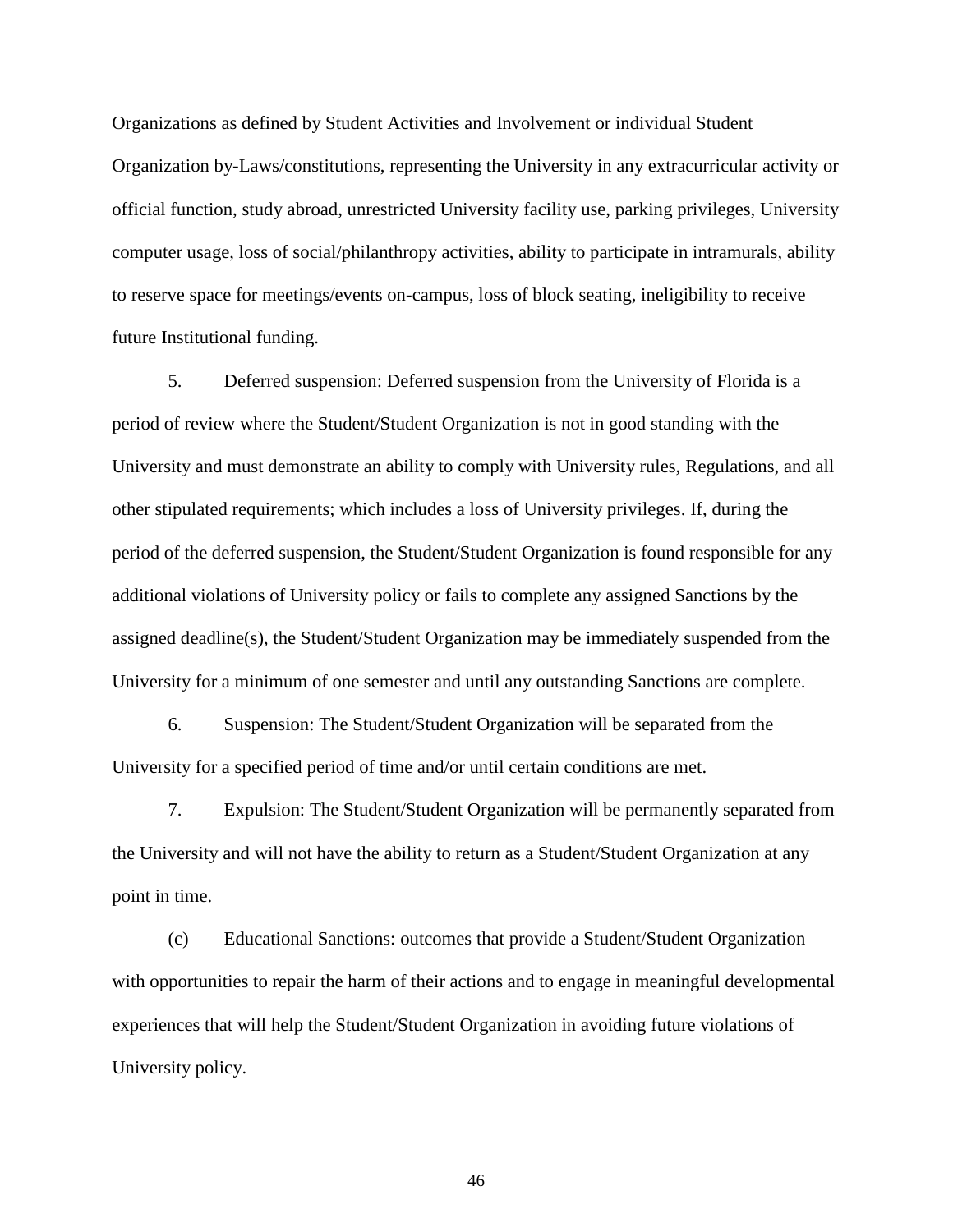1. Educational Sanctions can include but are not limited to completion of a seminar, assignment, substance consultation/evaluation, psychological consultation/evaluation, restitution and community service.

2. Residence hall transfer or removal: A requirement to transfer residence halls or leave the residence halls for a specified or indefinite period of time.

3. No contact directive: which will prohibit, for a period of time, both (all) parties from communicating directly or indirectly with one another, or through intermediaries, and restrict them from being in the same physical space simultaneously.

(8) Withdrawing or Revoking a Degree. A degree may be withdrawn when a Student has graduated and an incident occurred before graduation in the following circumstances:

(a) The Student has a pending conduct Hearing that was scheduled before or as the Student graduated.

(b) At any time after the Student has graduated or received a degree, the University becomes aware of an incident involving an alleged violation of the Student Conduct Code or Student Honor Code that took place before the Student graduated or received a degree from the University.

(c) The Student will receive the degree once the matter is resolved and any Sanctions (where appropriate) are completed unless the Sanction is expulsion, in which case the degree will be revoked.

(d) Revoking a degree. A former Student may have their degree revoked under the provisions above, which include but are not limited to a determination through the Student Honor Code or the Student Conduct Code process that a significant violation took place, or upon a finding of research misconduct under Regulation 6C1-1.0101, provided that the relevant Dean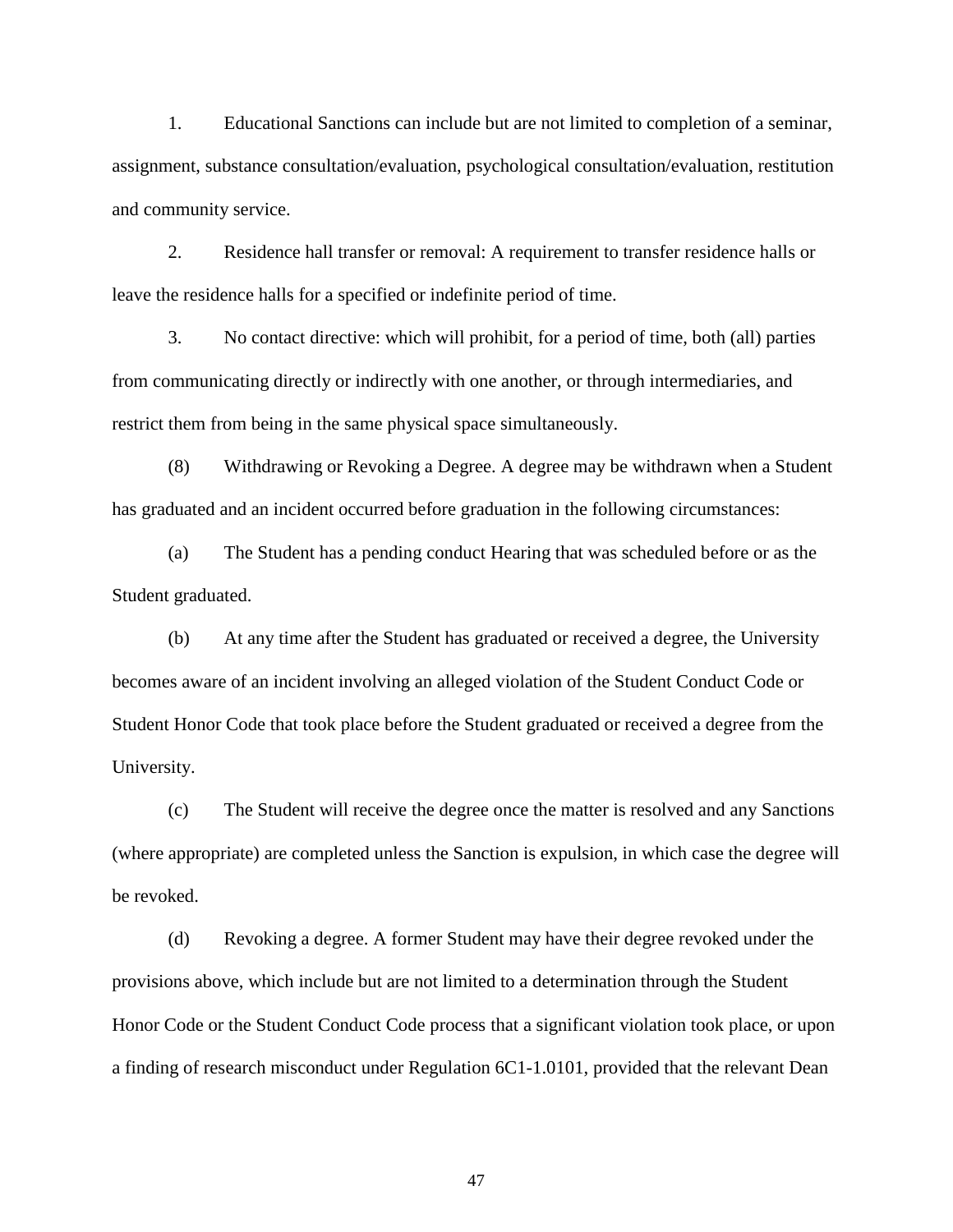and the Provost are consulted before making this decision and that the Vice President for Student Affairs concurs in the decision.

(9) Appeals. Any decision reached through Administrative Review or Hearing by a Hearing Body, is eligible for appeal. All appeals must be in writing and submitted to the appropriate office within ten (10) Business Days from the date of the decision letter. No person may hear or decide an appeal if they conducted or participated in the disciplinary proceeding being reviewed on appeal.

(a) Administrative Review/Shared Governance Appeals. The basis for filing an appeal arising from an Administrative Review/Shared Governance is limited to the following grounds: The Sanction(s) imposed were not appropriate for the violation, taking into account both prior misconduct and mitigating circumstances.

Administrative Review/Shared Governance Appeal Authorities:

1. Appeals of decisions originally made by Housing and Residence Education staff should be directed to the Director of Student Conduct and Conflict Resolution or designee.

2. Appeals of decisions originally made by Student Conduct and Conflict Resolution staff should be directed to the Dean of Students or designee.

3. Appeals of decisions originally made by the Dean of Students should be directed to the Vice President of Student Affairs or designee.

(b) Hearing Appeals. Except as required to explain the basis of new information, appeals are limited to a review of the verbatim record of the Hearing and supporting documents. The basis for filing an appeal on all other Student conduct proceedings is limited to one or more of the following grounds: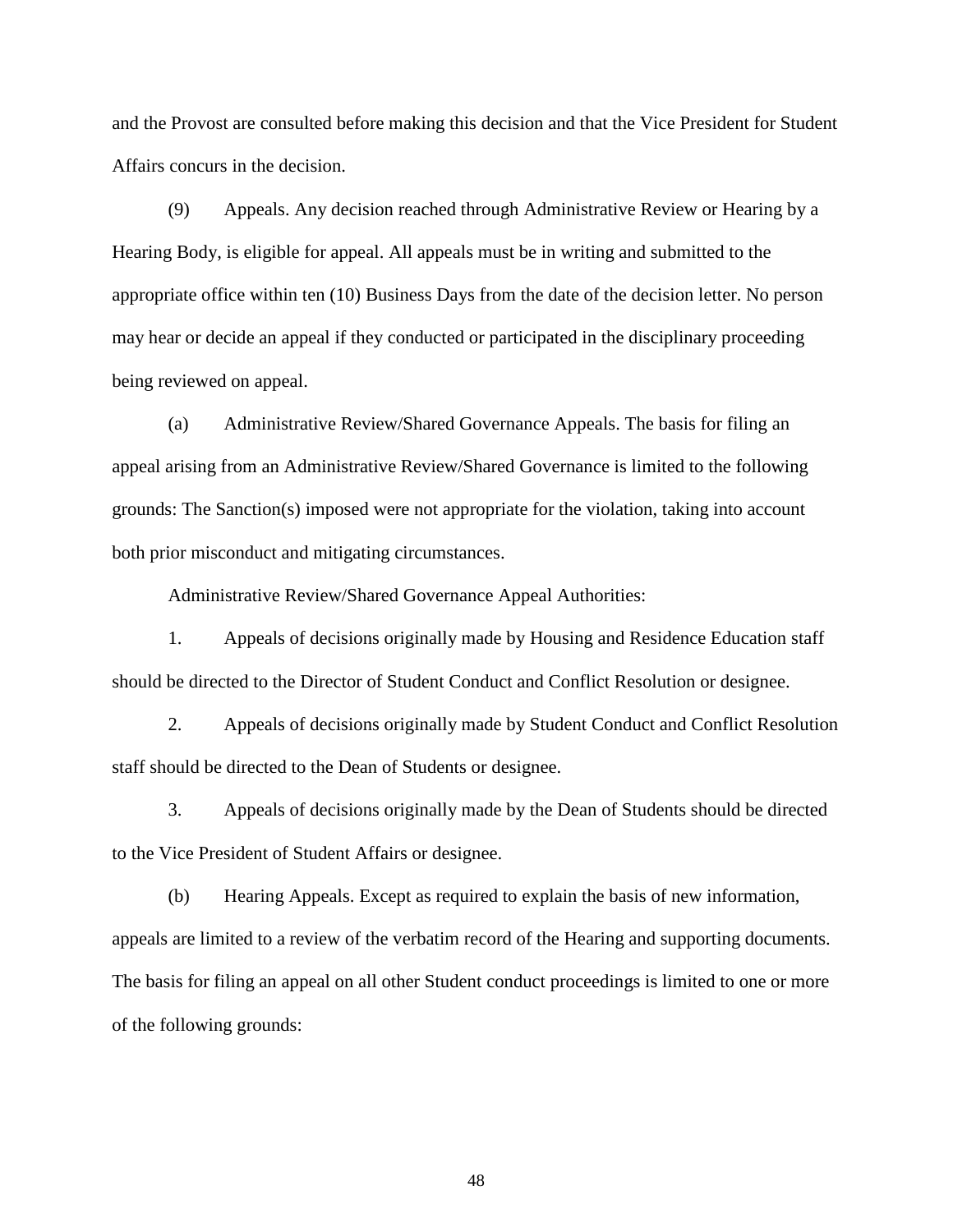1. The Student's or Student Organization's rights were violated in the Hearing process in a manner which materially affected the outcome of the case.

2. New relevant material or information has been provided that could be sufficient to alter a decision, and was unknown by the person making the appeal at the time of the Hearing.

3. The Sanction(s) imposed were not appropriate for the violation, taking into account both prior misconduct and mitigating circumstances.

Hearing Appeal Authorities:

1. Appeals of decisions that did not result in Separation, or did not originate from a Title IX based allegation, will be reviewed by the Vice President of Student Affairs or designee.

2. Appeals of decisions that resulted in Separation, or originated from a Hearing of a Title IX based allegation, will be reviewed by an appeal panel designated by the Vice President of Student Affairs. Appeal panel members will be selected and trained annually. Each panel will be comprised as follows:

a. One (1) Student

b. Two (2) Faculty or staff members

(c) Procedure.

1. If the underlying case involves a Reporting Person and Accused Student, any appeal by one will be shared with the other, and the non-appealing person will be provided an opportunity to submit a written response within a designated period of time.

2. The decision on an appeal should be made and communicated in Correspondence within a reasonable period of time. The decision of the Appeal Authority is the final decision of the University and no further appeals within the University are allowed.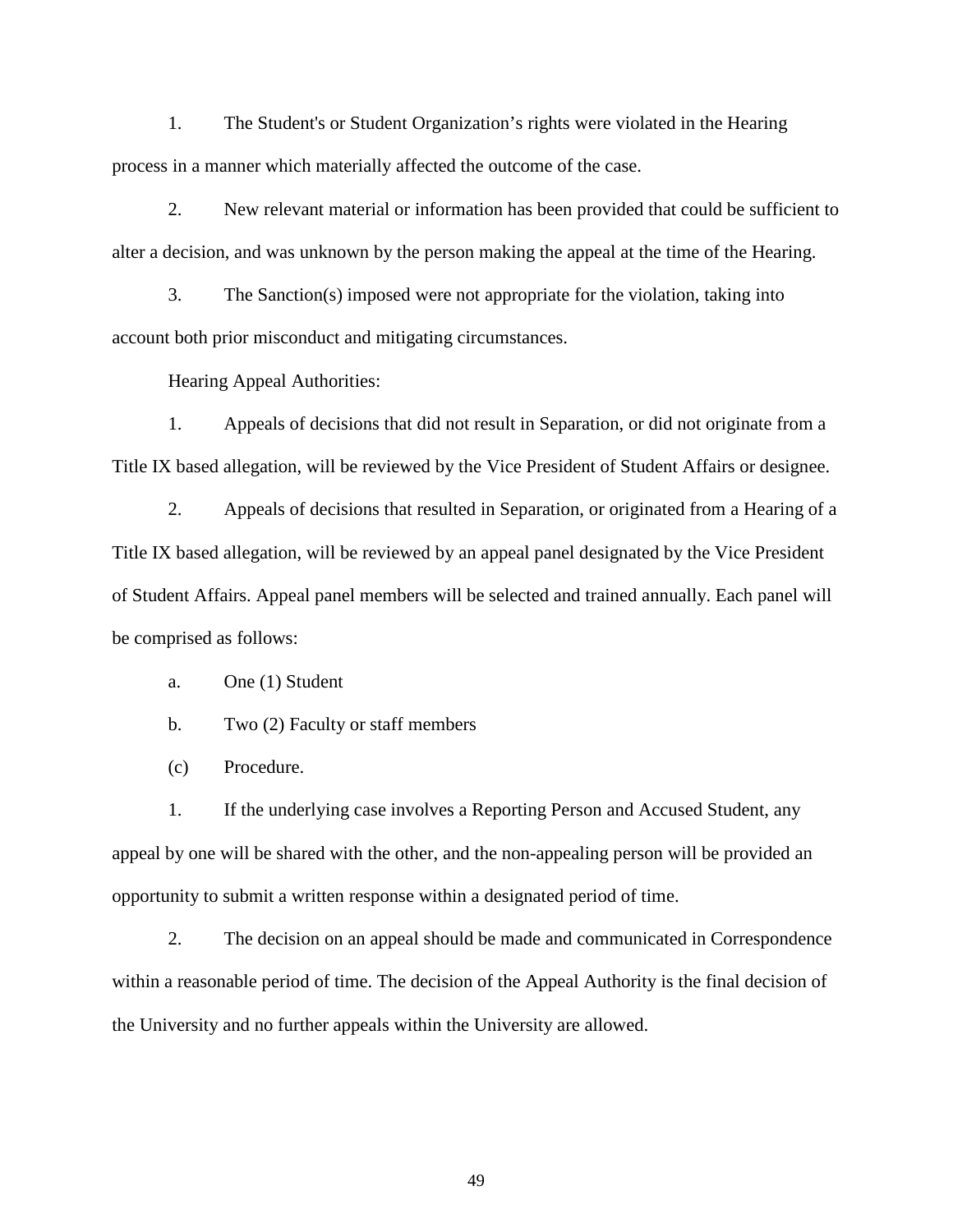3. If the appeal is granted, the Appeal Authority may modify the Sanctions imposed or may remand the case for a re-opened or new Hearing. The Appeal Authority must state the rationale in the appeal decision Correspondence.

4. A Student remains eligible to attend classes and University activities pending the Hearing Body's decision and until any appeal is concluded, except as set forth below:

a. In cases where the Vice President of Student Affairs or designee determines that the health, safety, or welfare of the Student or a member of the University Community is involved, the Student may be restricted on an interim basis as outlined in this Regulation.

b. In cases where the Sanction(s) determined by the Hearing Body include Separation, the Student's privileges at the University, including the ability to attend classes and engage in University activities may be immediately revoked.

(10) Records. An accurate and complete record of each Student Conduct Code and Student Honor Code case will be made and preserved as outlined below and is subject to the General Records Schedule GS5 for Public Universities and Colleges.

The transcripts, degree certifications, diplomas and future registration records of Students subject to Student conduct action may have a service indicator placed in accordance with the following guidelines:

(a) The Dean of Students Office will place a service indicator on the records where:

1. a Student has committed Student Honor Code or Student Conduct Code violation resulting in Separation

2. a Student has been issued a limited activity directive or interim suspension as outlined under Restrictions in this Regulation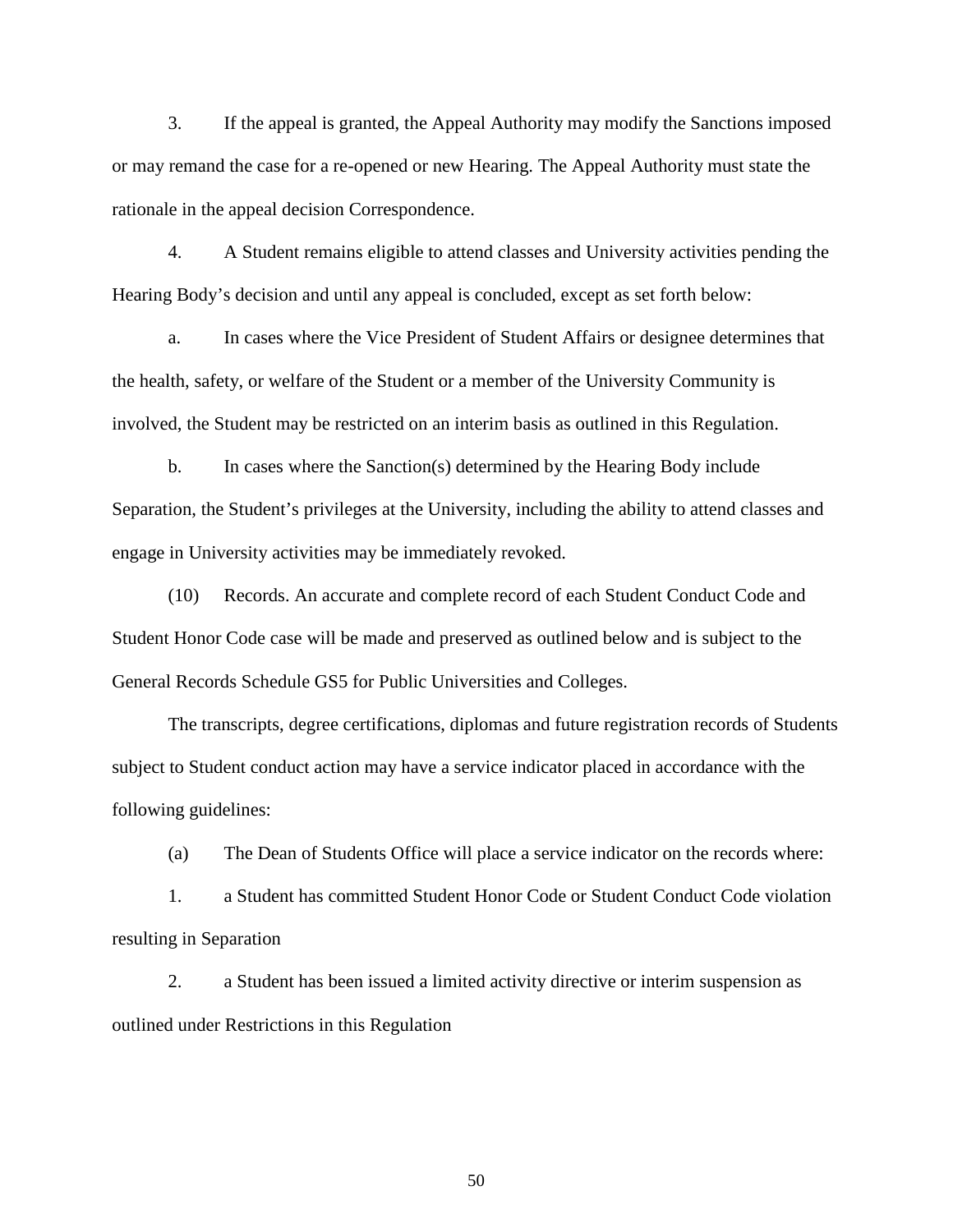3. a Student has failed to appear before a Student Conduct Administrator or Hearing Body after notification of a required meeting

4. a Student fails to complete required Sanctions by the assigned deadline

5. a Student with severe behavior problems is no longer attending the University, and it is the determination of the Dean of Students or designee that a complete review of the Student's record is to be made before re-enrollment

(b) When a Student requests issuance of their transcript to another educational institution, outside agency or person, such transcript will be issued subject to the following guidelines:

1. If the Dean of Students Office has placed a service indicator on the transcript of a Student, the Dean of Students or designee will review the record to determine and decide whether the transcript will be issued

2. If the transcript is issued, the transcript would have an overlay which states that the Student is not in good standing with the University and to contact the Dean of Students Office for additional information.

(c) Records Retention and Expungement of Records.

1. Student conduct records will be maintained in the Dean of Students Office through the Student's graduation from the University. In cases where the Student does not graduate, the record will be maintained as long as the Student remains eligible to re-enroll.

2. Student conduct records must be maintained for longer periods of time or permanently if the Student was separated or blocked from enrollment, was found responsible for a significant violation of the Student Honor Code, has a hold or an overlay, or in situations that may result in future litigation.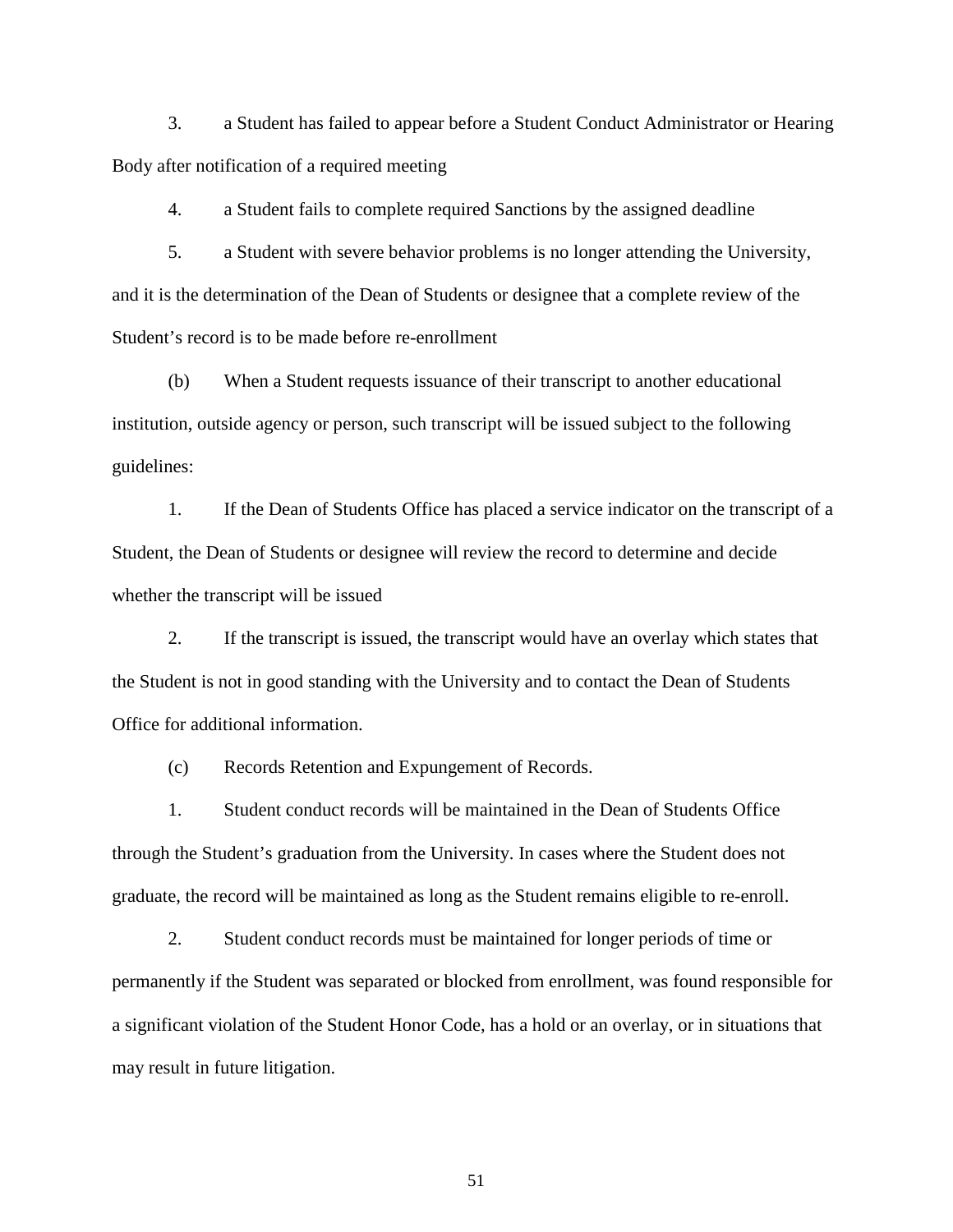3. If during the year of the Student's graduation, the Student requests in writing that their conduct record be expunged, and the Student can demonstrate that he or she has applied to graduate, the record may be considered for expungement. If the determination is made to review the record, it may be considered for expungement provided the Student committed relatively minor Student Conduct Code violations and did not:

- a. Violate the Student Honor Code;
- b. Cause personal injury;
- c. Cause significant property damage;
- d. Commit a felony violation of a state controlled substance Law;
- e. Disrupt the orderly operation of the University;
- f. Commit a violation of law related to firearms or other weapons/explosives; or
- g. Rise to the level of magnitude, or impact of violations described above in a-f.
- 4. Criteria to be utilized for considering an expungement includes:
- a. Any ongoing and/or uncompleted Sanctions;
- b. Any ongoing contact restrictions;
- c. The graduation date of the requesting Student and/or of Reporting Person(s)

associated with the case;

- d. The present demeanor of the Student;
- e. The conduct of the Student subsequent to the violation;

f. The nature of the violation and the severity of any damage, injury, or harm resulting from it;

g. Any other information that the Dean of Students or designee considers pertinent to the decision.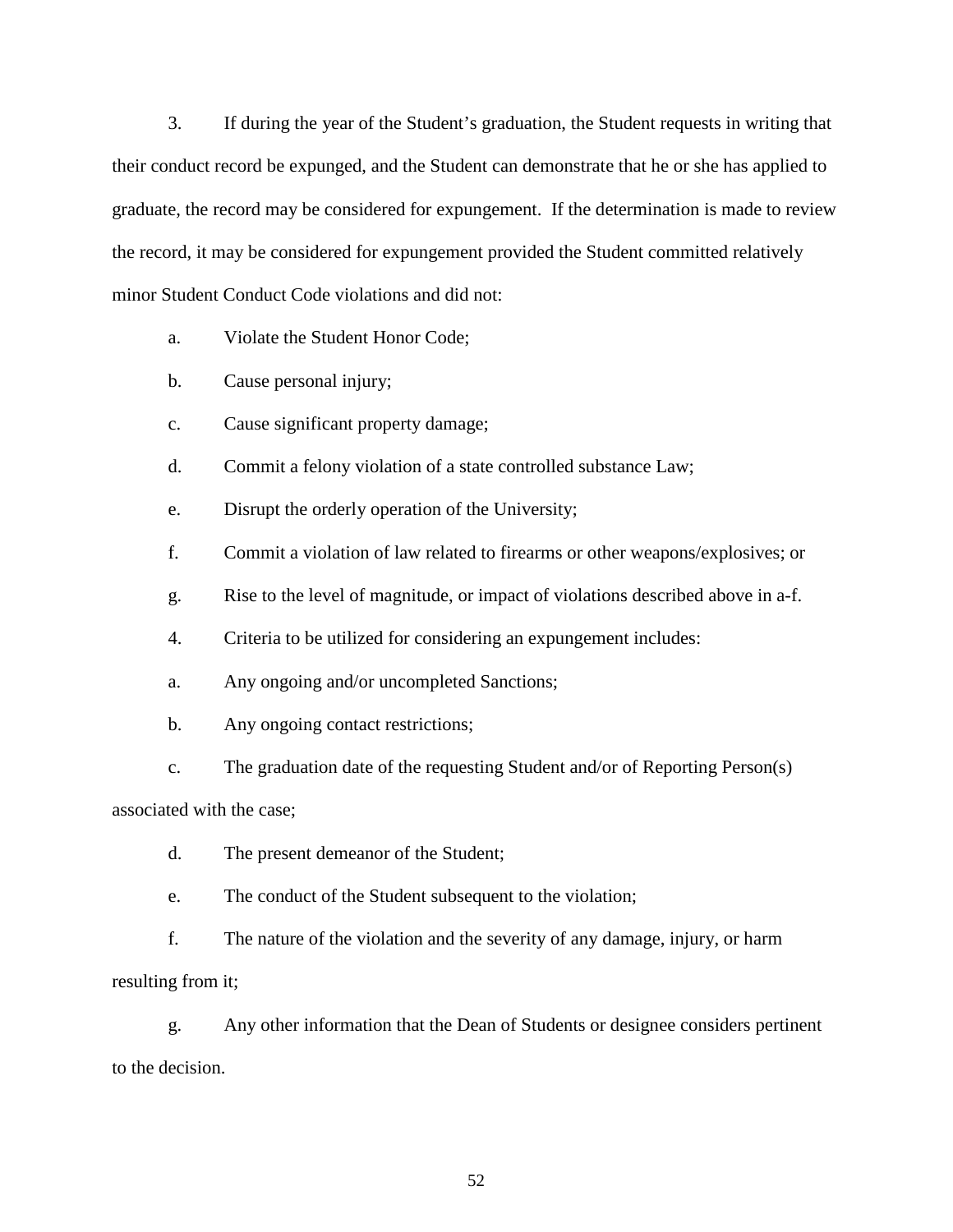5. Students are not entitled to have their Student conduct records expunged. This decision to review a Student conduct record and the decision to expunge a Student conduct record is at the sole discretion of the Dean of Students or designee. The decision to expunge or not expunge a disciplinary record is final and is not appealable.

(11) Interim Restrictions. The Dean of Students or designee determines if restrictions are warranted of a Student or Student Organization, or of a Student or Student Organization's privileges, based upon an assessment of the safety of the University Community. There are three categories of restrictions:

(a) No contact directive -- which will prohibit, for a period of time or indefinitely, both (all) parties from communicating directly or indirectly with one another, or through intermediaries. Criteria includes:

1. A reasonable belief that further contact between two or more persons involved in the alleged interactions could result in perpetuation or escalation of undesirable behavior.

2. When used alone, a reasonable belief that no further restrictions are appropriate for the circumstances.

3. When used in conjunction with a limited access/activity directive or with an interim suspension, a reasonable belief that further restrictions are appropriate for the circumstances.

(To utilize either of the next two levels of response, there must be allegations of conduct that could reasonably cause harm to members of the University Community or property.)

(b) Limited access/activity directive -- which will restrict, for a period of time, one, both, or all parties from being in specific buildings, specific locations, or from participating in specific activities, and/or restricting movement on campus and/or requiring the traveling of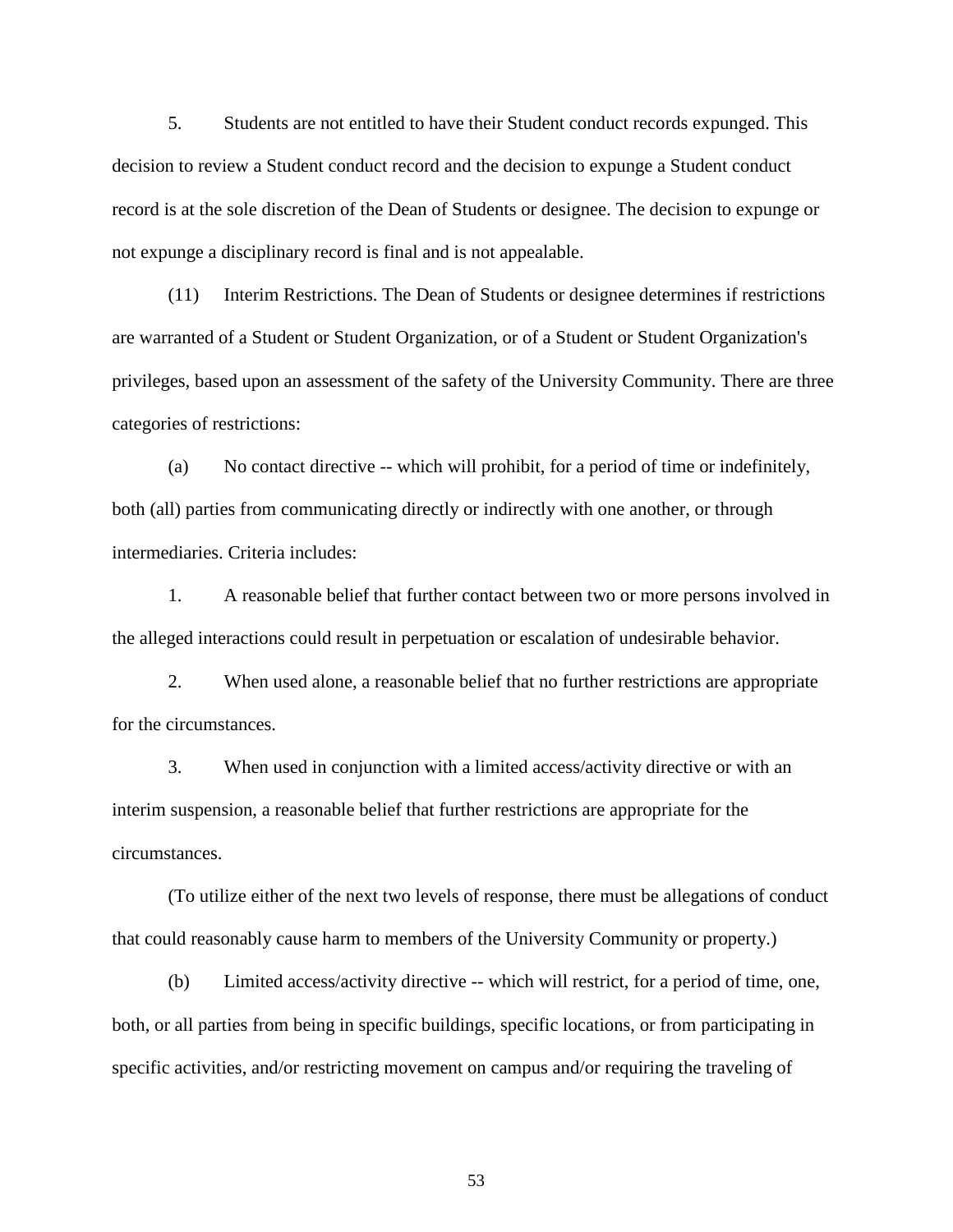specific routes into and from campus locations. This will allow access to classes and instruction and other educational support while limiting when and/or where access is granted. Criteria includes:

1. allegations of conduct that could reasonably cause harm to members of the University Community or property

2. a reasonable belief that further contact between two or more persons involved in the alleged interactions could result in perpetuation or escalation of behavior

3. a reasonable belief that a Student's continued unlimited access to campus or campus activities could endanger one or more other person's health, safety, or property and that limited access will ameliorate safety for the University Community

4. a reasonable belief that access to classes and instruction and other educational support is within the best interests of the University and the Student

5. a reasonable belief that no further restrictions are appropriate for the circumstances

6. an opportunity to appeal to the Vice President for Student Affairs (VPSA) or designee within three (3) Business Days to request modification or nullification

(c) Interim suspension – which will prohibit access to campus and preclude access to classes, instruction, and other educational support. Criteria includes:

1. allegations of conduct that could reasonably cause harm to members of the University Community or property

2. a reasonable belief that a Student's continued access to campus or campus activities could endanger one or more other person's health, safety, or property and that prohibiting access will ameliorate safety for the University Community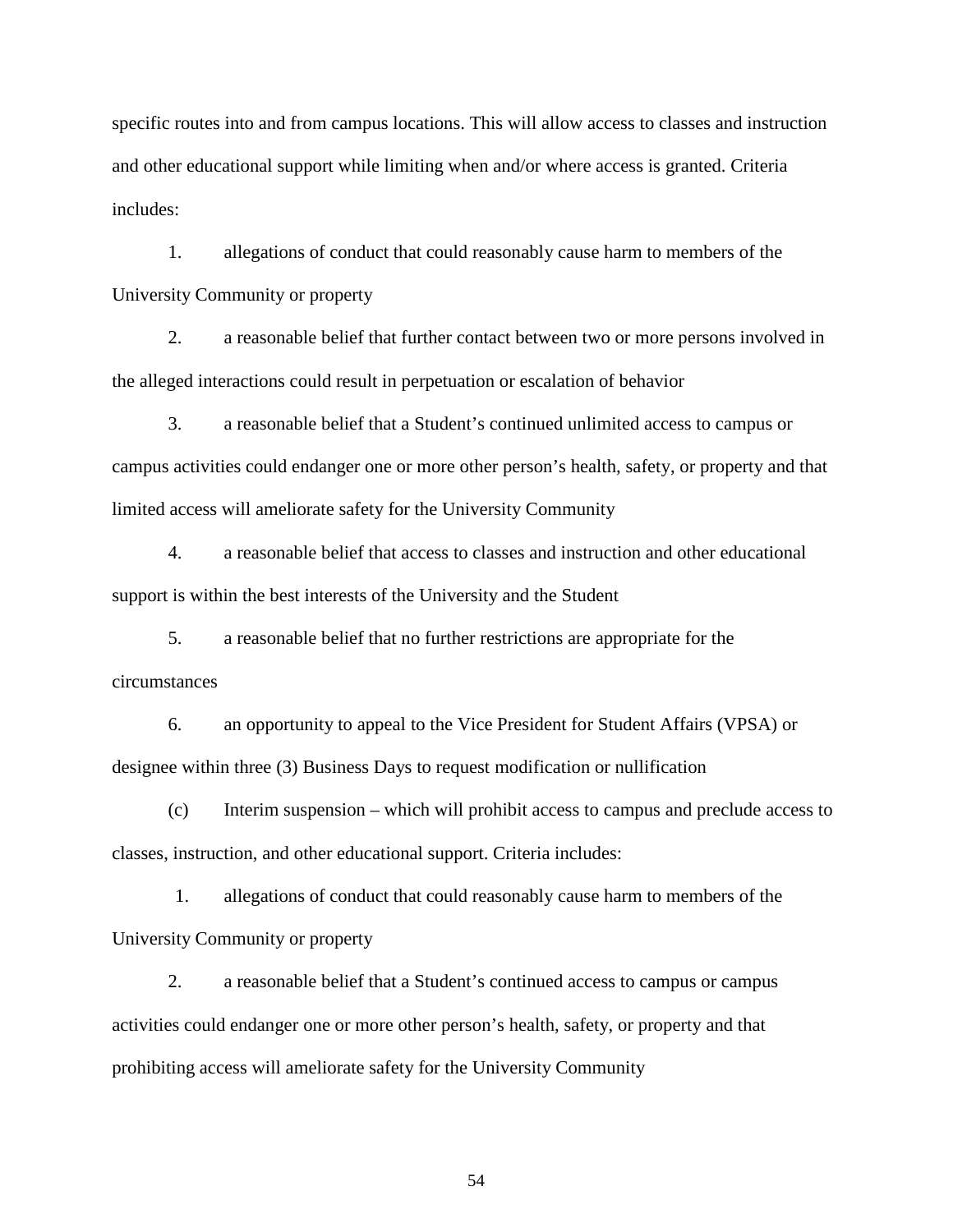3. a reasonable belief that further contact between two or more persons involved in the alleged interactions could result in perpetuation or escalation of behavior

4. a reasonable belief that limited access is not a viable option under the circumstances

5. a requirement of a Student conduct Hearing as soon as practicable

6. recommendation to, and final approval, by the Associate Vice President for Student Affairs (Assoc. VPSA)

7. an opportunity to appeal to the VPSA or designee within three (3) Business Days to request modification or nullification

8. If a Student is placed on interim suspension and the Student is subsequently found not responsible for the violation, the University will:

a. Correct any record of the change in enrollment status in the Student's permanent records and reports in a manner compliant with Laws and Regulations; and

b. Refund to the Student a pro rata portion of any charges for tuition and out-of-state fees, as appropriate, if the interim suspension of the Student's ability to attend classes lasts for more than ten (10) Business Days.

(d) Monitoring of Interim Restrictions. The Dean of Students or designee will monitor any interim restriction placed upon a Student or Student Organization, and if information comes to light during an Investigation or Conduct Process that warrants a different interim restriction or the removal of an interim restriction, that action shall be taken as soon as is reasonably possible.

(12) Conflict Resolution. Consistent with the educational mission of the Student Conduct Code, Conflict Resolution services are available to help Students manage and resolve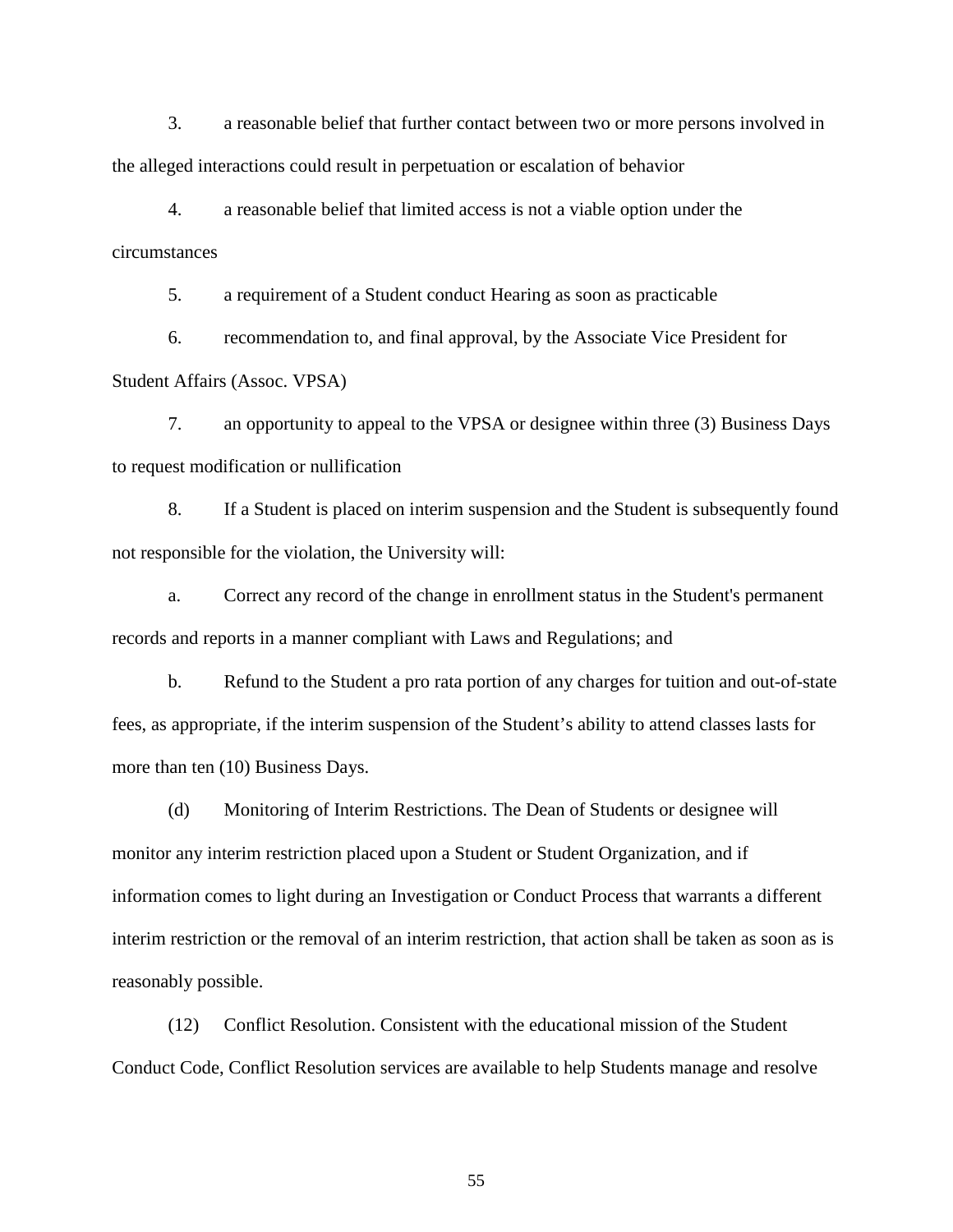conflicts. The Director of Student Conduct and Conflict Resolution or designee, may refer reported incidents through Conflict Resolution services. Not all cases are appropriate for Conflict Resolution. Informal and formal Conflict Resolution services are available to Students impacted by peer conflicts or misconduct. All persons personally and directly impacted by the conflict must agree to attempt resolution through any of the Conflict Resolution services. Participation in these services is voluntary and may or may not result in an agreement or resolution. Mutually agreed upon resolutions may not be appealed. If resolution is not achieved through an attempt at Conflict Resolution and the matter involves a pending Student Conduct Code allegation, the Accused Student has the choice of accepting responsibility and attending an Administrative Review, or proceeding to a Hearing.

Conflict Resolution services may be used in the Student Conduct and Conflict Resolution process in the following ways:

(a) Conflict Coaching. Conflict coaching is a one-on-one consultation process designed to assess and develop conflict management strategies or talk about current and ongoing conflicts. These meetings empower Students to consider their approach to Conflict Resolution, to generate solutions to existing conflict they may be experiencing, and/or to prepare for mediations.

(b) Facilitated Dialogue. A facilitated dialogue is a structured conversation between Students to share their thoughts in a neutral, private space. Facilitated dialogues allow ideas and opinions to be shared to work toward a mutual understanding of one another's beliefs.

(c) Mediation. Mediation is a structured conversation between Students to talk about their experiences related to conflict, explore mutually agreeable solutions, and negotiate an